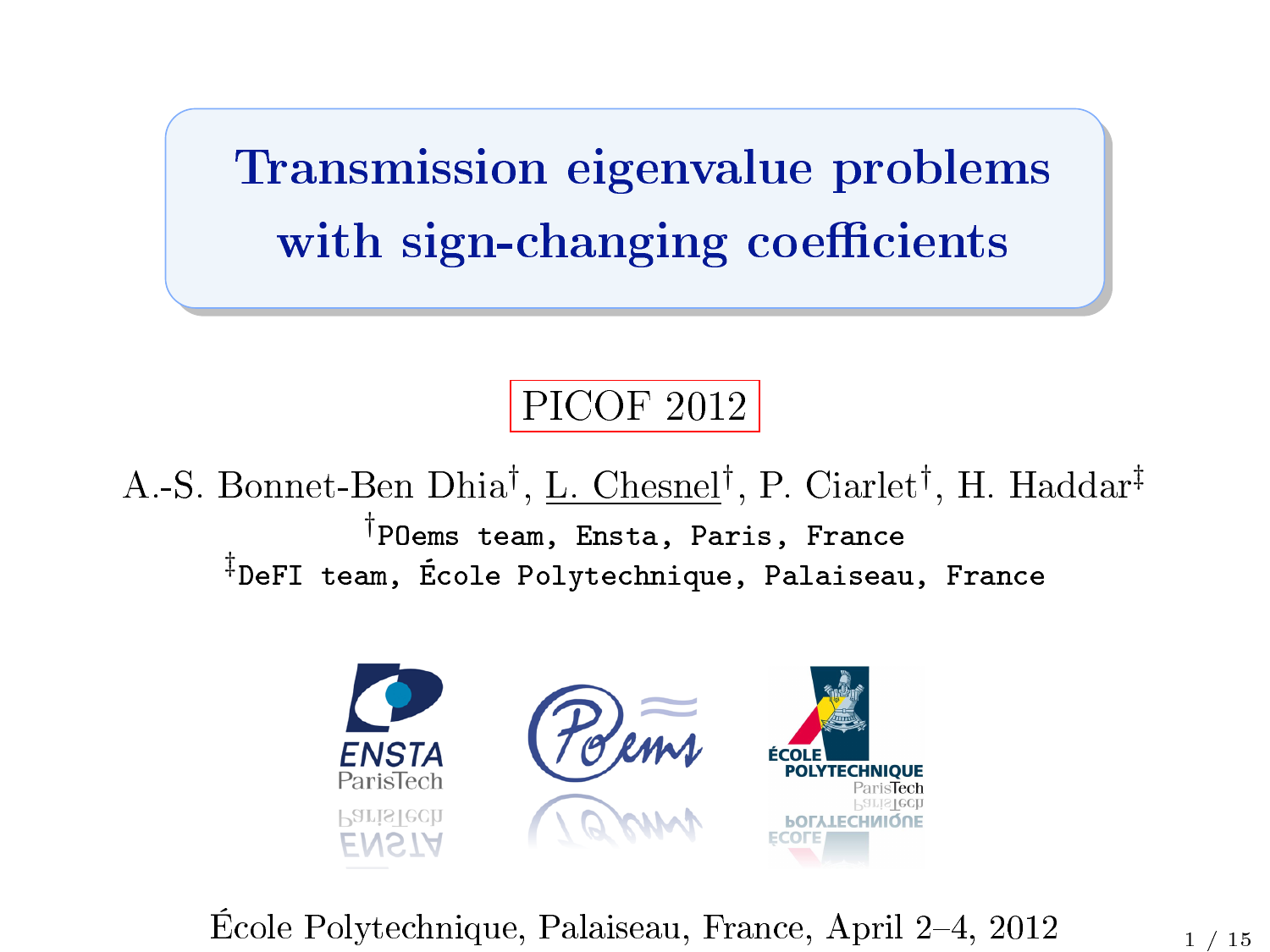Scattering in time-harmonic regime by an inclusion  $D$  (coefficients  $A$ and *n*) in  $\mathbb{R}^2$ : we look for an incident wave that does not scatter.

<span id="page-1-0"></span>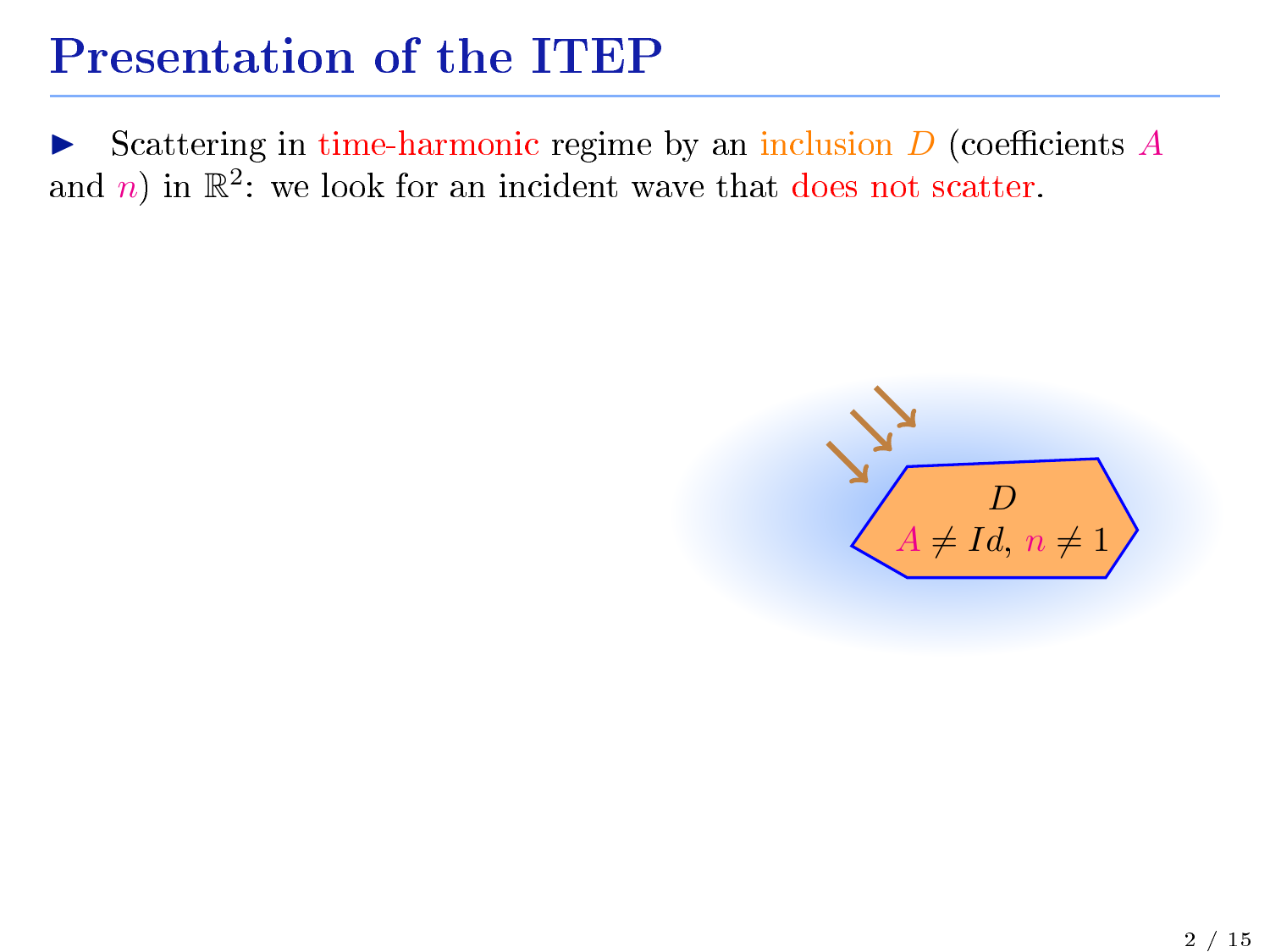Scattering in time-harmonic regime by an inclusion  $D$  (coefficients  $A$ and *n*) in  $\mathbb{R}^2$ : we look for an incident wave that does not scatter.

This leads to study the Interior Transmission Eigenvalue Problem (cf. F. Cakoni's talk):

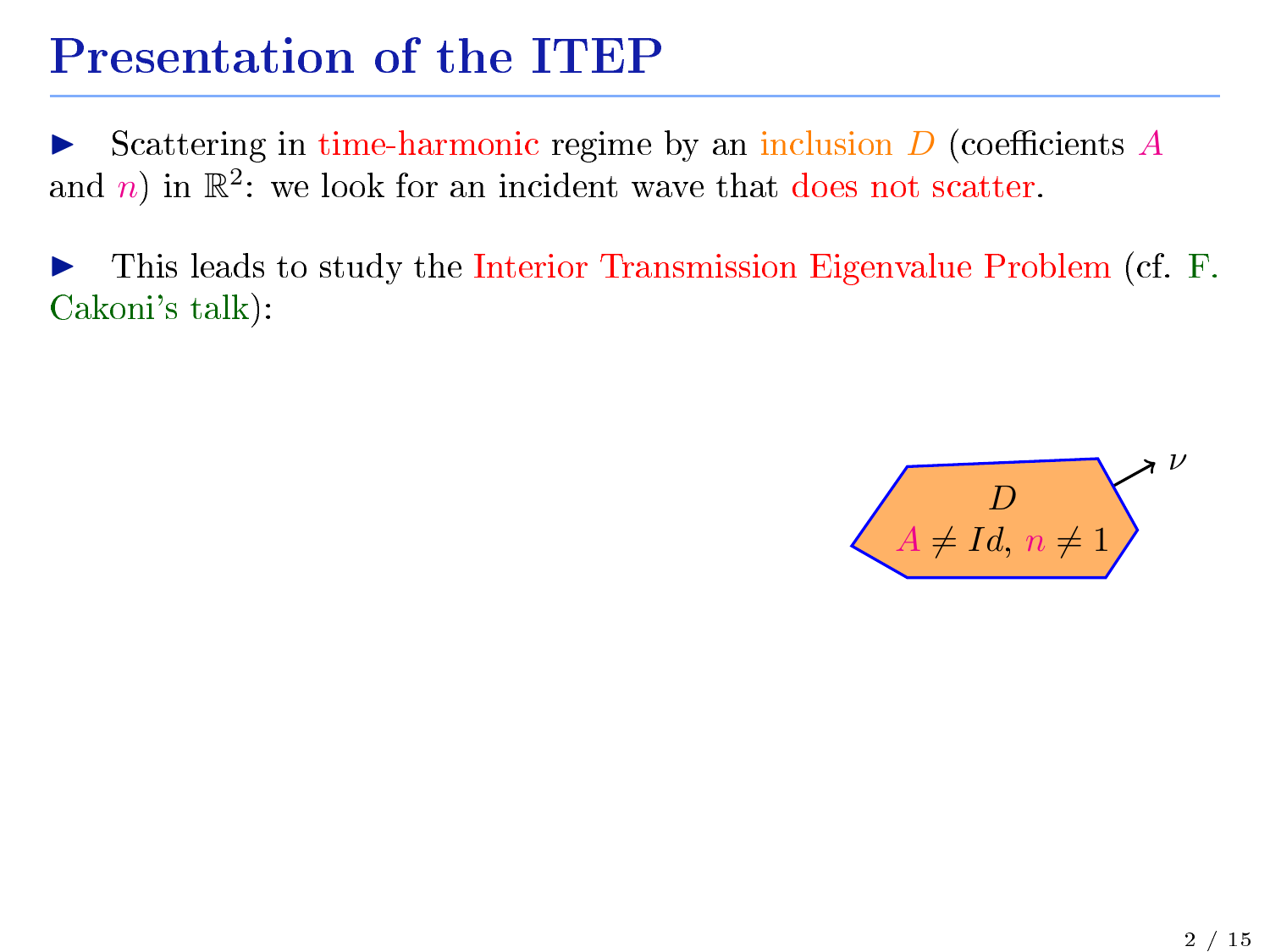Scattering in time-harmonic regime by an inclusion  $D$  (coefficients  $A$ and *n*) in  $\mathbb{R}^2$ : we look for an incident wave that does not scatter.

I This leads to study the Interior Transmission Eigenvalue Problem (cf. F. Cakoni's talk):

 $\bullet u$  is the total field in D

$$
\operatorname{div}(A\nabla u) + k^2 nu = 0 \quad \text{in } D
$$

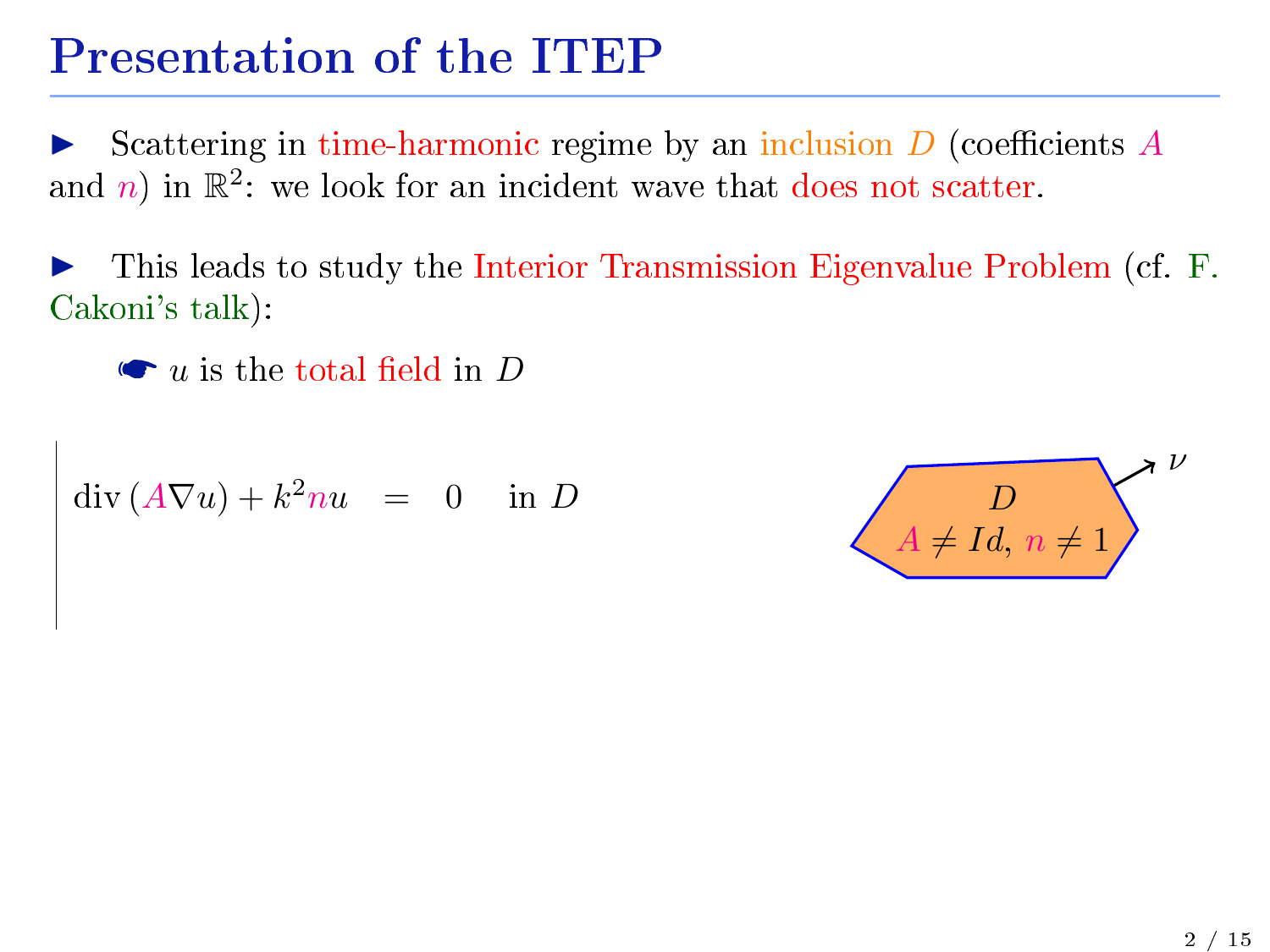Scattering in time-harmonic regime by an inclusion  $D$  (coefficients  $A$ and *n*) in  $\mathbb{R}^2$ : we look for an incident wave that does not scatter.

This leads to study the Interior Transmission Eigenvalue Problem (cf. F. Cakoni's talk):

 $\bullet u$  is the total field in D

 $\bullet$  w is the incident field in D

$$
\begin{array}{rcl}\n\operatorname{div}\left(A\nabla u\right) + k^2 nu & = & 0 & \text{in } D\\
\Delta w + k^2 w & = & 0 & \text{in } D\n\end{array}
$$

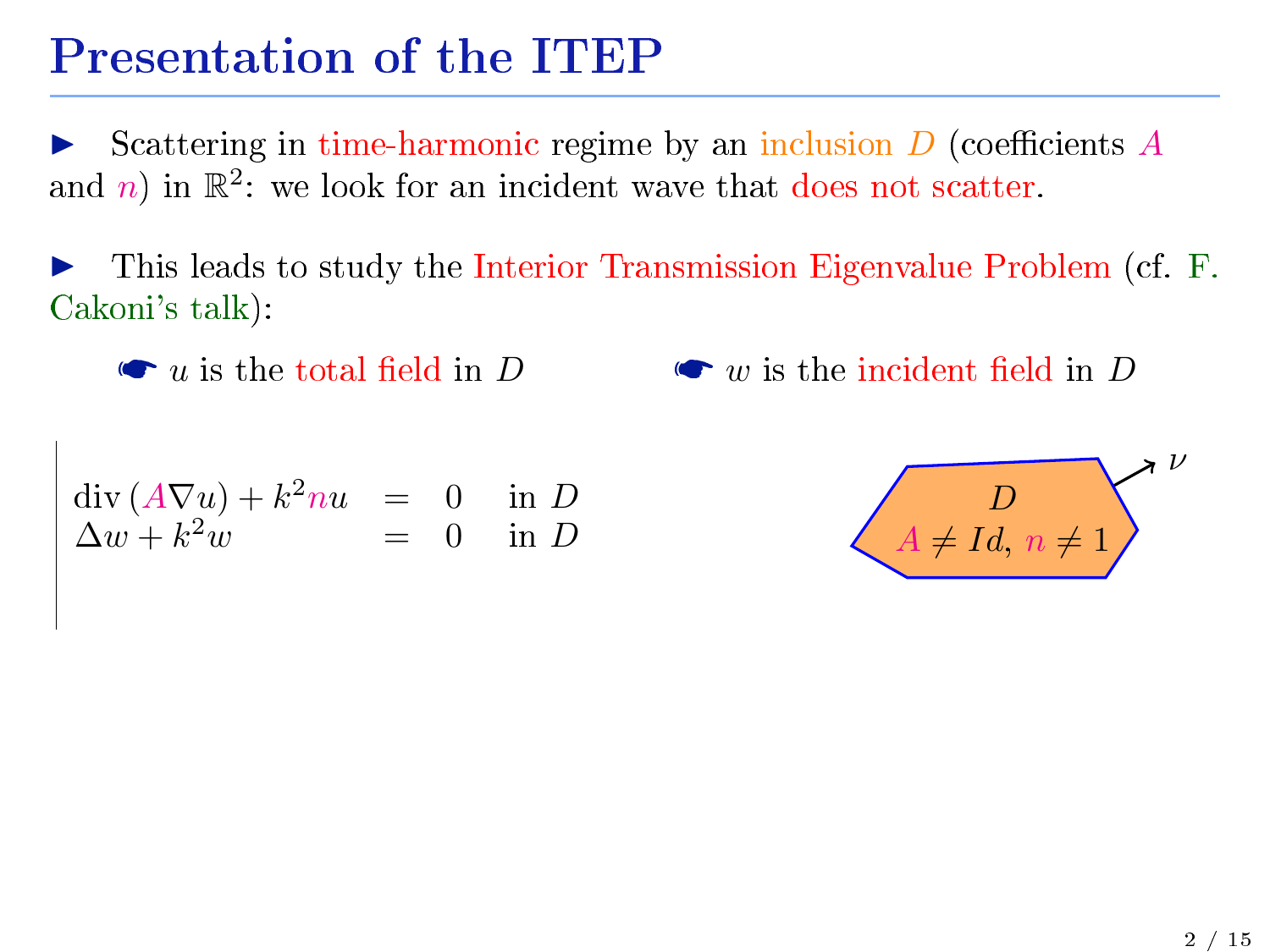Scattering in time-harmonic regime by an inclusion  $D$  (coefficients  $A$ and *n*) in  $\mathbb{R}^2$ : we look for an incident wave that does not scatter.

This leads to study the Interior Transmission Eigenvalue Problem (cf. F. Cakoni's talk):

 $\bullet$  u is the total field in D

 $\bullet$  w is the incident field in D

$$
\begin{array}{rcl}\n\operatorname{div}\left(A\nabla u\right) + k^2 nu & = & 0 & \text{in } D\\
\frac{\Delta w + k^2 w}{u - w} & = & 0 & \text{in } D\\
\hline\nu \cdot A\nabla u - \nu \cdot \nabla w & = & 0 & \text{on } \partial D\\
\end{array}
$$

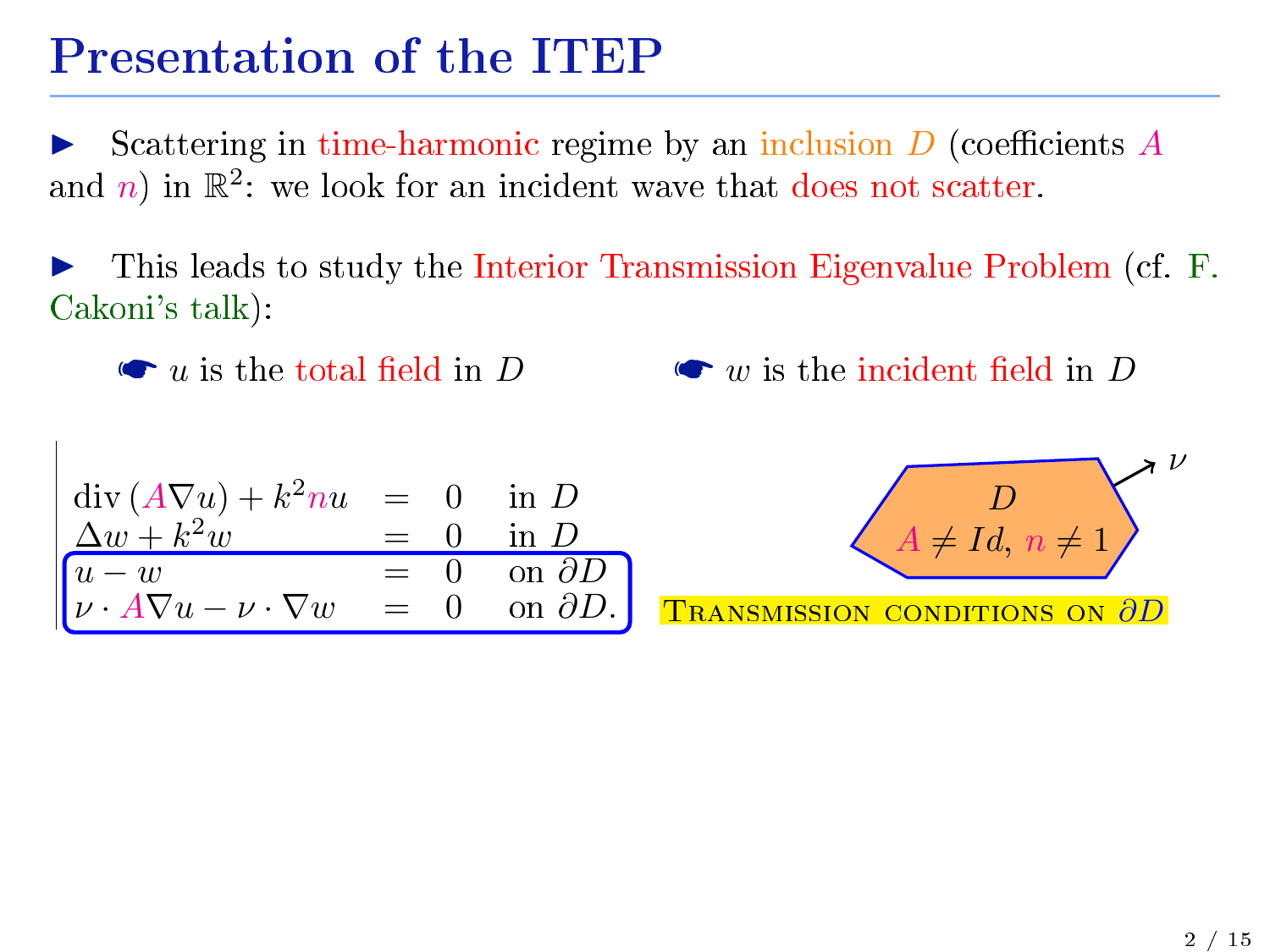Scattering in time-harmonic regime by an inclusion  $D$  (coefficients  $A$ and *n*) in  $\mathbb{R}^2$ : we look for an incident wave that does not scatter.

I This leads to study the Interior Transmission Eigenvalue Problem (cf. F. Cakoni's talk):

 $\bullet u$  is the total field in D  $\bullet$  w is the incident field in D

Find 
$$
(u, w) \in H^1(D) \times H^1(D)
$$
 such that:  
\n
$$
\begin{array}{rcl}\n\text{div}(A\nabla u) + k^2 nu & = & 0 \quad \text{in } D \\
\frac{\Delta w + k^2 w}{u - w} & = & 0 \quad \text{in } D \\
\boxed{u - w} & = & 0 \quad \text{on } \partial D \\
\nu \cdot A\nabla u - \nu \cdot \nabla w & = & 0 \quad \text{on } \partial D.\n\end{array}
$$
\n**Transmission contributions on**  $\frac{\partial D}{\partial D}$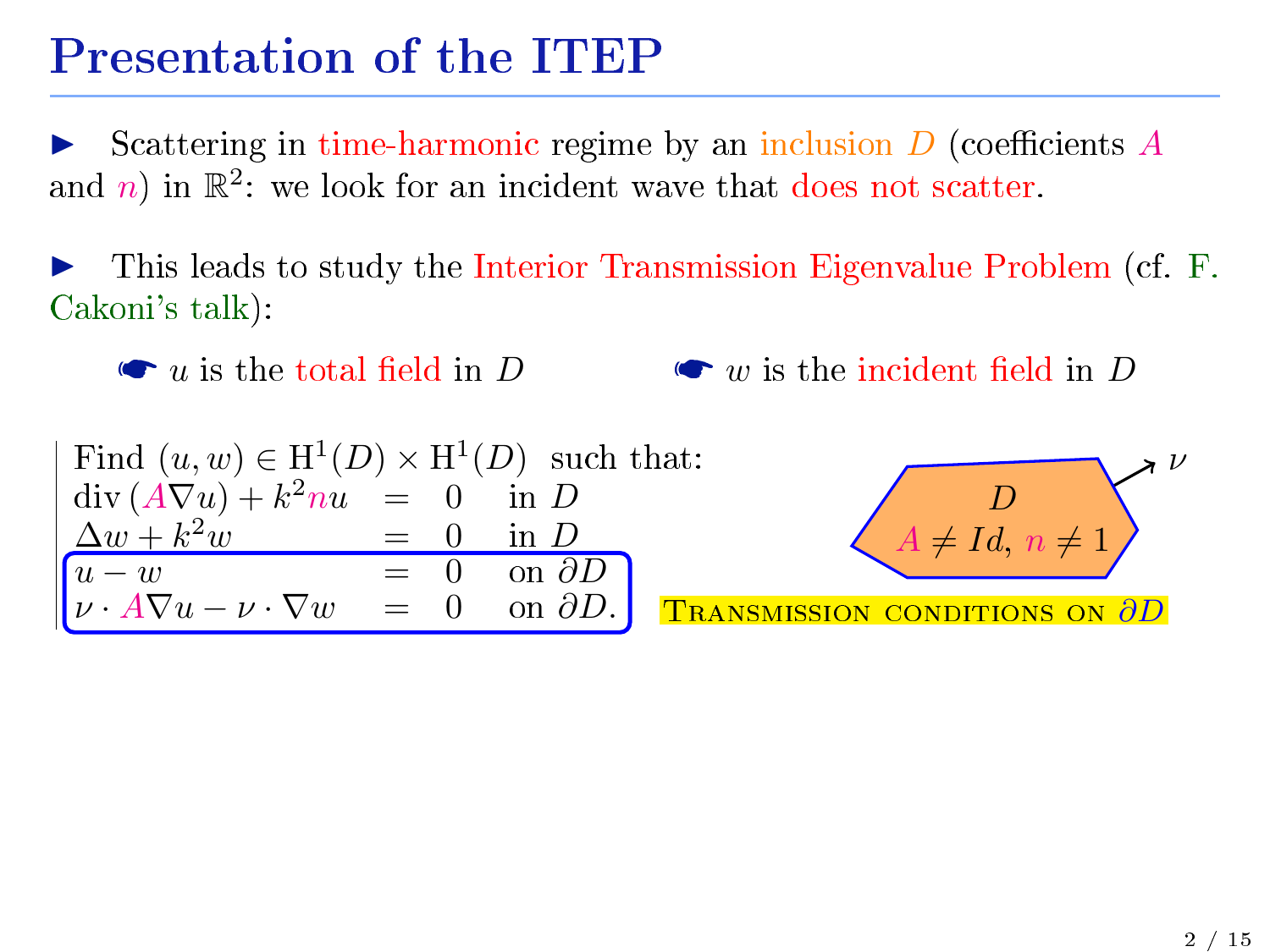Scattering in time-harmonic regime by an inclusion  $D$  (coefficients  $A$ and *n*) in  $\mathbb{R}^2$ : we look for an incident wave that does not scatter.

I This leads to study the Interior Transmission Eigenvalue Problem (cf. F. Cakoni's talk):

 $\bullet$  u is the total field in D  $\bullet$  w is the incident field in D

Find 
$$
(u, w) \in H^1(D) \times H^1(D)
$$
 such that:  
\n
$$
\begin{array}{rcl}\n\text{div}(A\nabla u) + k^2 nu & = & 0 \\
\Delta w + k^2 w & = & 0 \\
\hline\nu - w & = & 0 \\
\nu \cdot A\nabla u - \nu \cdot \nabla w & = & 0 \\
\end{array}
$$
 on  $\frac{\partial D}{\partial D}$   
\n**Transmission contributions on  $\frac{\partial D}{\partial D}$** 

DEFINITION. Values of  $k \in \mathbb{C}$  for which this problem has a nontrivial solution  $(u, w)$  are called transmission eigenvalues.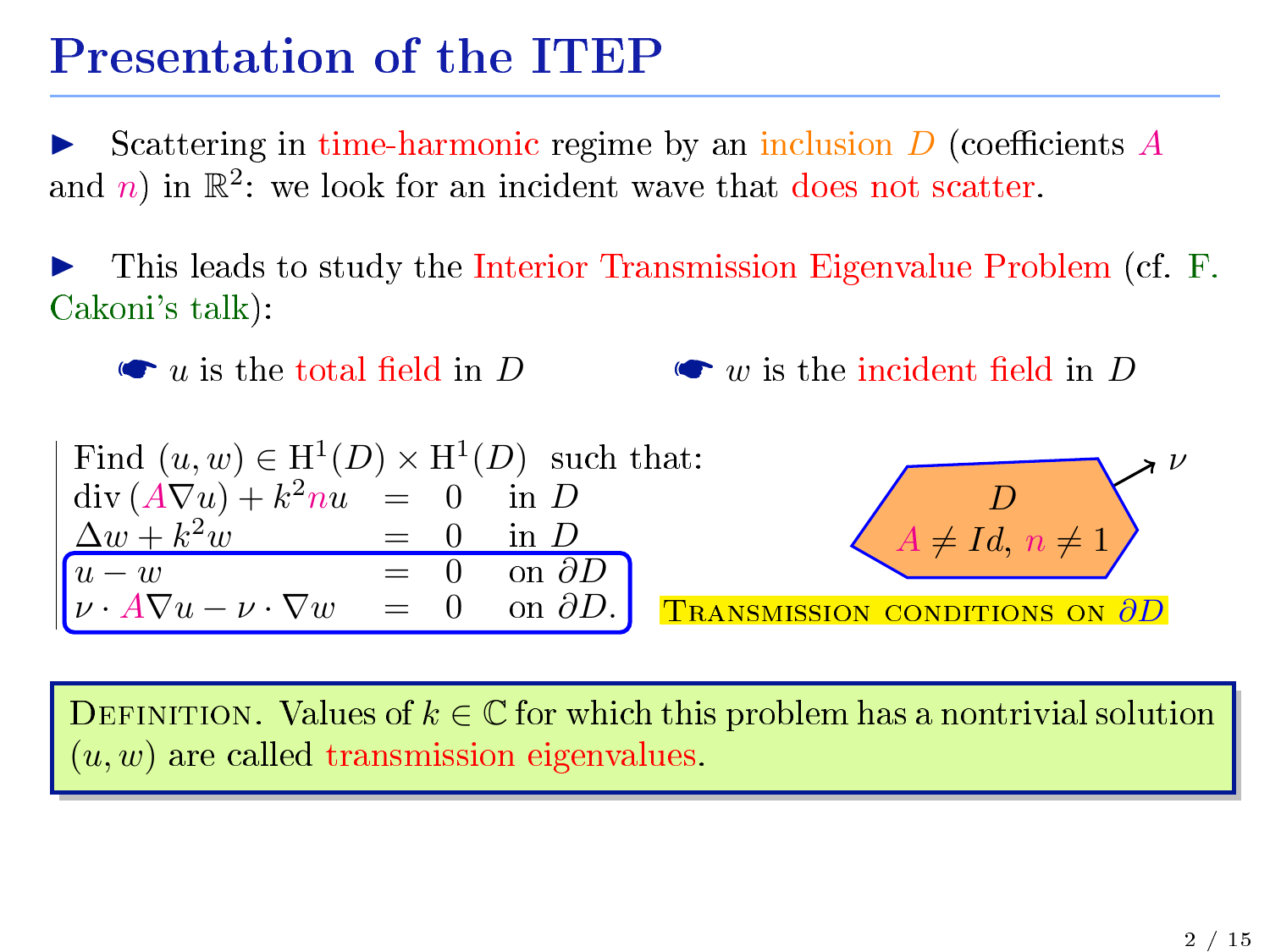Scattering in time-harmonic regime by an inclusion  $D$  (coefficients  $A$ and *n*) in  $\mathbb{R}^2$ : we look for an incident wave that does not scatter.

I This leads to study the Interior Transmission Eigenvalue Problem (cf. F. Cakoni's talk):

 $\bullet$  u is the total field in D  $\bullet$  w is the incident field in D

Find 
$$
(u, w) \in H^1(D) \times H^1(D)
$$
 such that:  
\n
$$
\begin{array}{rcl}\n\text{div}(A\nabla u) + k^2 nu & = & 0 \quad \text{in } D \\
\frac{\Delta w + k^2 w}{u - w} & = & 0 \quad \text{in } D \\
\nu \cdot A\nabla u - \nu \cdot \nabla w & = & 0 \quad \text{on } \partial D\n\end{array}
$$
\n
$$
\begin{array}{rcl}\n\text{such that:} \\
B & = & 0 \\
\hline\n\text{max} & = & 0 \quad \text{on } \partial D \\
\hline\n\text{max} & = & 0 \quad \text{on } \partial D\n\end{array}
$$

DEFINITION. Values of  $k \in \mathbb{C}$  for which this problem has a nontrivial solution  $(u, w)$  are called transmission eigenvalues.

The goal in this talk is to prove that the set of transmission eigenvalues is at most discrete.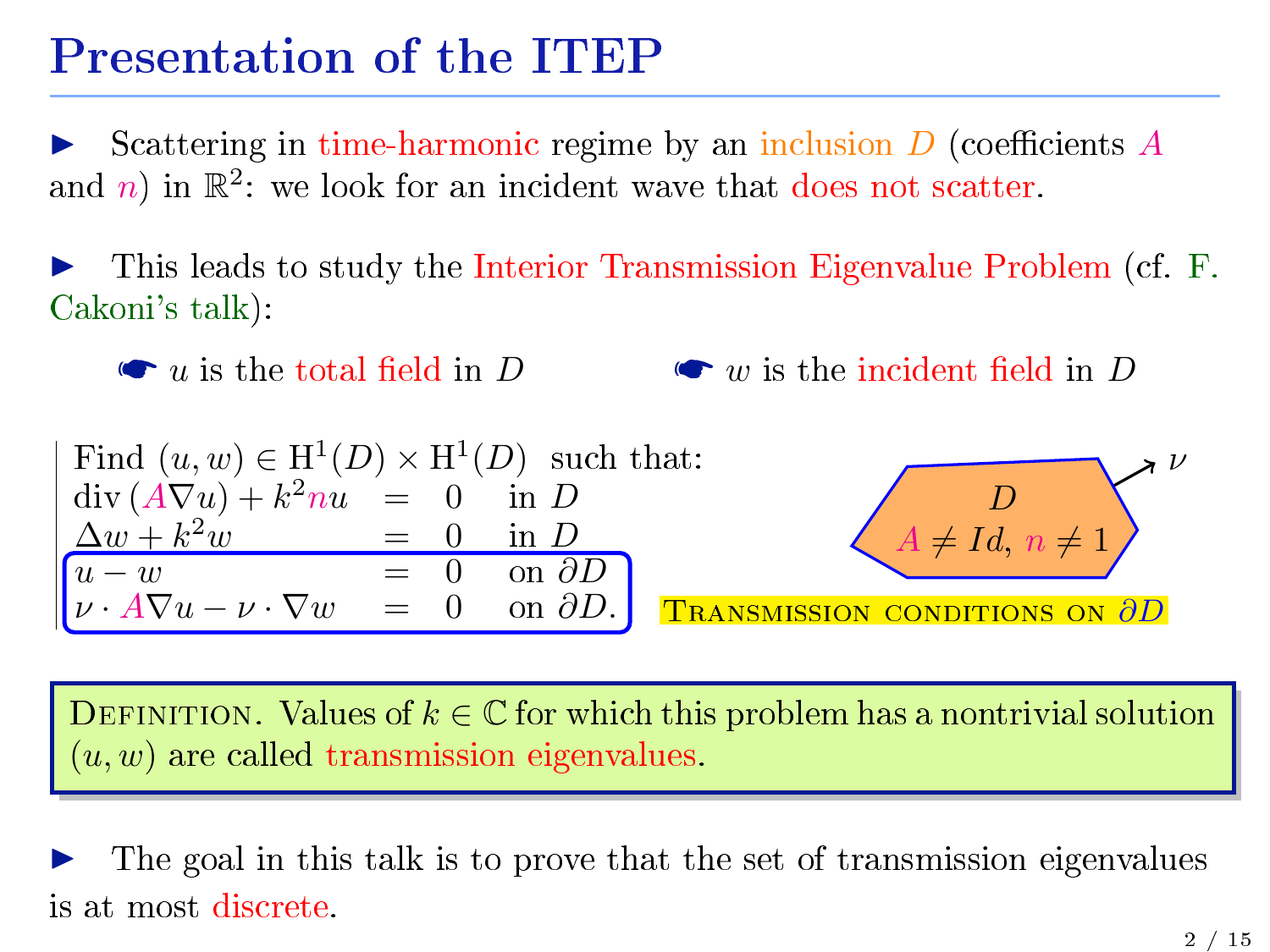k is a transmission eigenvalue if and only if there exists  $(u, w) \in X \setminus \{0\}$ such that, for all  $(u', w') \in X$ ,

$$
\int_D A \nabla u \cdot \overline{\nabla u'} \cdot \nabla w \cdot \overline{\nabla w'} = k^2 \int_D (n u \overline{u'} \cdot w \overline{w'}),
$$

with  $X = \{(u, w) \in H^1(D) \times H^1(D) | u - w \in H_0^1(D) \}.$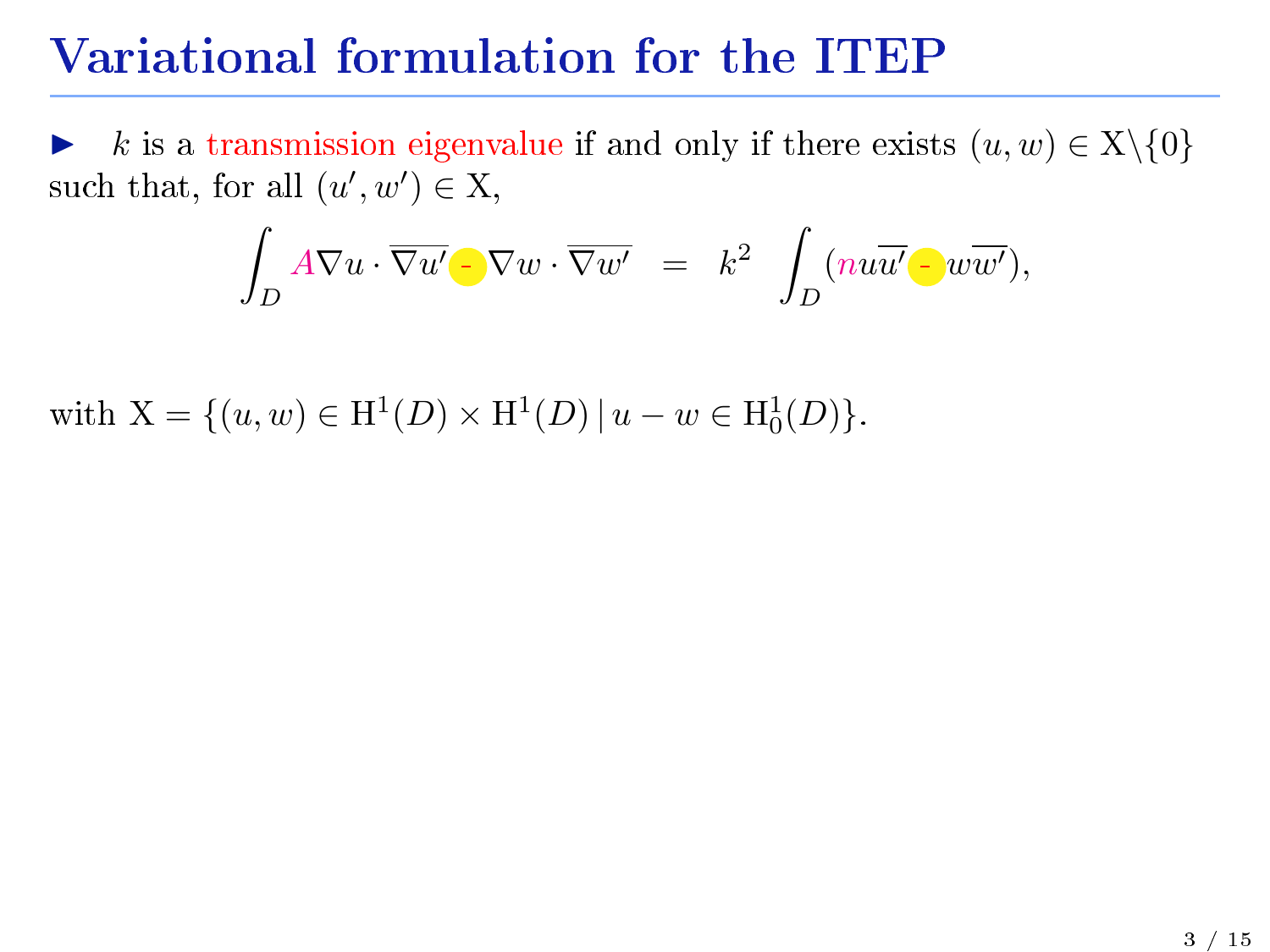k is a transmission eigenvalue if and only if there exists  $(u, w) \in X \setminus \{0\}$ such that, for all  $(u', w') \in X$ ,

$$
\int_D A \nabla u \cdot \overline{\nabla u'} \cdot \nabla w \cdot \overline{\nabla w'} = k^2 \int_D (n u \overline{u'} \cdot w \overline{w'}),
$$

with  $X = \{(u, w) \in H^1(D) \times H^1(D) | u - w \in H_0^1(D) \}.$ 

This is a non standard eigenvalue problem.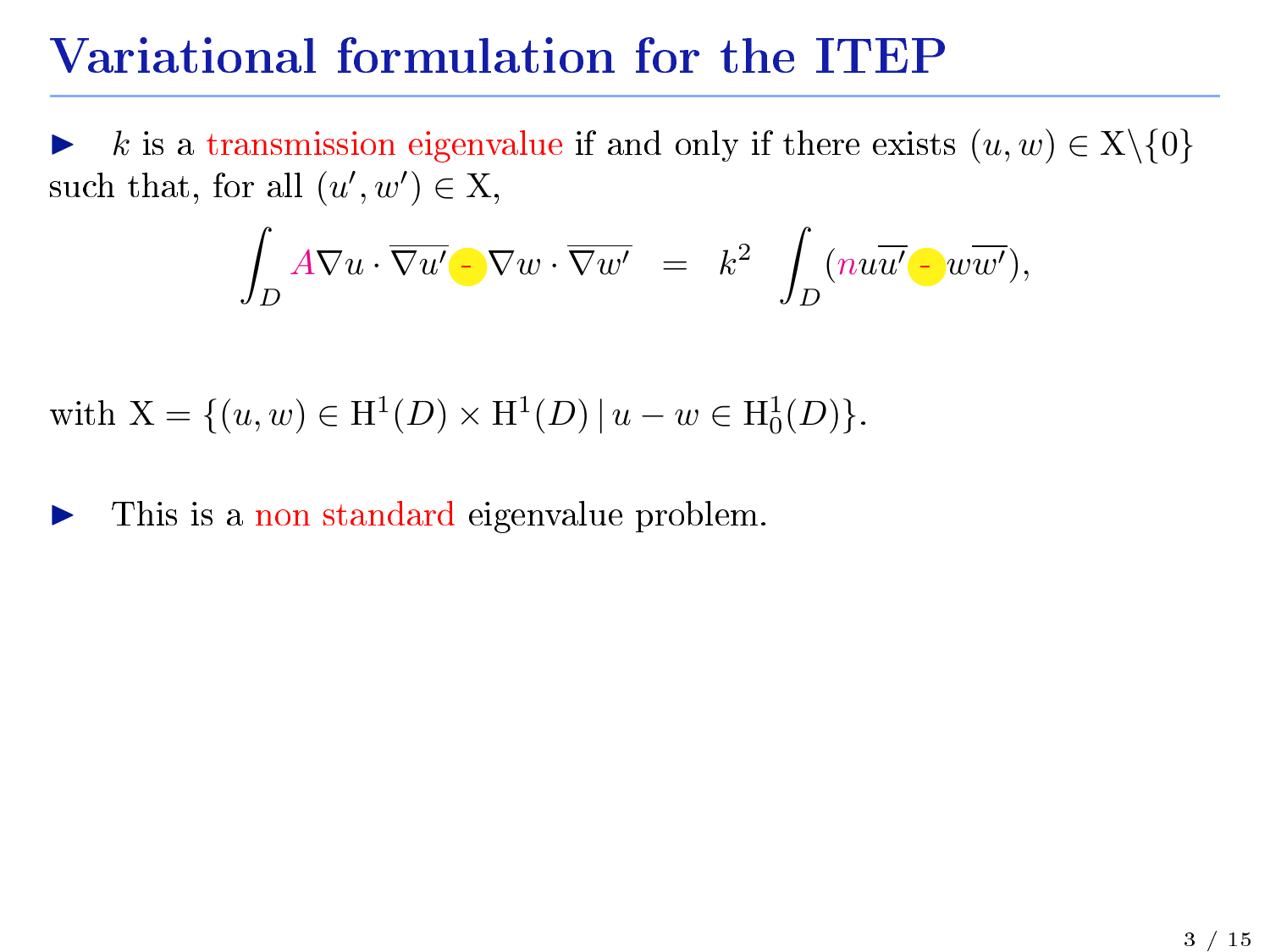k is a transmission eigenvalue if and only if there exists  $(u, w) \in X \setminus \{0\}$ such that, for all  $(u', w') \in X$ ,

$$
\int_D A \nabla u \cdot \overline{\nabla u'} \cdot \nabla w \cdot \overline{\nabla w'} \Bigg] = k^2 \int_D (nu \overline{u'} \cdot w \overline{w'}),
$$

not coercive on X

with  $X = \{(u, w) \in H^1(D) \times H^1(D) | u - w \in H_0^1(D) \}.$ 

#### This is a non standard eigenvalue problem.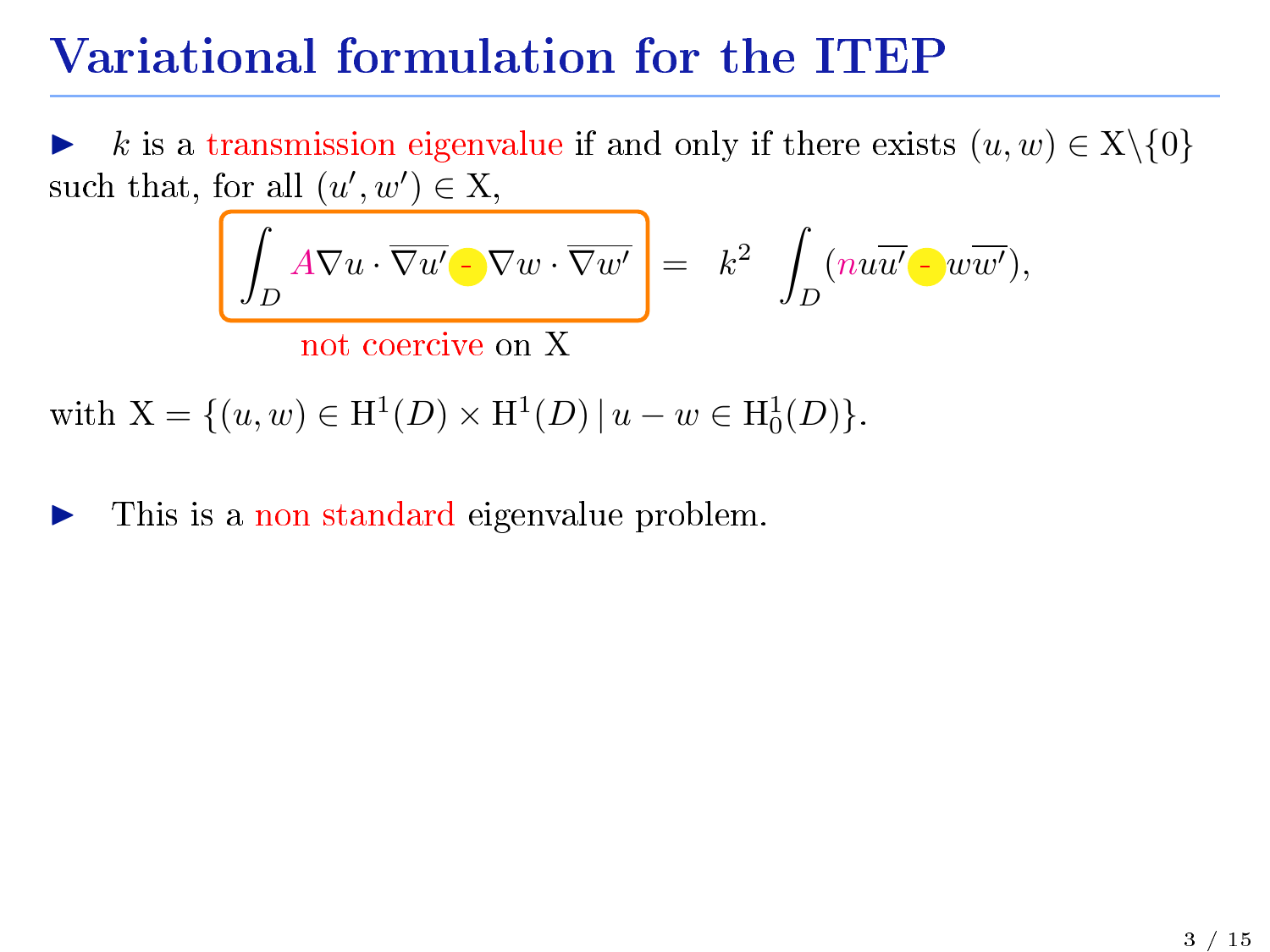k is a transmission eigenvalue if and only if there exists  $(u, w) \in X \setminus \{0\}$ such that, for all  $(u', w') \in X$ ,

$$
\left(\int_D A \nabla u \cdot \overline{\nabla u'} - \nabla w \cdot \overline{\nabla w'}\right) = k^2 \left(\int_D (nu\overline{u'} - \overline{w'}),\right)
$$

not coercive on X not an inner product on X

with  $X = \{(u, w) \in H^1(D) \times H^1(D) | u - w \in H_0^1(D) \}.$ 

#### This is a non standard eigenvalue problem.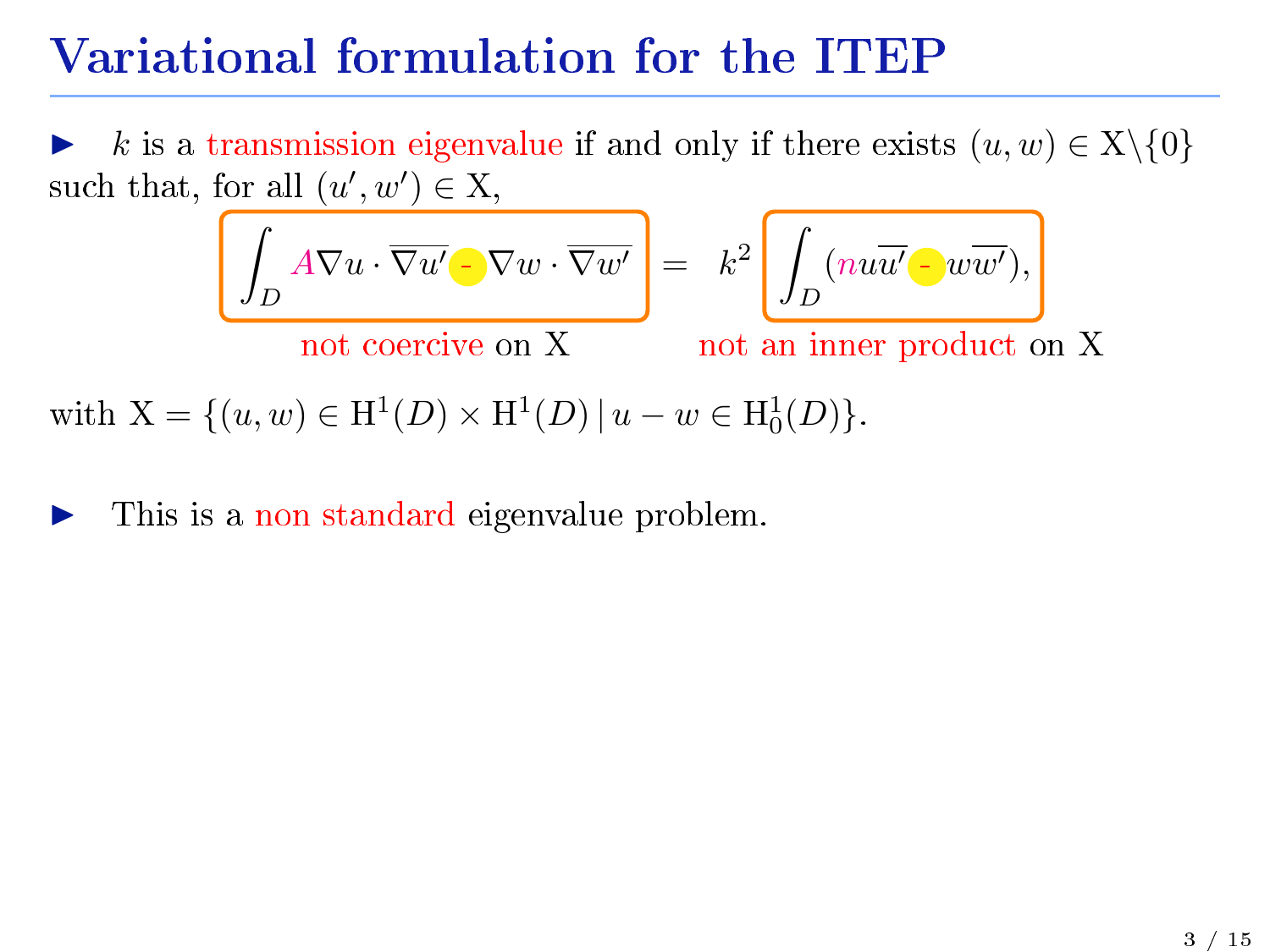k is a transmission eigenvalue if and only if there exists  $(u, w) \in X \setminus \{0\}$ such that, for all  $(u', w') \in X$ ,

$$
\left(\int_D A \nabla u \cdot \overline{\nabla u'} - \nabla w \cdot \overline{\nabla w'}\right) = k^2 \left(\int_D (nu\overline{u'} - \overline{w'}),\right)
$$

not coercive on X not an inner product on X

with  $X = \{(u, w) \in H^1(D) \times H^1(D) | u - w \in H_0^1(D) \}.$ 

#### This is a non standard eigenvalue problem.

I This problem has been widely studied since 1986-1988 (Bellis, Cakoni, Colton, Gintides, Guzina, Haddar, Kirsch, Kress, Monk, Sylvester, Païvärinta, Rynne, Sleeman...)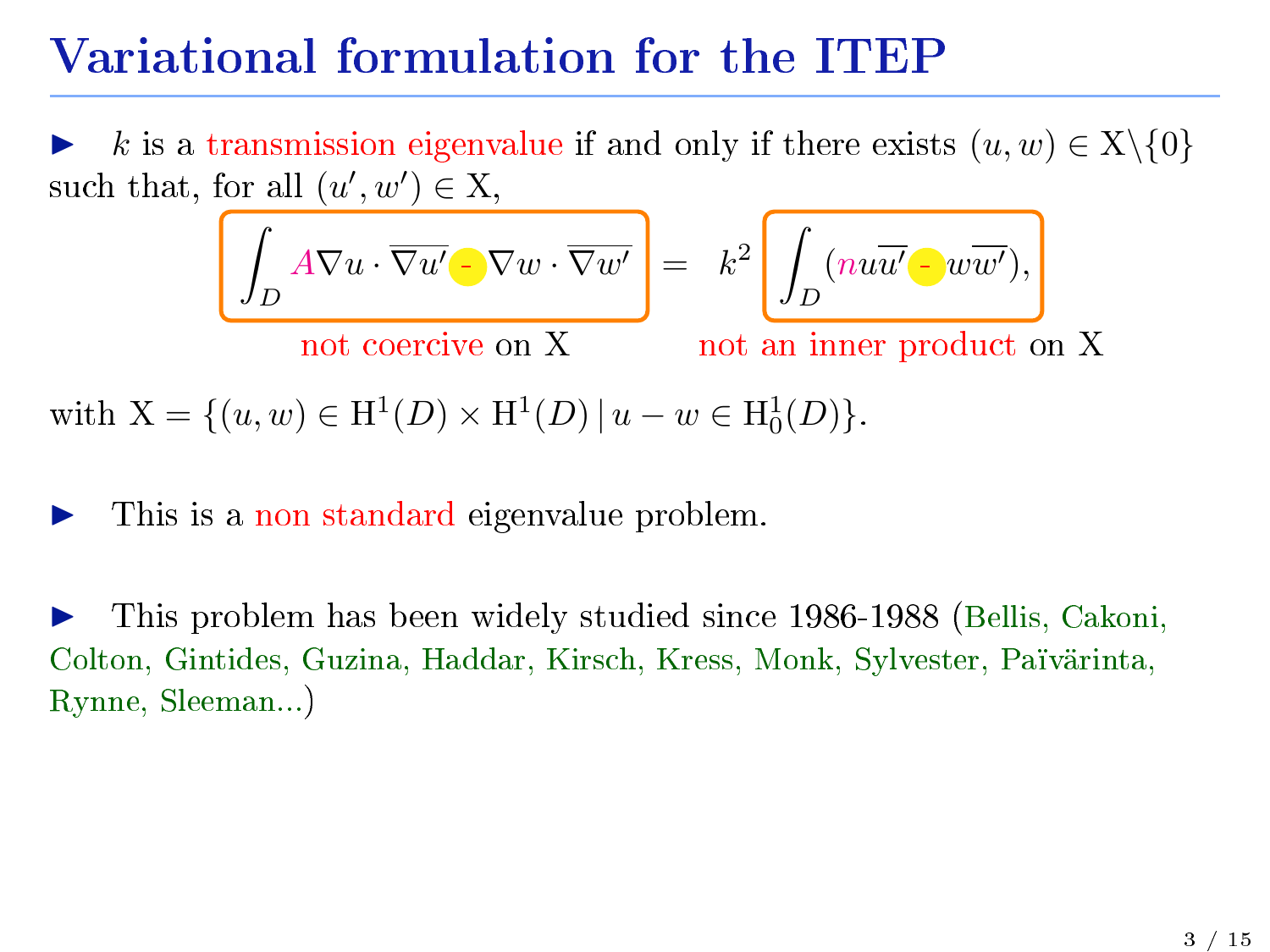k is a transmission eigenvalue if and only if there exists  $(u, w) \in X \setminus \{0\}$ such that, for all  $(u', w') \in X$ ,

$$
\left(\int_D A \nabla u \cdot \overline{\nabla u'} - \nabla w \cdot \overline{\nabla w'}\right) = k^2 \left(\int_D (nu\overline{u'} - w\overline{w'}),\right)
$$

not coercive on X not an inner product on X

with  $X = \{(u, w) \in H^1(D) \times H^1(D) | u - w \in H_0^1(D) \}.$ 

#### This is a non standard eigenvalue problem.

I This problem has been widely studied since 1986-1988 (Bellis, Cakoni, Colton, Gintides, Guzina, Haddar, Kirsch, Kress, Monk, Sylvester, Païvärinta, Rynne, Sleeman...)



Idea 1: Analogy with another non standard transmission problem ...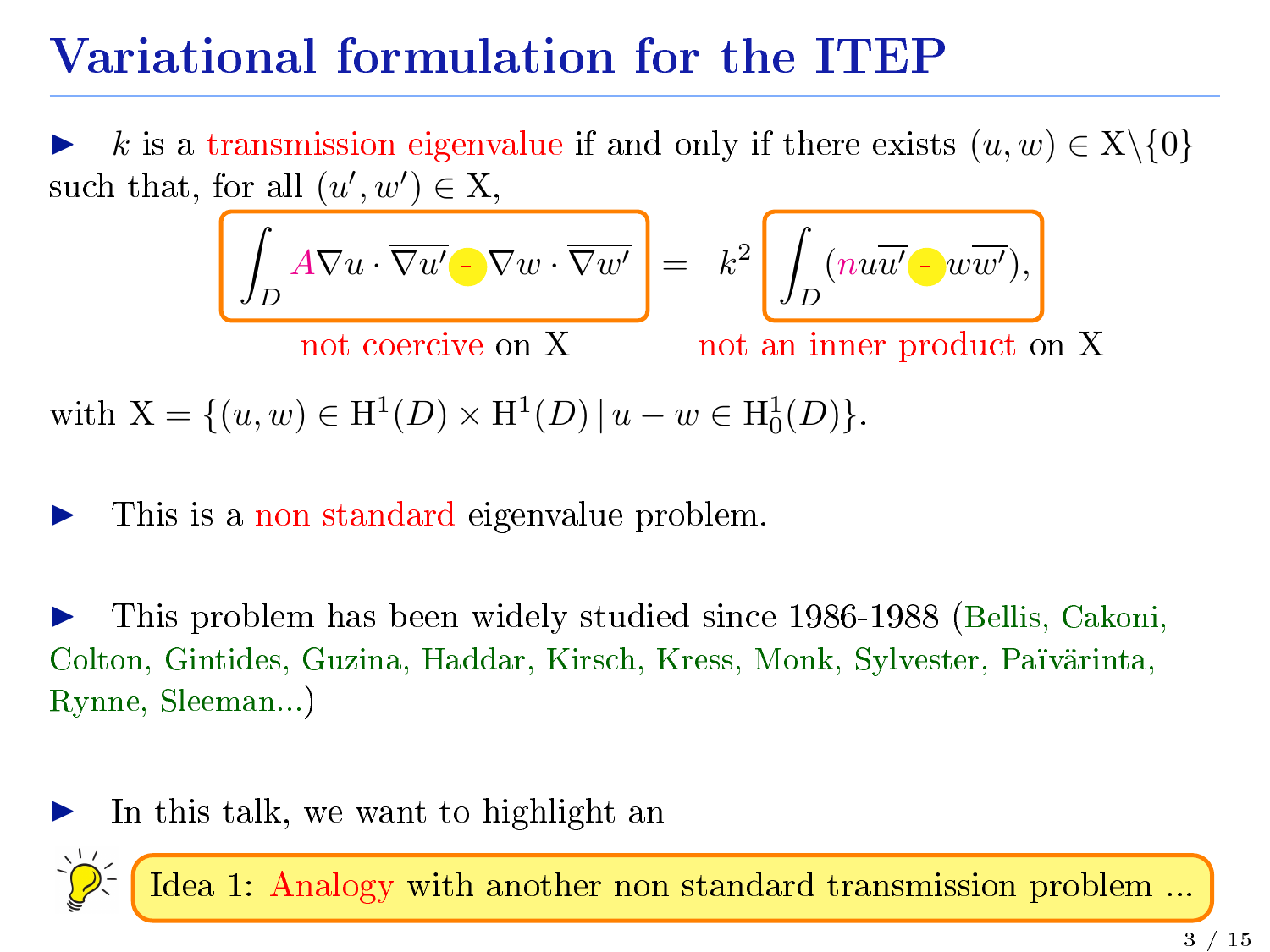I Time-harmonic problem in electromagnetism (at a given frequency) set in a heterogeneous bounded domain  $\Omega$  of  $\mathbb{R}^2$ :

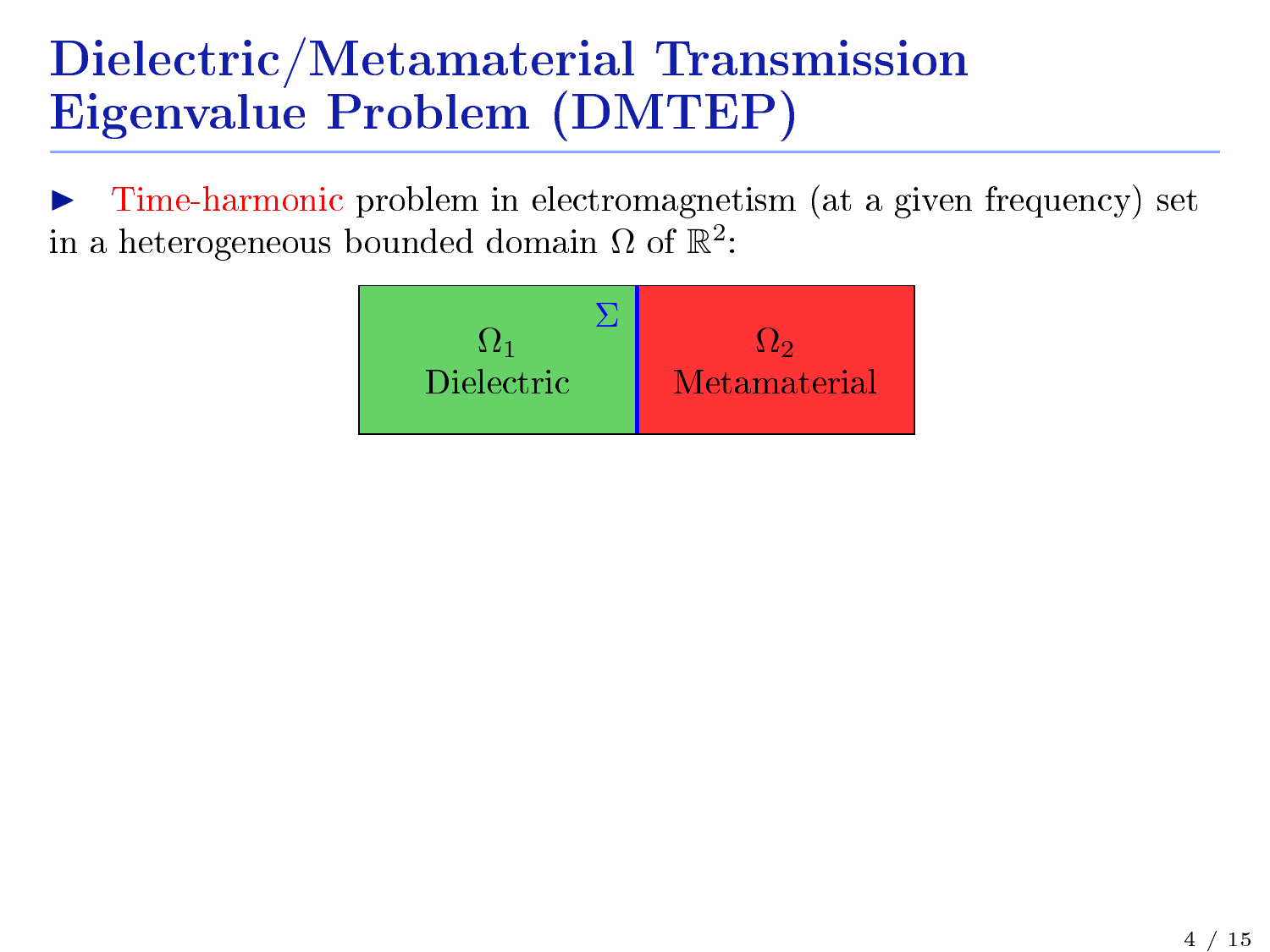Time-harmonic problem in electromagnetism (at a given frequency) set in a heterogeneous bounded domain  $\Omega$  of  $\mathbb{R}^2$ :

$$
\begin{array}{c}\n\varepsilon_1 := \varepsilon|_{\Omega_1} > 0 \\
\mu_1 := \mu|_{\Omega_1} > 0\n\end{array} \longrightarrow \begin{array}{c}\n\Omega_1 & \Sigma \\
\hline\n\text{Dielectric} \\
\text{Metamaterial}\n\end{array} \longrightarrow \begin{array}{c}\n\varepsilon_2 := \varepsilon|_{\Omega_2} < 0 \\
\mu_2 := \mu|_{\Omega_2} < 0\n\end{array}
$$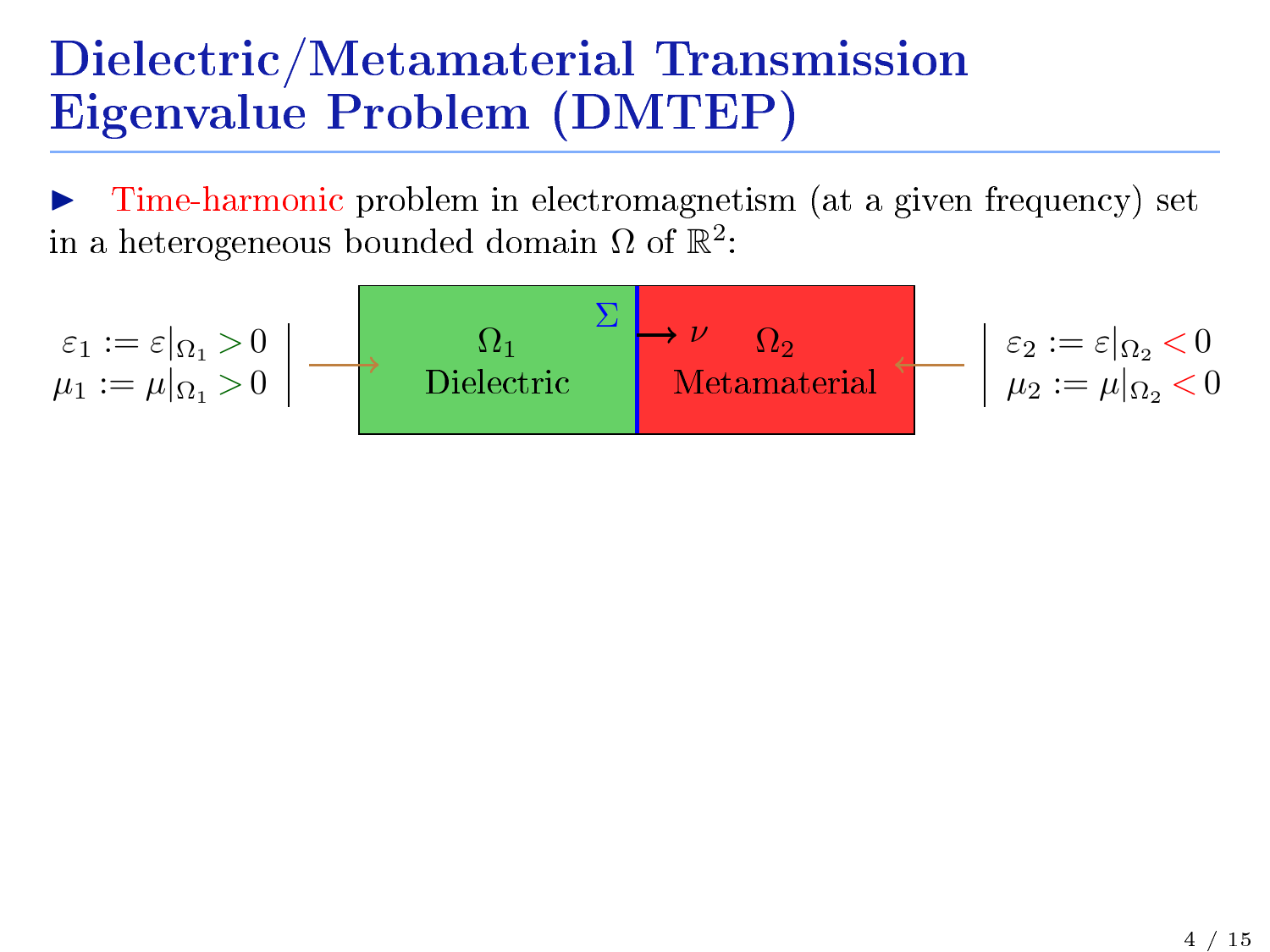I Time-harmonic problem in electromagnetism (at a given frequency) set in a heterogeneous bounded domain  $\Omega$  of  $\mathbb{R}^2$ :

$$
\begin{array}{c}\n\varepsilon_1 := \varepsilon|_{\Omega_1} > 0 \\
\mu_1 := \mu|_{\Omega_1} > 0\n\end{array} \longrightarrow \begin{array}{c}\n\Omega_1 \\
\text{Dielectric}\n\end{array}\n\begin{array}{c}\n\Sigma \\
\longrightarrow \nu \\
\text{Metamaterial}\n\end{array}\n\begin{array}{c}\n\Omega_2 \\
\longrightarrow \nu \\
\mu_2 := \varepsilon|_{\Omega_2} < 0 \\
\end{array}
$$

Eigenvalue problem for  $E_z$  in 2D:

Find 
$$
v \in H_0^1(\Omega)
$$
 such that:  
\n
$$
\text{div}(\mu^{-1} \nabla v) + k^2 \varepsilon v = 0 \quad \text{in } \Omega.
$$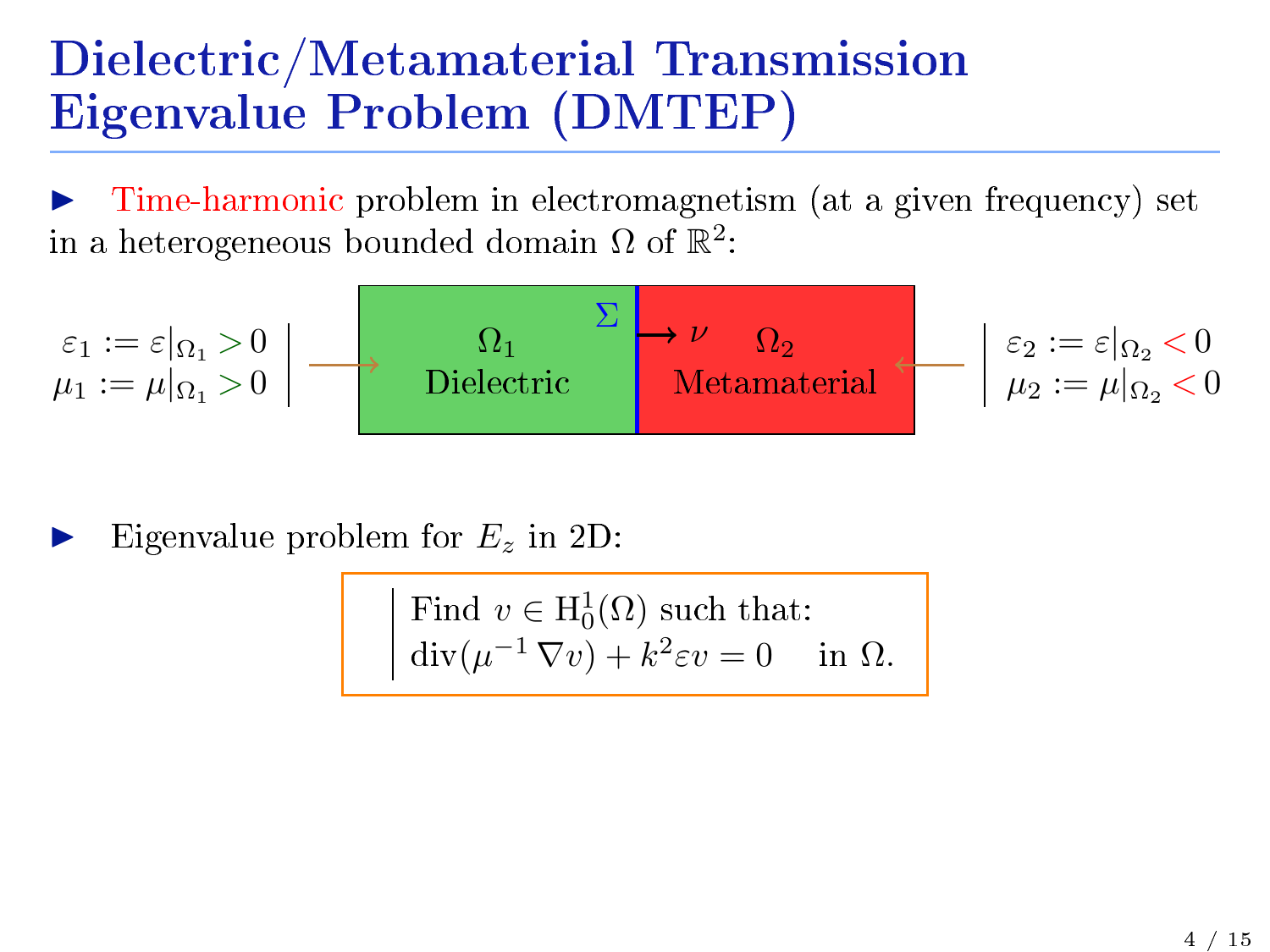Time-harmonic problem in electromagnetism (at a given frequency) set in a heterogeneous bounded domain  $\Omega$  of  $\mathbb{R}^2$ :

$$
\begin{array}{c}\n\varepsilon_1 := \varepsilon|_{\Omega_1} > 0 \\
\mu_1 := \mu|_{\Omega_1} > 0\n\end{array} \longrightarrow \begin{array}{c}\n\Omega_1 \\
\longrightarrow \Omega_2 \\
\text{Dielectric}\n\end{array}\n\begin{array}{c}\n\Sigma \\
\longrightarrow \nu \\
\text{Metamaterial}\n\end{array}\n\begin{array}{c}\n\varepsilon_2 := \varepsilon|_{\Omega_2} < 0 \\
\mu_2 := \mu|_{\Omega_2} < 0\n\end{array}
$$

Eigenvalue problem for  $E_z$  in 2D:

Find 
$$
v \in H_0^1(\Omega)
$$
 such that:  
\n
$$
\text{div}(\mu^{-1} \nabla v) + k^2 \varepsilon v = 0 \quad \text{in } \Omega.
$$

► k is a transmission eigenvalue if and only if there exists  $v \in H_0^1(\Omega) \setminus \{0\}$ such that, for all  $v' \in H_0^1(\Omega)$ ,

$$
\int_{\Omega_1} \mu_1^{-1} \nabla v \cdot \overline{\nabla v'} \cdot \int_{\Omega_2} |\mu_2|^{-1} \nabla v \cdot \overline{\nabla v'} = k^2 \left( \int_{\Omega_1} \varepsilon_1 v \overline{v'} \cdot \int_{\Omega_2} |\varepsilon_2| v \overline{v'} \right).
$$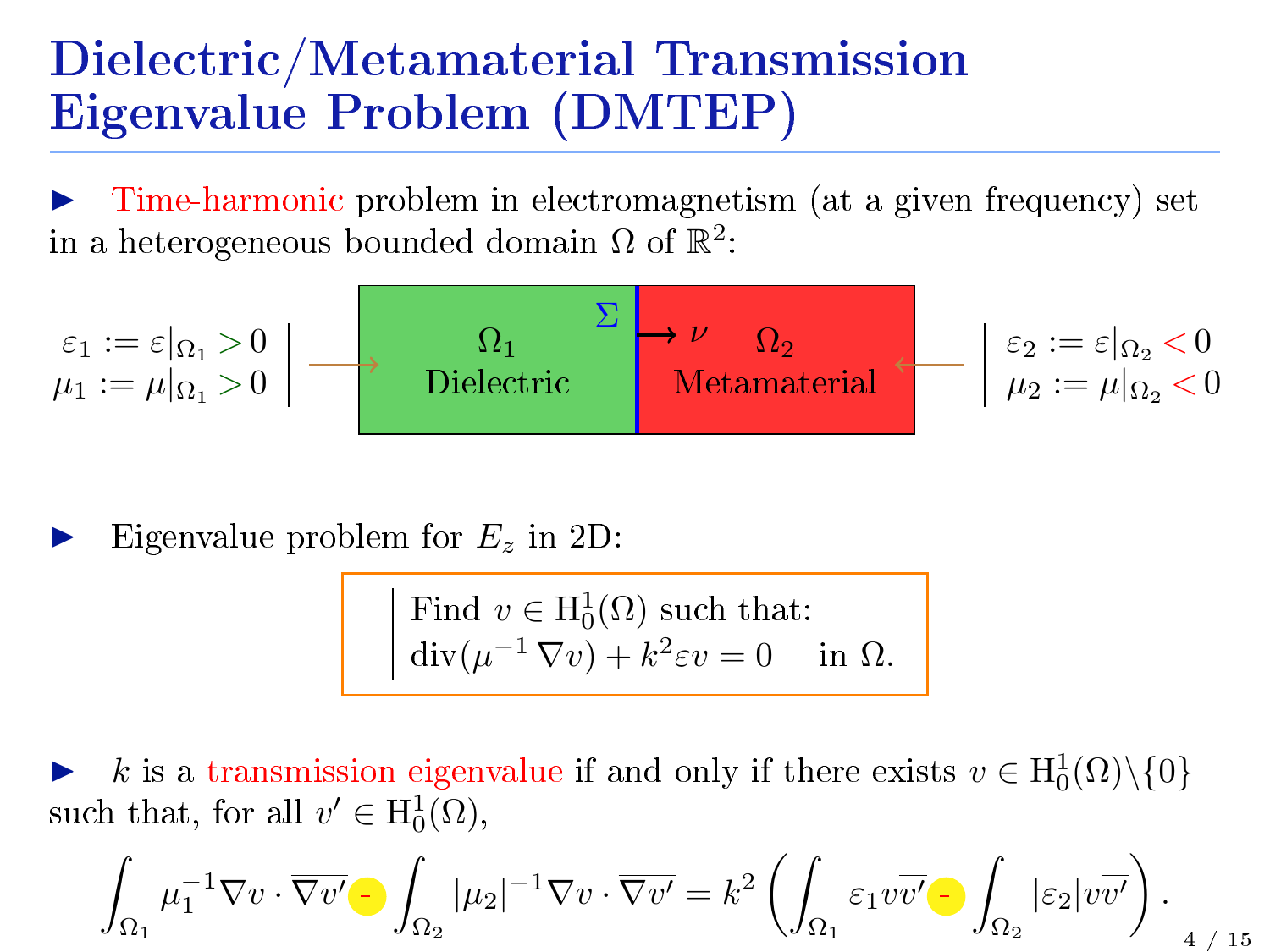$\triangleright$  DMTEP in the domain  $\Omega$ :

$$
\varepsilon_1 = n \downarrow \qquad \qquad \Omega_1 \qquad \qquad \Sigma \downarrow \qquad \Omega_2 \qquad \qquad \varepsilon_2 = -1
$$
\n
$$
\mu_1 = A \qquad \qquad \text{Dielectric} \qquad \qquad \text{Metamaterial} \qquad \varepsilon_2 = -1
$$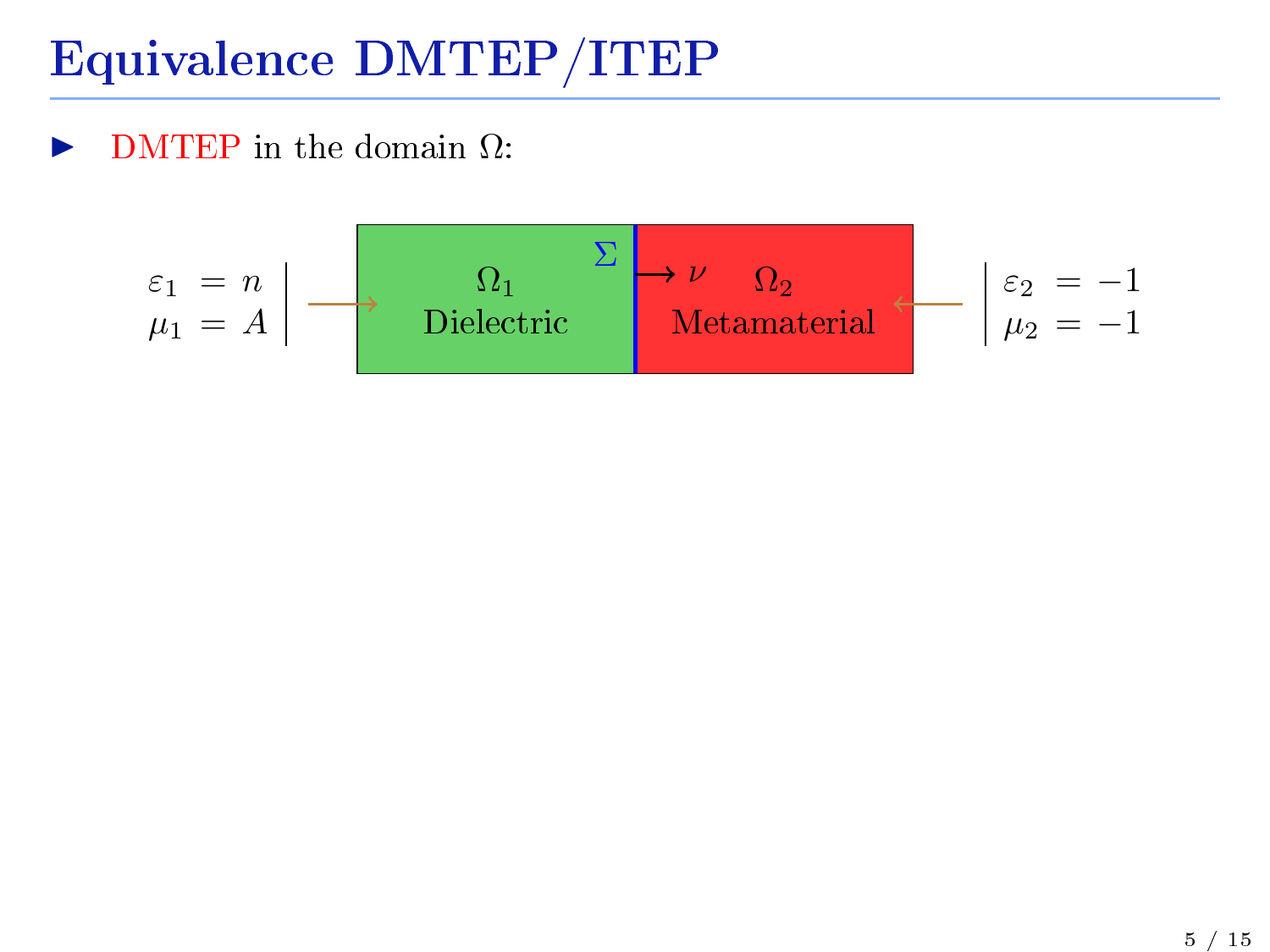**DMTEP** in the domain  $\Omega$ :

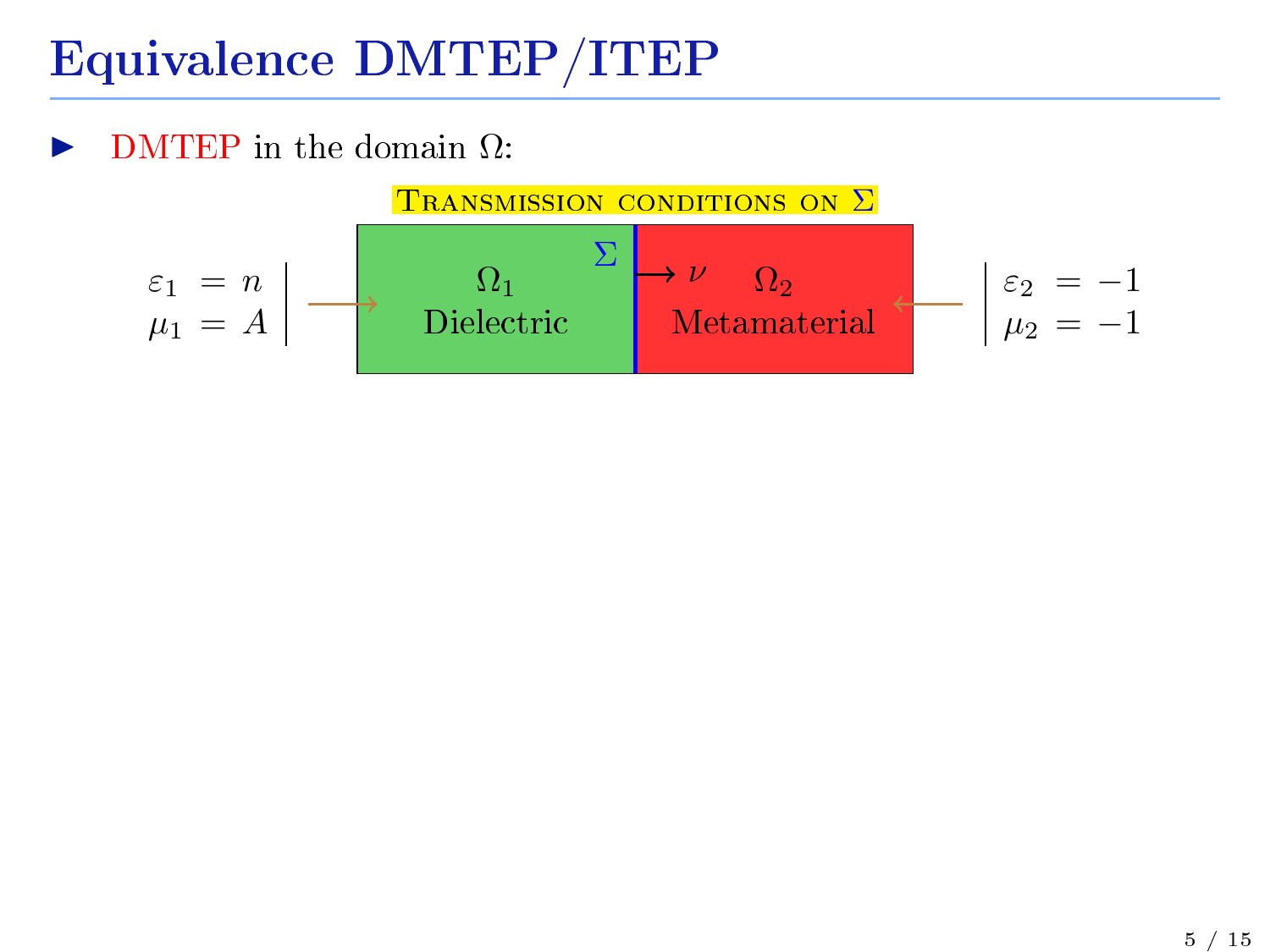**DMTEP** in the domain  $\Omega$ :

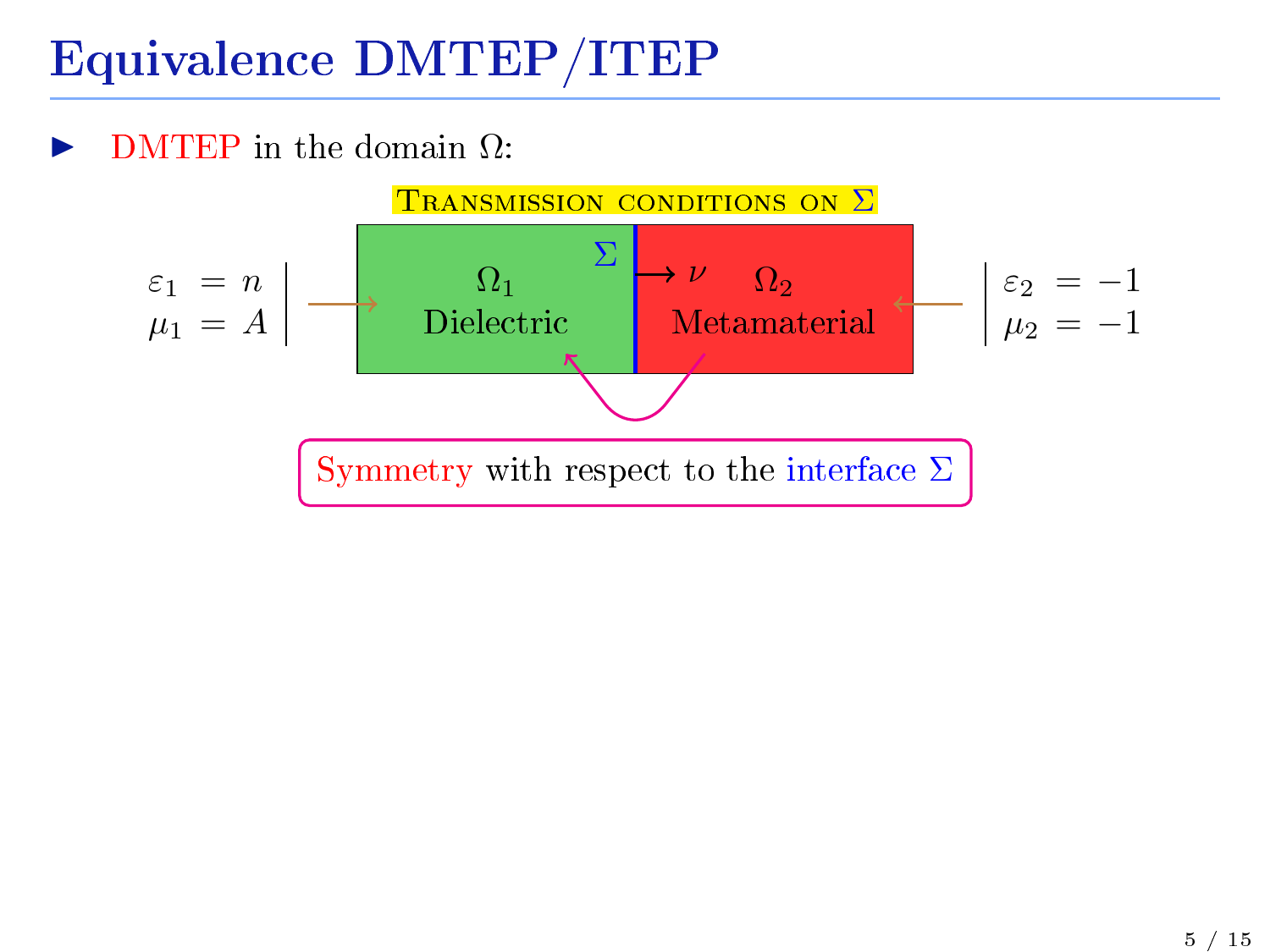$\overline{DMTER}$  in the domain  $\Omega$ :



We obtain a problem analogous to the ITEP in  $\Omega_1$ :

$$
\begin{array}{c}\n\begin{array}{c}\n\Sigma \\
\hline\n\end{array}\n\end{array}
$$
\n
$$
\begin{array}{c}\n\Omega_1 \\
\hline\n\end{array}
$$
\n
$$
\begin{array}{c}\n\Gamma_{\text{RANSM}}\text{ISSION CONDITIONS ON } \Sigma\n\end{array}
$$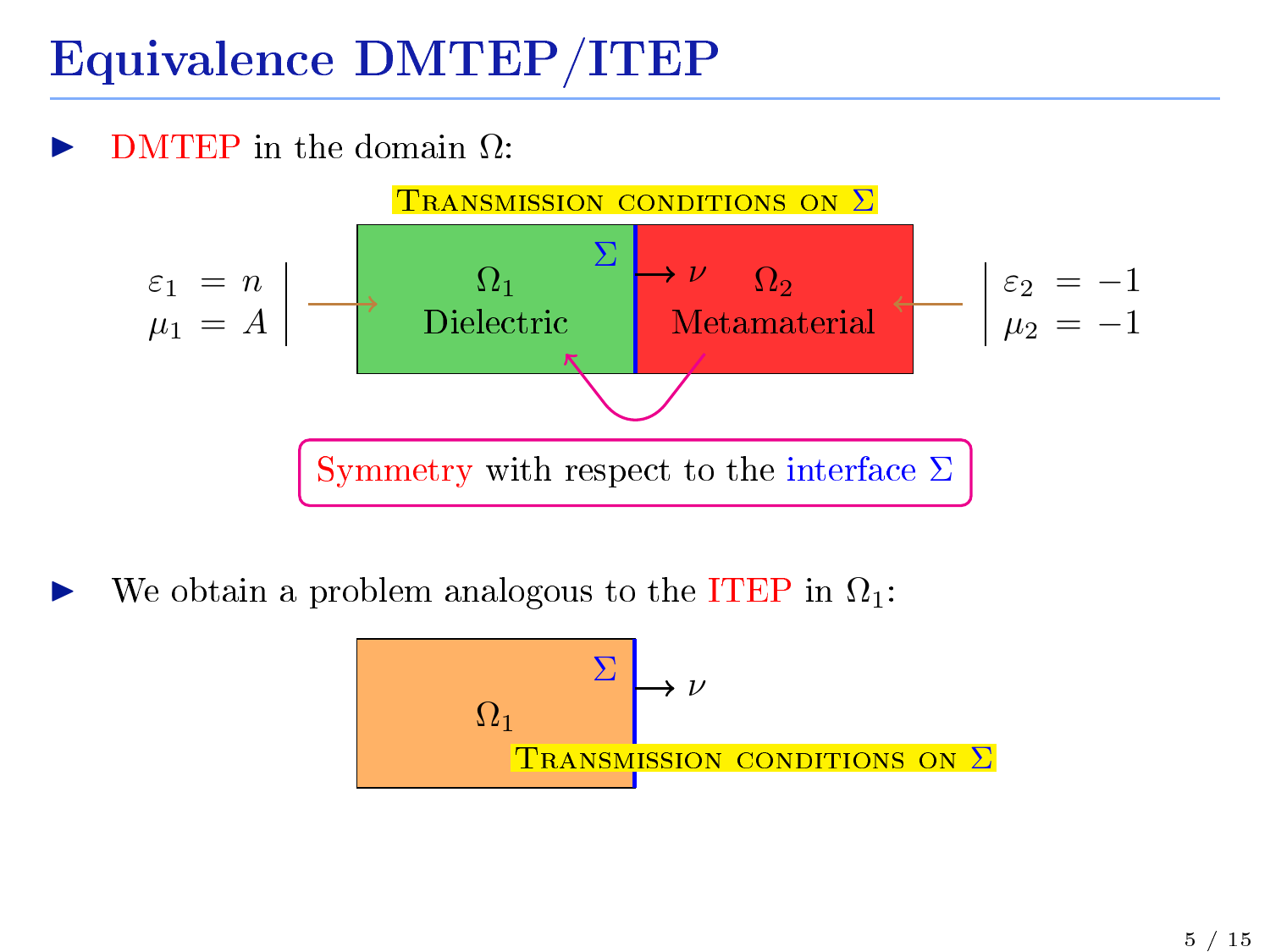$\overline{DMTER}$  in the domain  $\Omega$ :



We obtain a problem analogous to the ITEP in  $\Omega_1$ :

$$
\Omega_1 \longrightarrow \nu
$$
  
Transm<sub>ISSION</sub> *conv*ations on  $\Sigma$ 

 $\triangleright$  The interface  $\Sigma$  in the DMTEP plays the role of the boundary  $\partial D$  in the ITEP.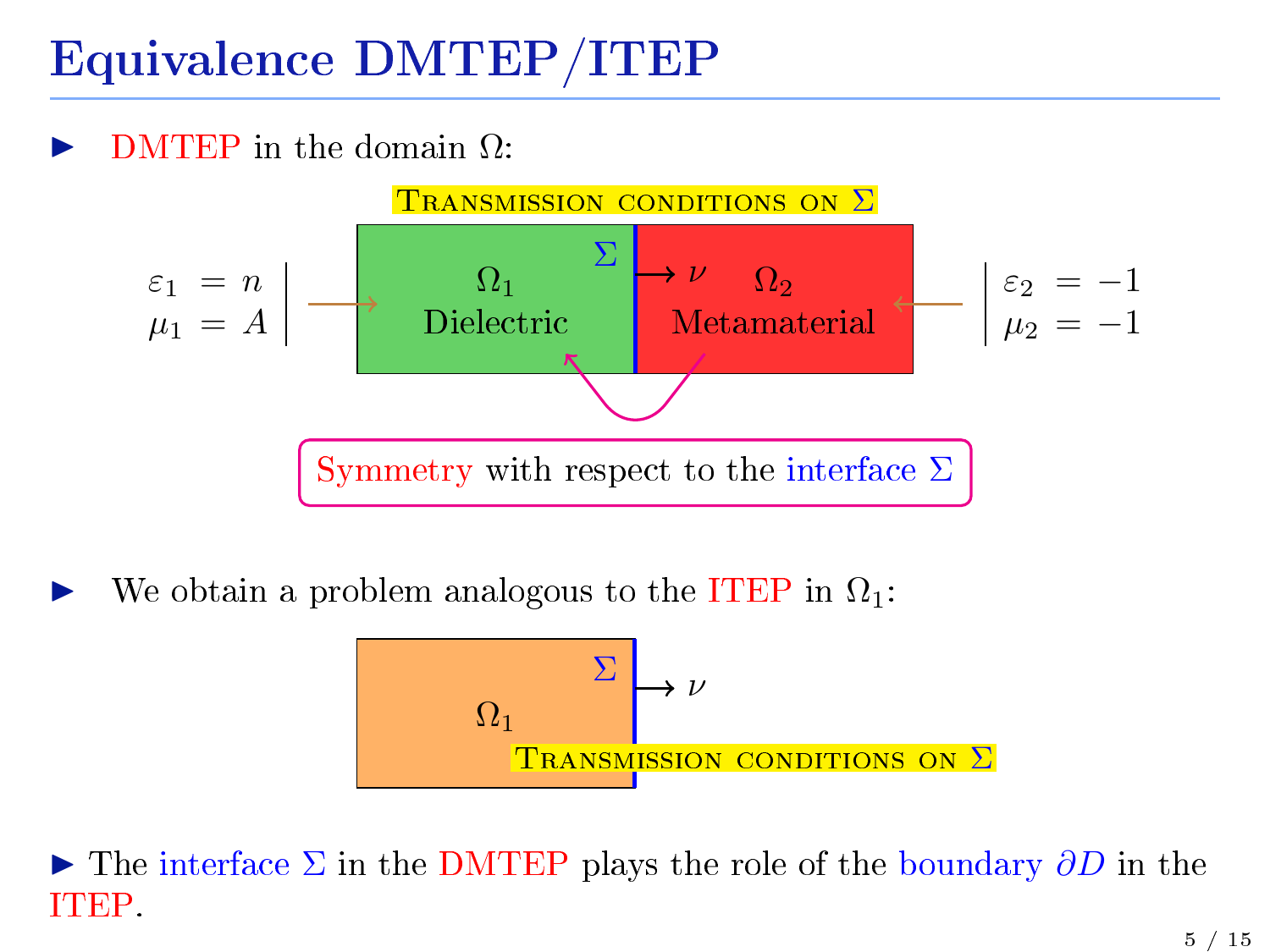1 [An analogy between two transmission problems](#page-1-0)

<sup>2</sup> The [T-coercivity method for the Dielectric/Metamaterial](#page-25-0) [Transmission Problem](#page-25-0)

<sup>3</sup> The [T-coercivity method for the Interior Transmission Problem](#page-45-0)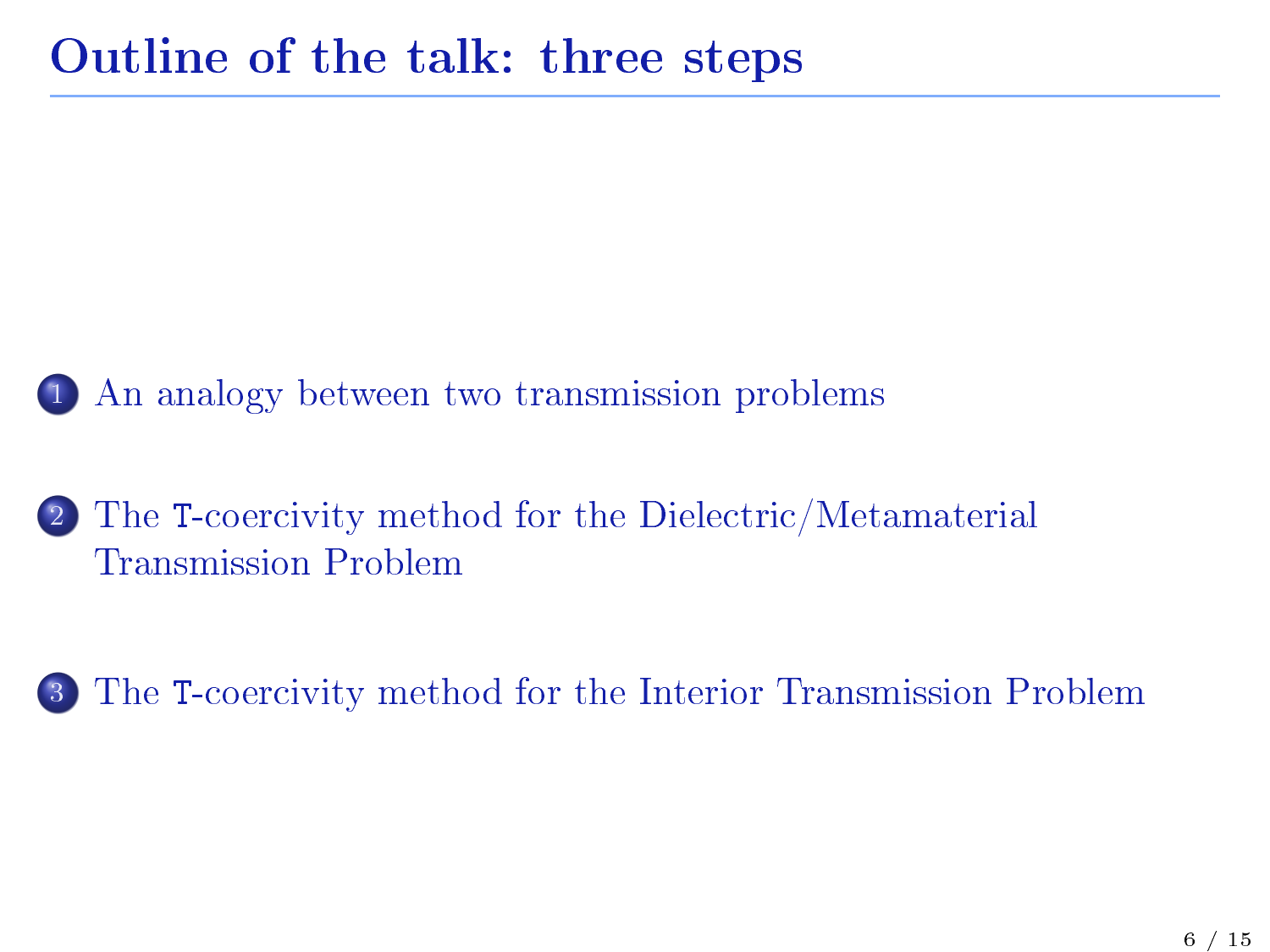1 [An analogy between two transmission problems](#page-1-0)

#### <sup>2</sup> The [T-coercivity method for the Dielectric/Metamaterial](#page-25-0) [Transmission Problem](#page-25-0)

<span id="page-25-0"></span><sup>3</sup> The [T-coercivity method for the Interior Transmission Problem](#page-45-0)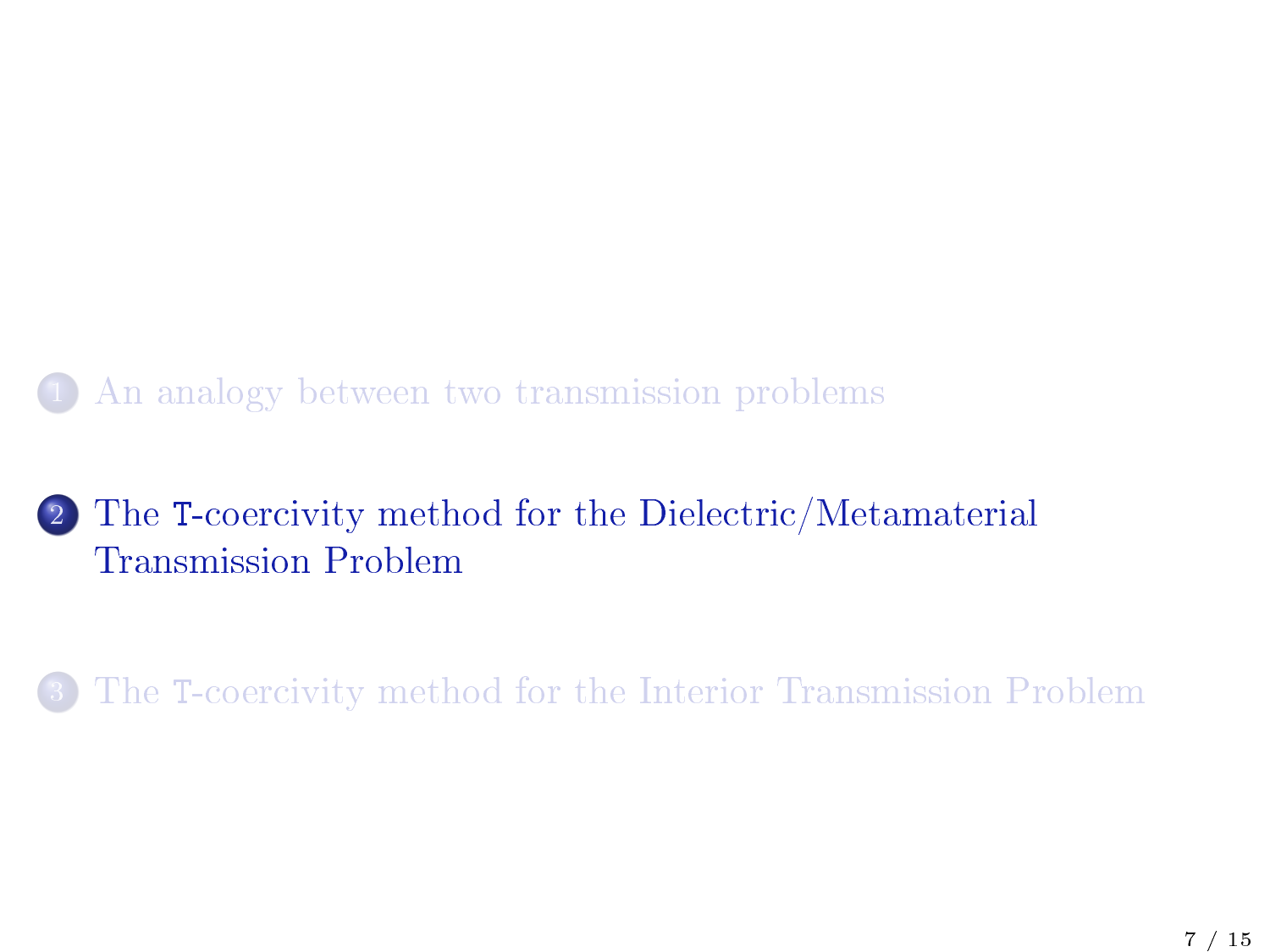Problem for  $E_z$  in a symmetric 2D domain:

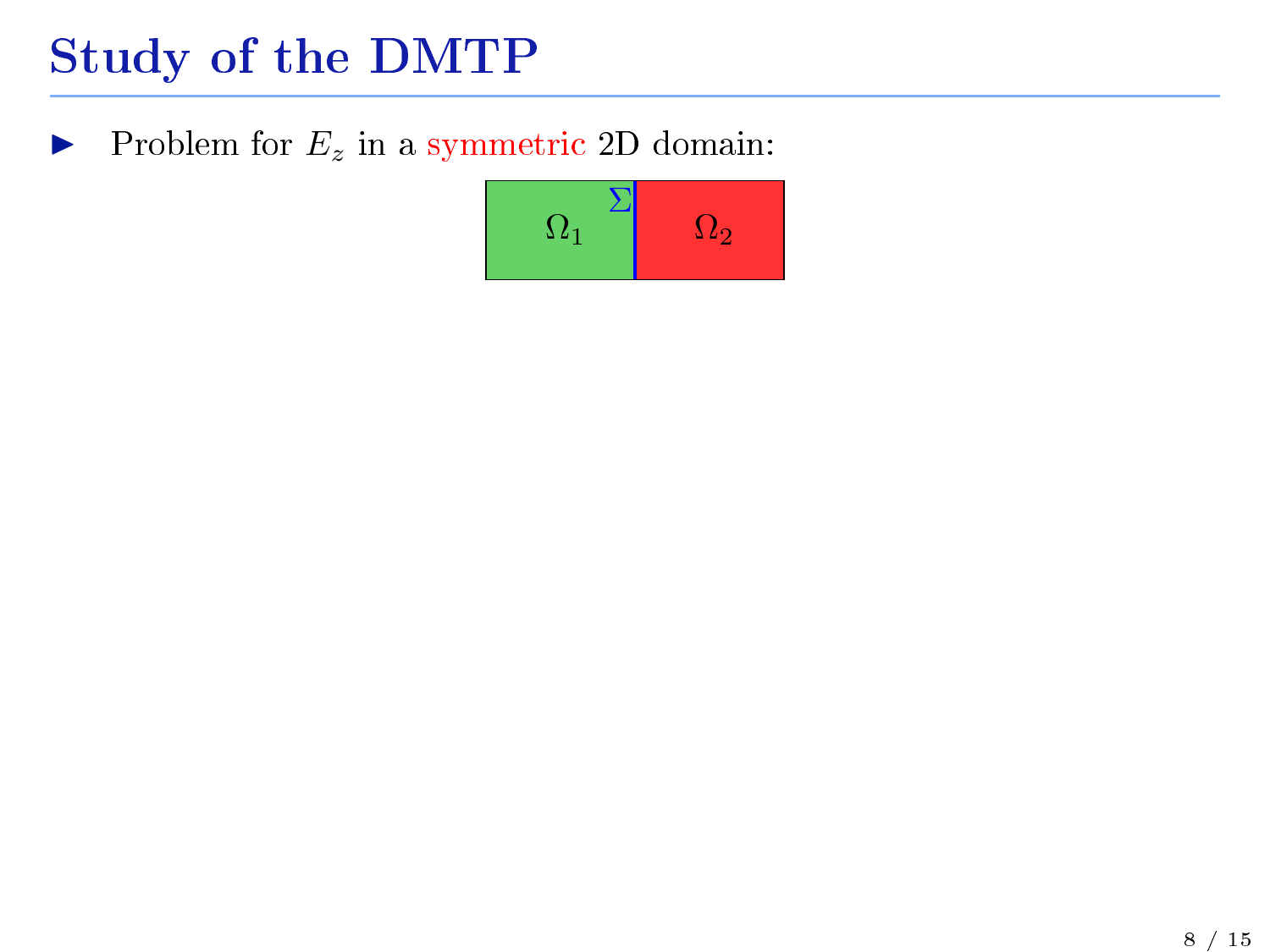Problem for  $E_z$  in a symmetric 2D domain:



We focus on the principal part:

$$
(\mathscr{P}_V) \left| \underbrace{\int_{\Omega} \mu^{-1} \nabla v \cdot \nabla v'}_{a(v,v')} - \underbrace{\langle f, v' \rangle_{\Omega}}_{l(v')} , \quad \forall v' \in H_0^1(\Omega).
$$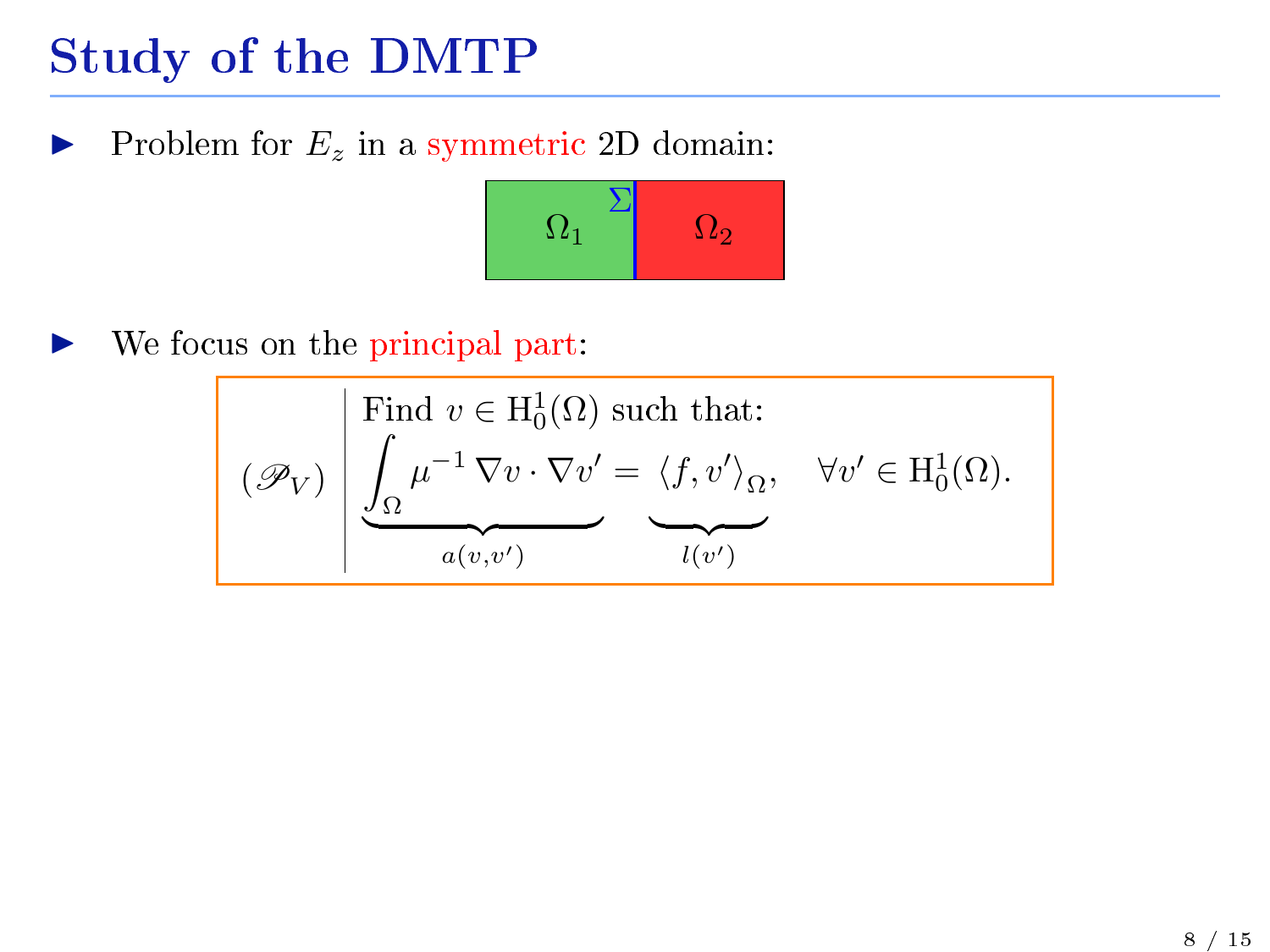Problem for  $E_z$  in a symmetric 2D domain:

$$
\mu_1 > 0 \left| \begin{array}{c} \hline \text{min.} \\ \hline \text{min.} \\ \text{min.} \\ \text{min.} \\ \mu_1 \text{ and } \mu_2 \text{ constant to simplify} \end{array} \right| \mu_2 < 0
$$

We focus on the principal part:

$$
(\mathscr{P}_V) \left| \underbrace{\int_{\Omega} \mu^{-1} \nabla v \cdot \nabla v'}_{a(v,v')} - \underbrace{\langle f, v' \rangle_{\Omega}}_{l(v')} , \quad \forall v' \in H_0^1(\Omega).
$$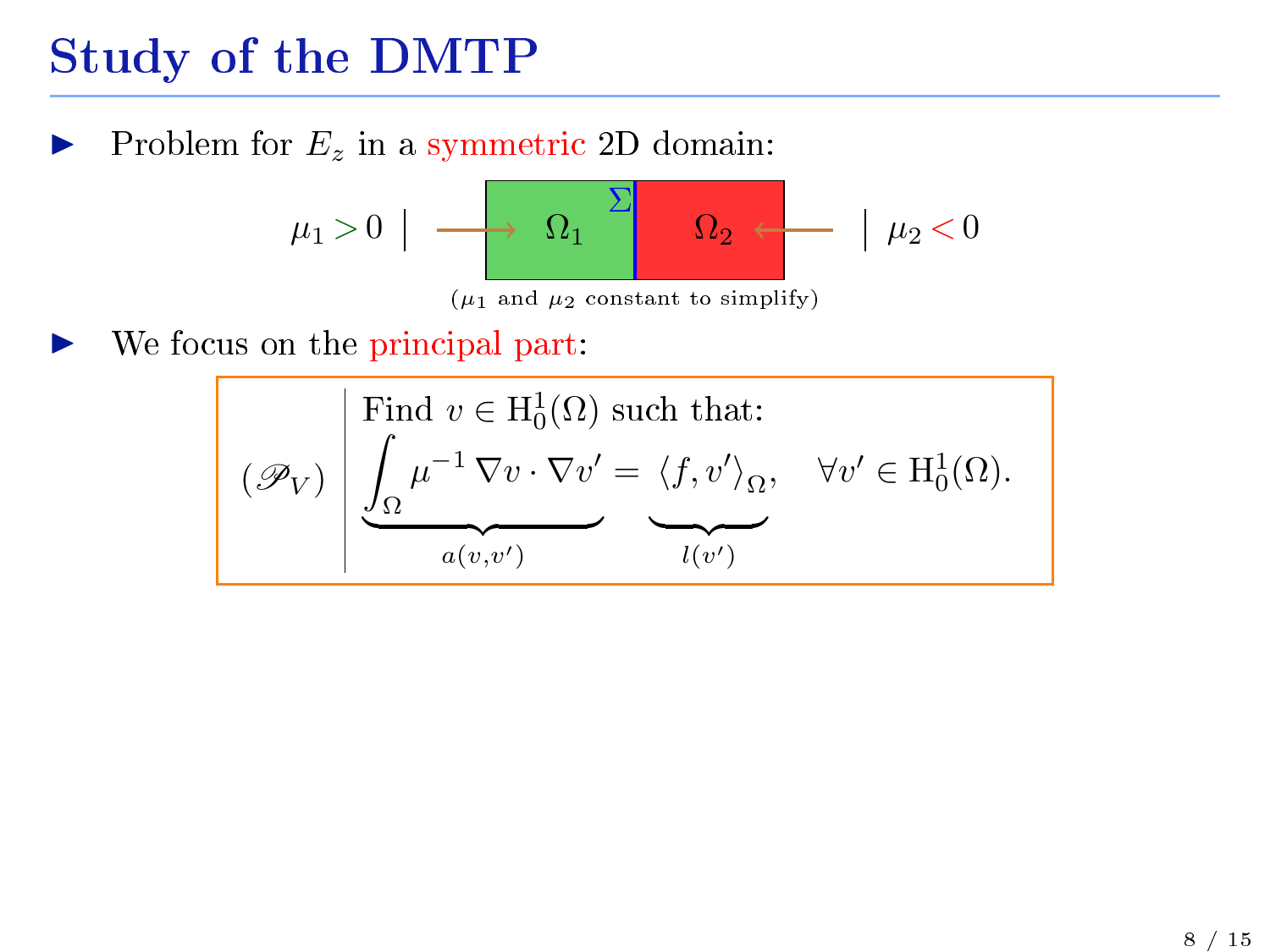Problem for  $E_z$  in a symmetric 2D domain:

Ω<sup>1</sup> Ω<sup>2</sup> Σ µ<sup>1</sup> > 0 µ<sup>2</sup> < 0 (µ1 and µ2 constant to simplify)

We focus on the principal part:

$$
(\mathscr{P}_V) \left\{ \underbrace{\int_{\Omega} \mu^{-1} \nabla v \cdot \nabla v'}_{a(v,v')} = \underbrace{\langle f, v' \rangle_{\Omega}}_{l(v')} , \quad \forall v' \in H_0^1(\Omega).
$$

DEFINITION. We will say that the problem  $(\mathscr{P}_V)$  is well-posed if the operator div  $(\mu^{-1}\nabla \cdot)$  is an isomorphism from  $H_0^1(\Omega)$  to  $H^{-1}(\Omega)$ .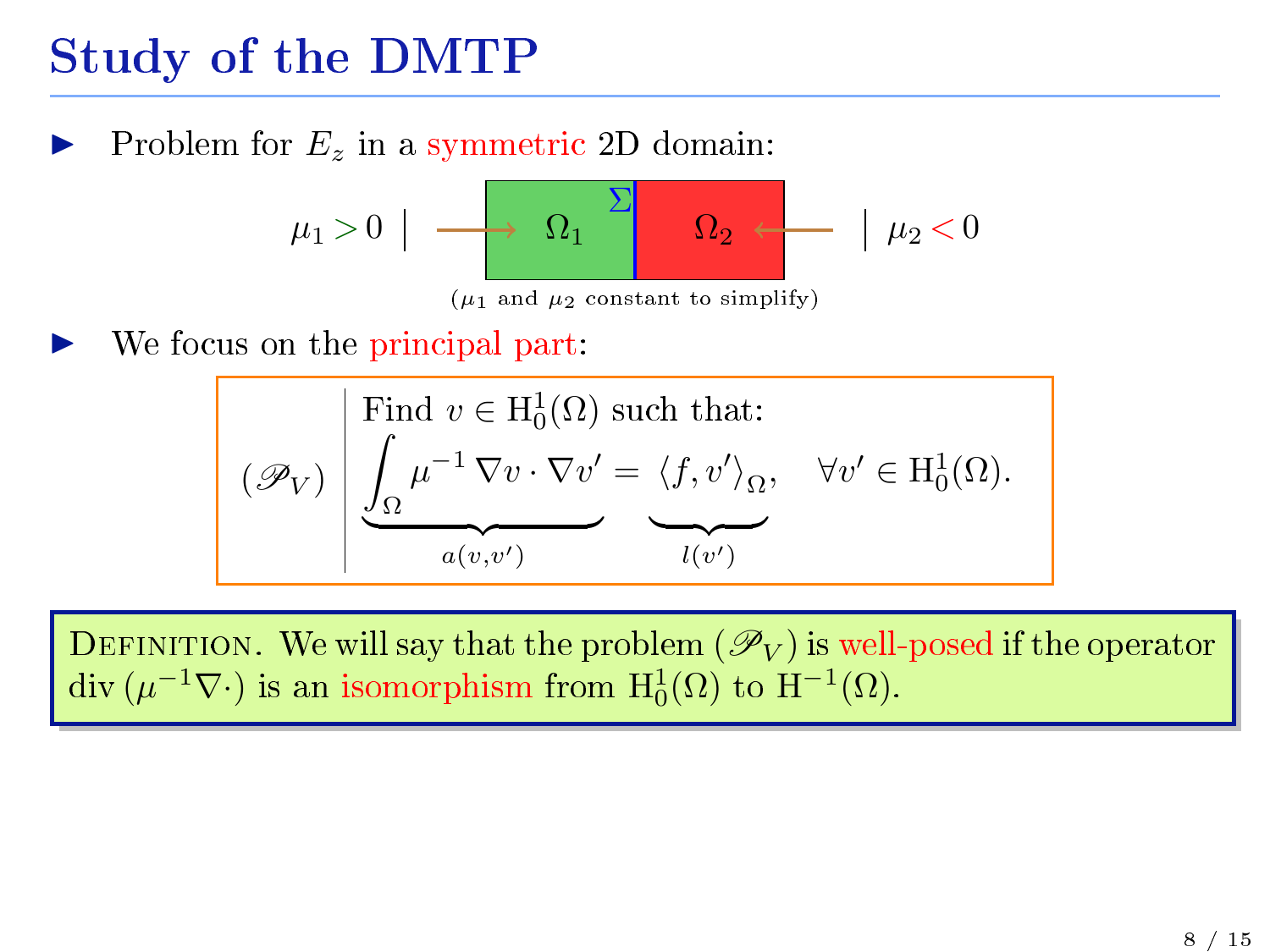Problem for  $E_z$  in a symmetric 2D domain:

$$
\mu_1 > 0 \left| \begin{array}{c} \hline \rule{0mm}{2mm} \\ \rule{0mm}{2mm} \end{array} \right| \left. \begin{array}{c} \hline \\ \rule{0mm}{2mm} \\ \rule{0mm}{2mm} \end{array} \right| \left. \begin{array}{c} \hline \\ \rule{0mm}{2mm} \\ \rule{0mm}{2mm} \end{array} \right| \left. \begin{array}{c} \hline \\ \rule{0mm}{2mm} \\ \rule{0mm}{2mm} \end{array} \right| \left. \begin{array}{c} \hline \\ \rule{0mm}{2mm} \\ \rule{0mm}{2mm} \end{array} \right| \left. \begin{array}{c} \hline \\ \rule{0mm}{2mm} \\ \rule{0mm}{2mm} \end{array} \right| \left. \begin{array}{c} \hline \\ \rule{0mm}{2mm} \\ \rule{0mm}{2mm} \end{array} \right| \left. \begin{array}{c} \hline \\ \rule{0mm}{2mm} \\ \rule{0mm}{2mm} \end{array} \right| \left. \begin{array}{c} \hline \\ \rule{0mm}{2mm} \\ \rule{0mm}{2mm} \end{array} \right| \left. \begin{array}{c} \hline \\ \rule{0mm}{2mm} \\ \rule{0mm}{2mm} \end{array} \right| \left. \begin{array}{c} \hline \\ \rule{0mm}{2mm} \\ \rule{0mm}{2mm} \end{array} \right| \left. \begin{array}{c} \hline \\ \rule{0mm}{2mm} \\ \rule{0mm}{2mm} \end{array} \right| \left. \begin{array}{c} \hline \\ \rule{0mm}{2mm} \\ \rule{0mm}{2mm} \end{array} \right| \left. \begin{array}{c} \hline \\ \rule{0mm}{2mm} \\ \rule{0mm}{2mm} \end{array} \right| \left. \begin{array}{c} \hline \\ \rule{0mm}{2mm} \\ \rule{0mm}{2mm} \end{array} \right| \left. \begin{array}{c} \hline \\ \rule{0mm}{2mm} \\ \rule{0mm}{2mm} \end{array} \right| \left. \begin{array}{c} \hline \\ \rule{0mm}{2mm} \\ \rule{0mm}{2mm} \end{array} \right| \left. \begin{array}{c} \hline \\ \rule{0mm}{2mm} \\ \rule{0mm}{2mm} \end{array} \right| \left. \begin{array}{c} \hline \\ \rule
$$

We focus on the principal part:

$$
(\mathscr{P}_V) \left\{ \underbrace{\int_{\Omega} \mu^{-1} \nabla v \cdot \nabla v'}_{a(v,v')} = \underbrace{\langle f, v' \rangle_{\Omega}}_{l(v')} , \quad \forall v' \in H_0^1(\Omega).
$$

DEFINITION. We will say that the problem  $(\mathscr{P}_V)$  is well-posed if the operator div  $(\mu^{-1}\nabla \cdot)$  is an isomorphism from  $H_0^1(\Omega)$  to  $H^{-1}(\Omega)$ .

• The form *a* is not coercive.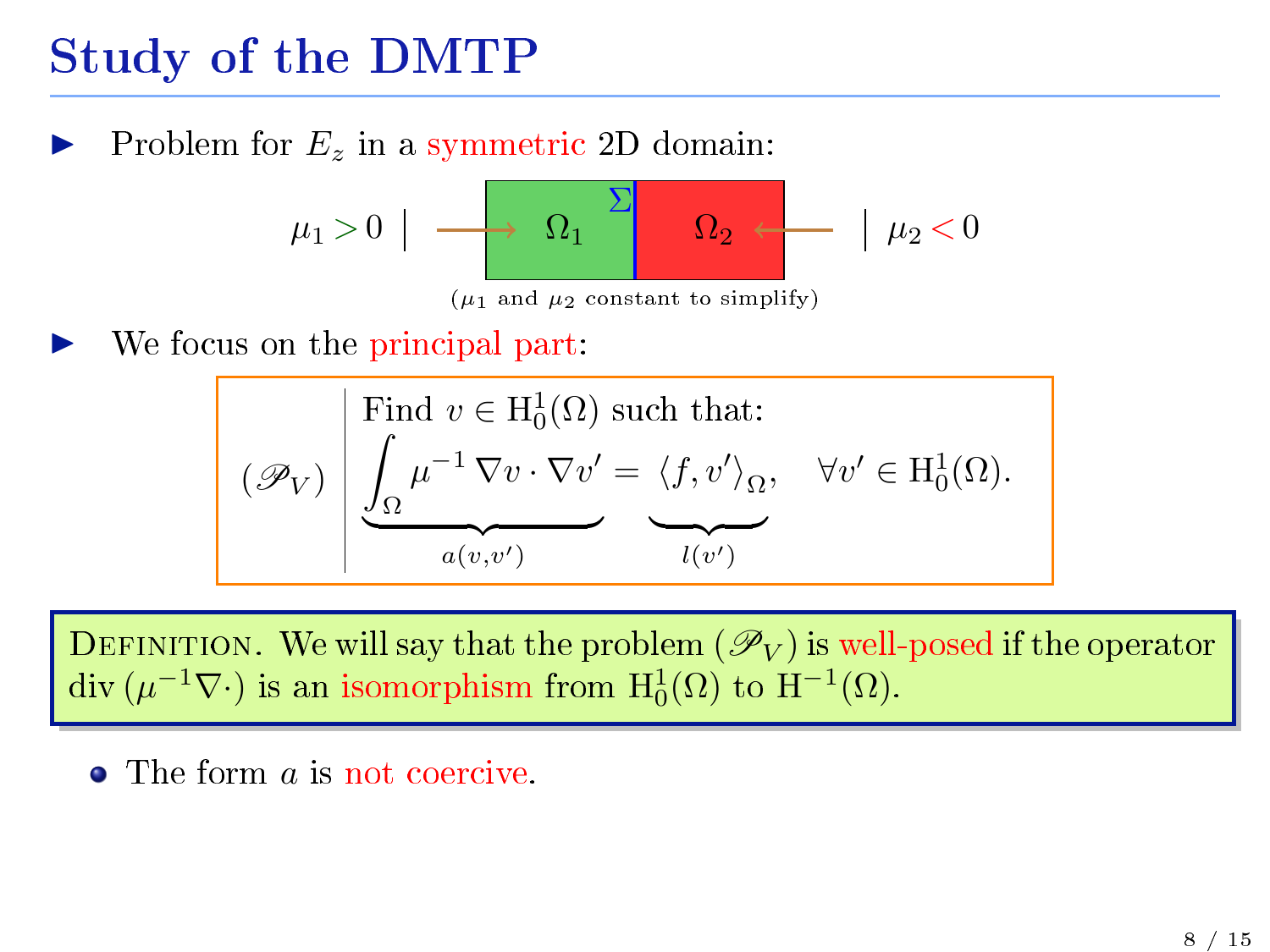Problem for  $E_z$  in a symmetric 2D domain:

$$
\mu_1 > 0 \left| \begin{array}{c} \hline \rule{0mm}{2mm} \\ \rule{0mm}{2mm} \end{array} \right| \left. \begin{array}{c} \hline \\ \rule{0mm}{2mm} \\ \rule{0mm}{2mm} \end{array} \right| \left. \begin{array}{c} \hline \\ \rule{0mm}{2mm} \\ \rule{0mm}{2mm} \end{array} \right| \left. \begin{array}{c} \hline \\ \rule{0mm}{2mm} \\ \rule{0mm}{2mm} \end{array} \right| \left. \begin{array}{c} \hline \\ \rule{0mm}{2mm} \\ \rule{0mm}{2mm} \end{array} \right| \left. \begin{array}{c} \hline \\ \rule{0mm}{2mm} \\ \rule{0mm}{2mm} \end{array} \right| \left. \begin{array}{c} \hline \\ \rule{0mm}{2mm} \\ \rule{0mm}{2mm} \end{array} \right| \left. \begin{array}{c} \hline \\ \rule{0mm}{2mm} \\ \rule{0mm}{2mm} \end{array} \right| \left. \begin{array}{c} \hline \\ \rule{0mm}{2mm} \\ \rule{0mm}{2mm} \end{array} \right| \left. \begin{array}{c} \hline \\ \rule{0mm}{2mm} \\ \rule{0mm}{2mm} \end{array} \right| \left. \begin{array}{c} \hline \\ \rule{0mm}{2mm} \\ \rule{0mm}{2mm} \end{array} \right| \left. \begin{array}{c} \hline \\ \rule{0mm}{2mm} \\ \rule{0mm}{2mm} \end{array} \right| \left. \begin{array}{c} \hline \\ \rule{0mm}{2mm} \\ \rule{0mm}{2mm} \end{array} \right| \left. \begin{array}{c} \hline \\ \rule{0mm}{2mm} \\ \rule{0mm}{2mm} \end{array} \right| \left. \begin{array}{c} \hline \\ \rule{0mm}{2mm} \\ \rule{0mm}{2mm} \end{array} \right| \left. \begin{array}{c} \hline \\ \rule{0mm}{2mm} \\ \rule{0mm}{2mm} \end{array} \right| \left. \begin{array}{c} \hline \\ \rule{0mm}{2mm} \\ \rule{0mm}{2mm} \end{array} \right| \left. \begin{array}{c} \hline \\ \rule{0mm}{2mm} \\ \rule{0mm}{2mm} \end{array} \right| \left. \begin{array}{c} \hline \\ \rule
$$

We focus on the principal part:

$$
(\mathscr{P}_V) \left\{ \underbrace{\int_{\Omega} \mu^{-1} \nabla v \cdot \nabla v'}_{a(v,v')} = \underbrace{\langle f, v' \rangle_{\Omega}}_{l(v')} , \quad \forall v' \in H_0^1(\Omega).
$$

DEFINITION. We will say that the problem  $(\mathscr{P}_V)$  is well-posed if the operator div  $(\mu^{-1}\nabla \cdot)$  is an isomorphism from  $H_0^1(\Omega)$  to  $H^{-1}(\Omega)$ .

- The form *a* is not coercive.
- For  $\mu_2 = -\mu_1$ , we can build a kernel of infinite dimension to  $(\mathscr{P}_V)$ .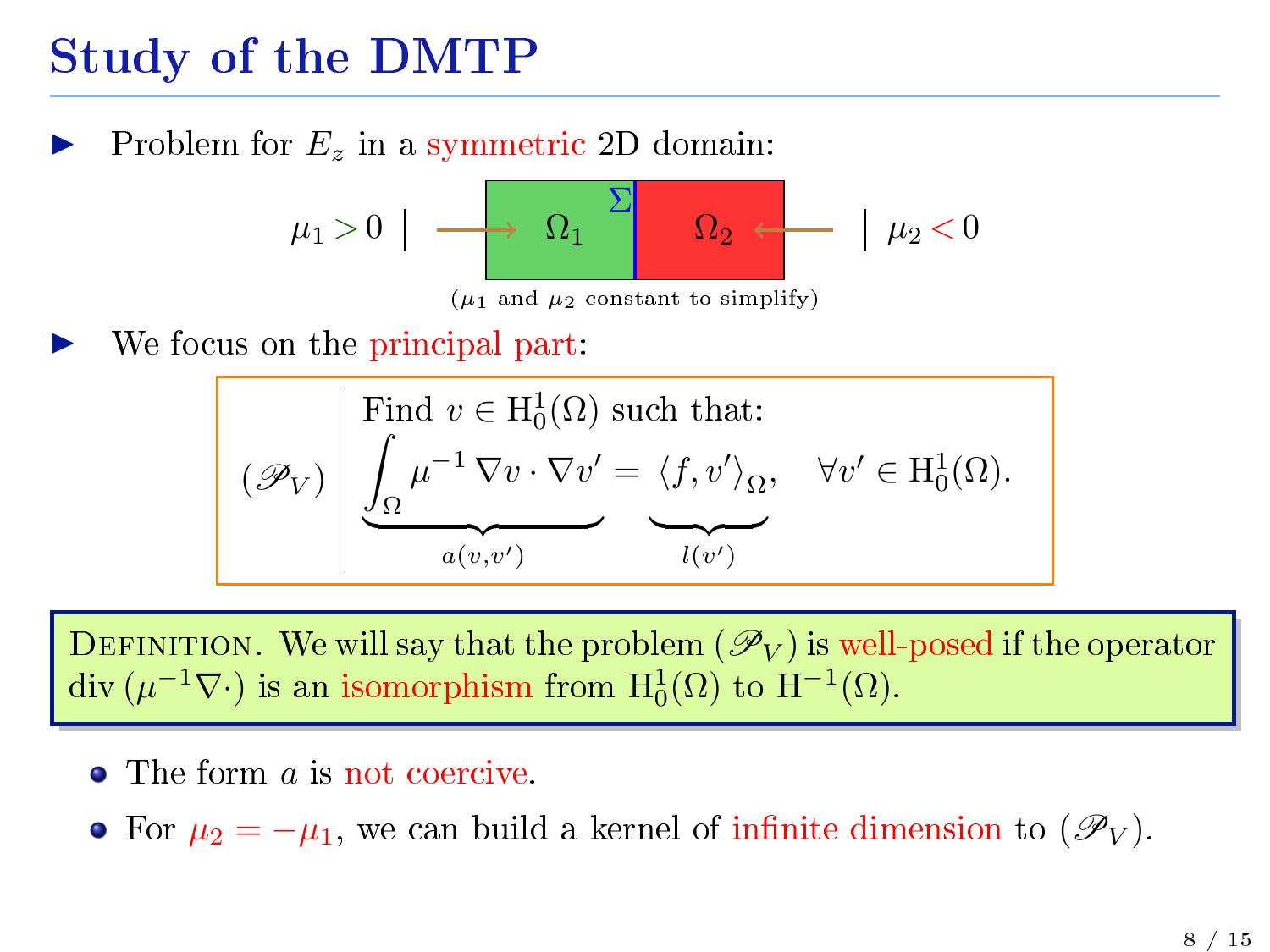Problem for  $E_z$  in a symmetric 2D domain:

$$
\mu_1 > 0 \left| \begin{array}{c} \hline \text{ } \\ \hline \text{ } \\ \text{ } \\ \text{ } \\ \text{ } \\ \mu_1 \text{ and } \mu_2 \text{ constant to simplify)} \end{array} \right| \left| \begin{array}{c} \hline \\ \mu_2 < 0 \end{array} \right|
$$

We focus on the principal part:

$$
(\mathscr{P}_V) \left\{ \underbrace{\int_{\Omega} \mu^{-1} \nabla v \cdot \nabla v'}_{a(v,v')} = \underbrace{\langle f, v' \rangle_{\Omega}}_{l(v')} , \quad \forall v' \in H_0^1(\Omega).
$$

DEFINITION. We will say that the problem  $(\mathscr{P}_V)$  is well-posed if the operator div  $(\mu^{-1}\nabla \cdot)$  is an isomorphism from  $H_0^1(\Omega)$  to  $H^{-1}(\Omega)$ .

- The form *a* is not coercive.
- For  $\mu_2 = -\mu_1$ , we can build a kernel of infinite dimension to  $(\mathscr{P}_V)$ .

Idea 2: Use the T-coercivity approach to deal with problem  $(\mathscr{P}_V)$ .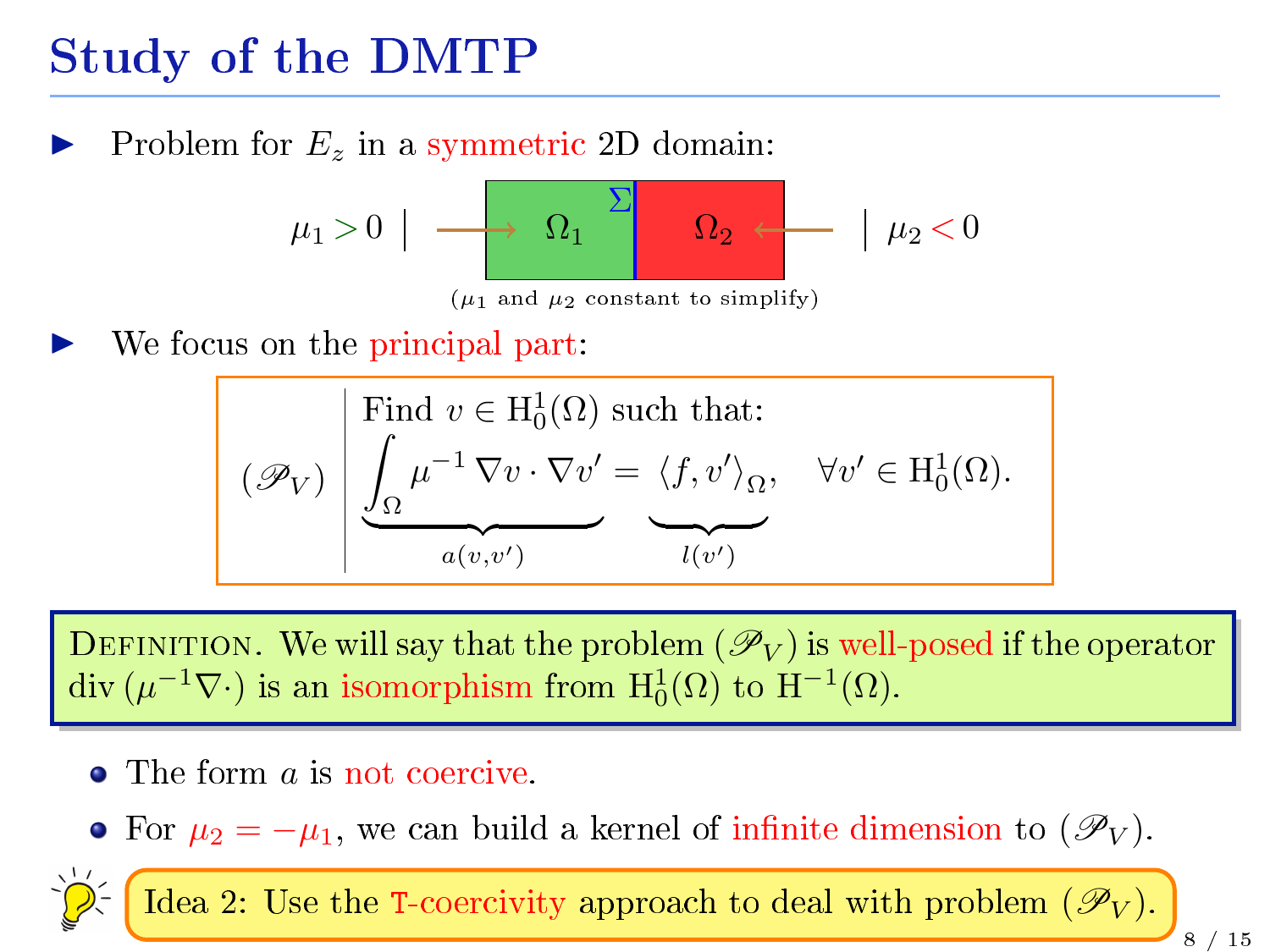Let T be an isomorphism of  $\mathrm{H}_0^1(\Omega)$ .

 $(\mathscr{P}_V)$  Find  $v \in H_0^1(\Omega)$  such that:<br> $\mathscr{P}_V$   $\Big|$   $\mathscr{P}_Q(v, v') = l(v') \quad \forall v' \in H^1(\Omega)$  $a(v, v') = l(v'), \forall v' \in H_0^1(\Omega).$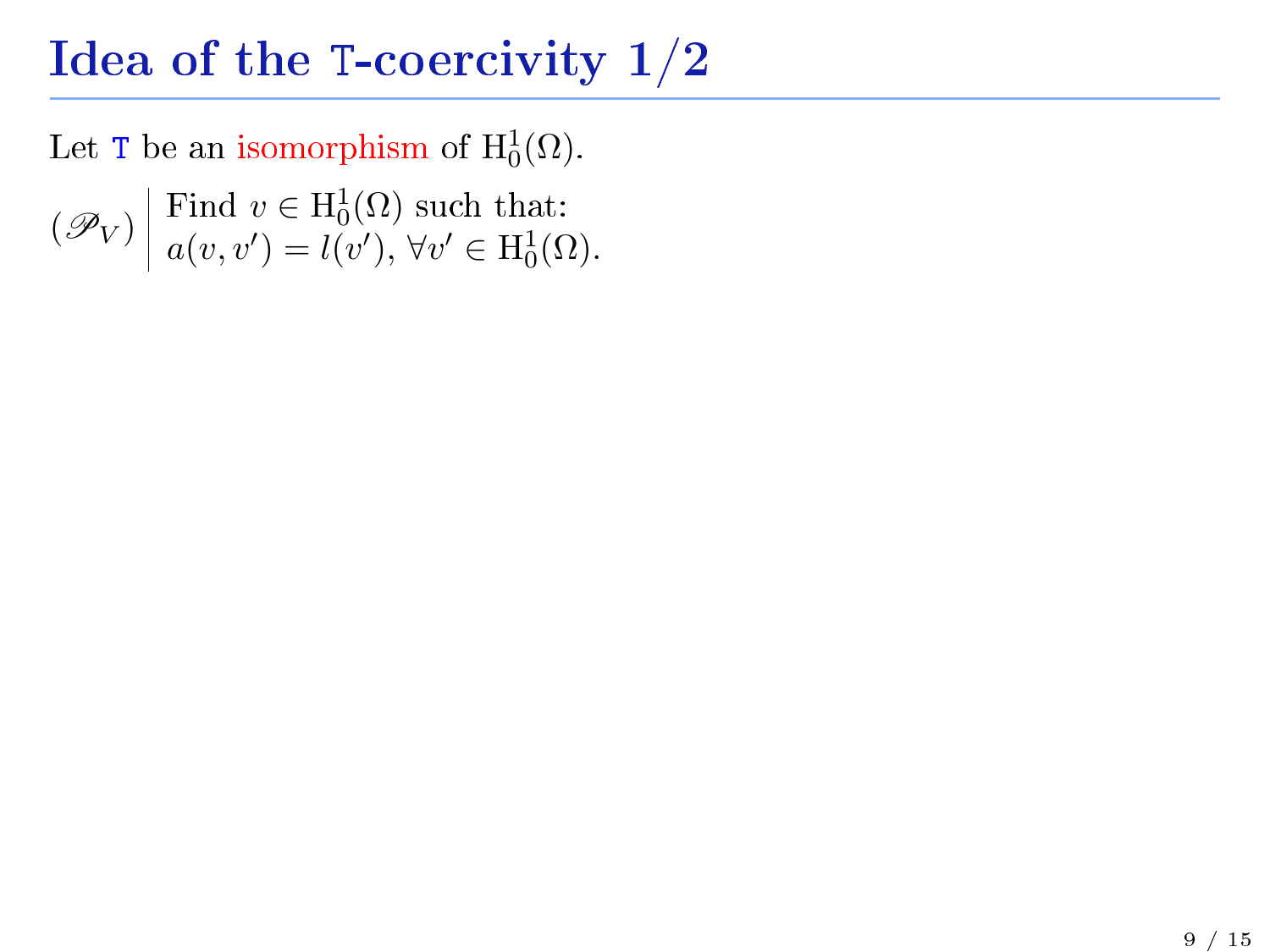Let T be an isomorphism of  $\mathrm{H}_0^1(\Omega)$ .

 $(\mathscr{P}_V) \Leftrightarrow (\mathscr{P}_V^{\mathsf{T}}) \begin{bmatrix} \text{Find } v \in \mathrm{H}_0^1(\Omega) \text{ such that:} \\ a(v, \mathrm{T}v') = l(\mathrm{T}v') \ \forall v' \in \mathrm{H}^1 \end{bmatrix}$  $a(v, Tv') = l(Tv'), \forall v' \in H_0^1(\Omega).$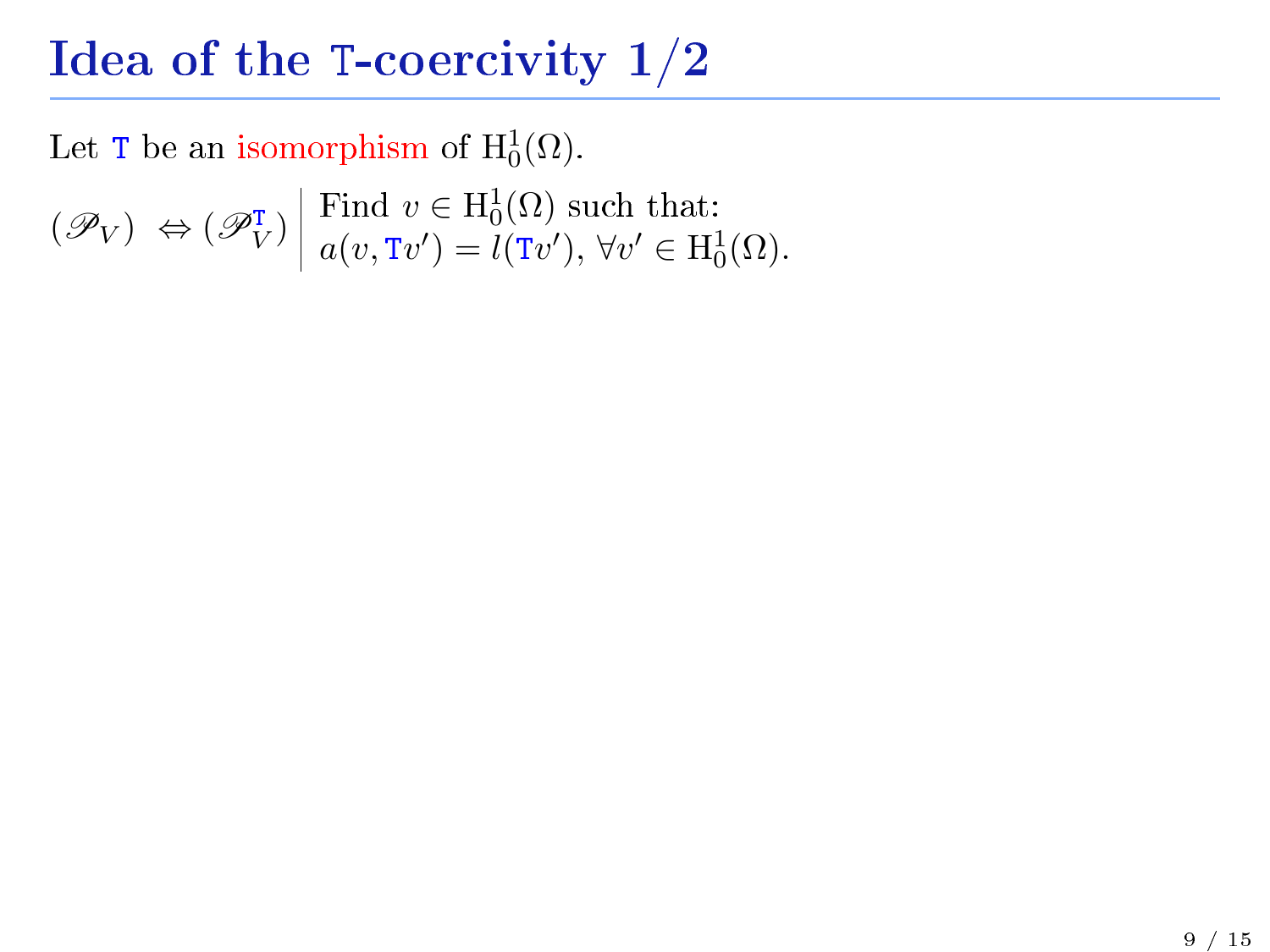Let T be an isomorphism of  $\mathrm{H}_0^1(\Omega)$ .

 $(\mathscr{P}_V) \Leftrightarrow (\mathscr{P}_V^{\mathsf{T}}) \begin{bmatrix} \text{Find } v \in \mathrm{H}_0^1(\Omega) \text{ such that:} \\ a(v, \mathrm{T}v') = l(\mathrm{T}v') \ \forall v' \in \mathrm{H}^1 \end{bmatrix}$  $a(v, Tv') = l(Tv'), \forall v' \in H_0^1(\Omega).$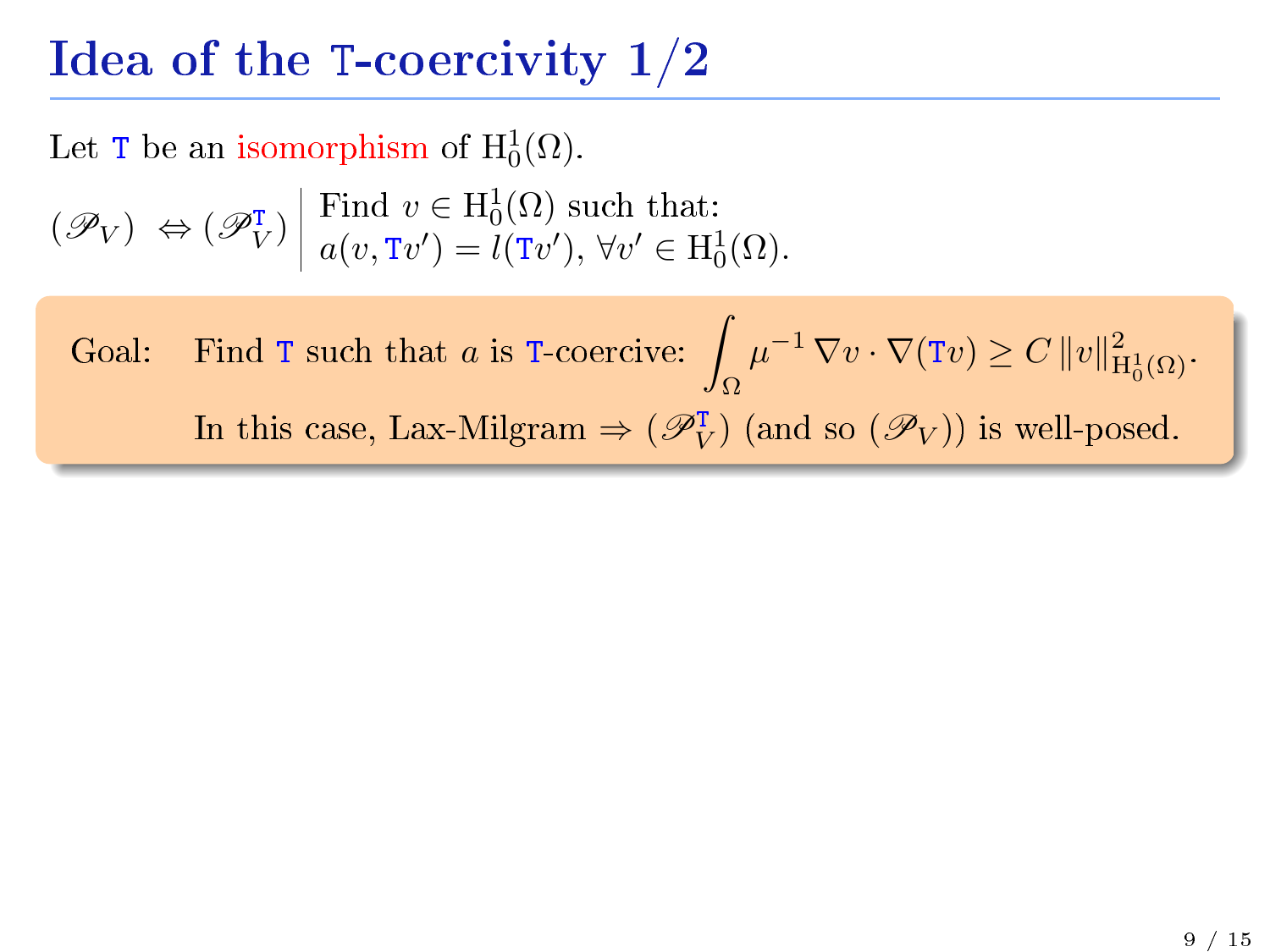Let T be an isomorphism of  $\mathrm{H}_0^1(\Omega)$ .

$$
(\mathcal{P}_V) \Leftrightarrow (\mathcal{P}_V^{\mathsf{T}}) \middle| \text{ Find } v \in H_0^1(\Omega) \text{ such that:}
$$
  
 $a(v, Tv') = l(Tv'), \forall v' \in H_0^1(\Omega).$ 

**1** Define 
$$
T_1 v = \begin{vmatrix} v_1 & \text{in } \Omega_1 \\ -v_2 + \dots & \text{in } \Omega_2 \end{vmatrix}
$$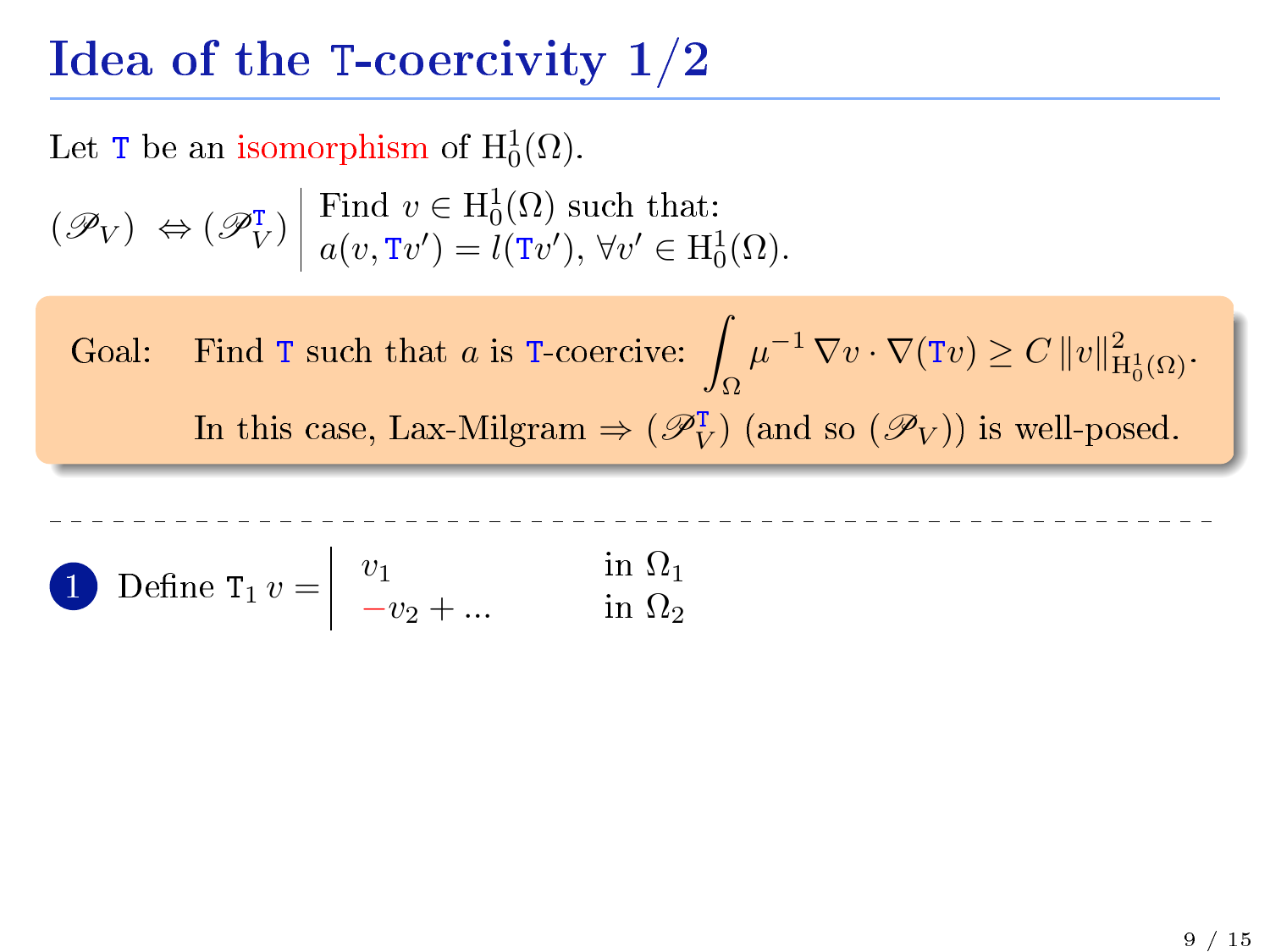Let T be an isomorphism of  $\mathrm{H}_0^1(\Omega)$ .

$$
(\mathcal{P}_V) \Leftrightarrow (\mathcal{P}_V^{\mathsf{T}}) \middle| \text{ Find } v \in H_0^1(\Omega) \text{ such that:}
$$
  
 $a(v, Tv') = l(Tv'), \forall v' \in H_0^1(\Omega).$ 

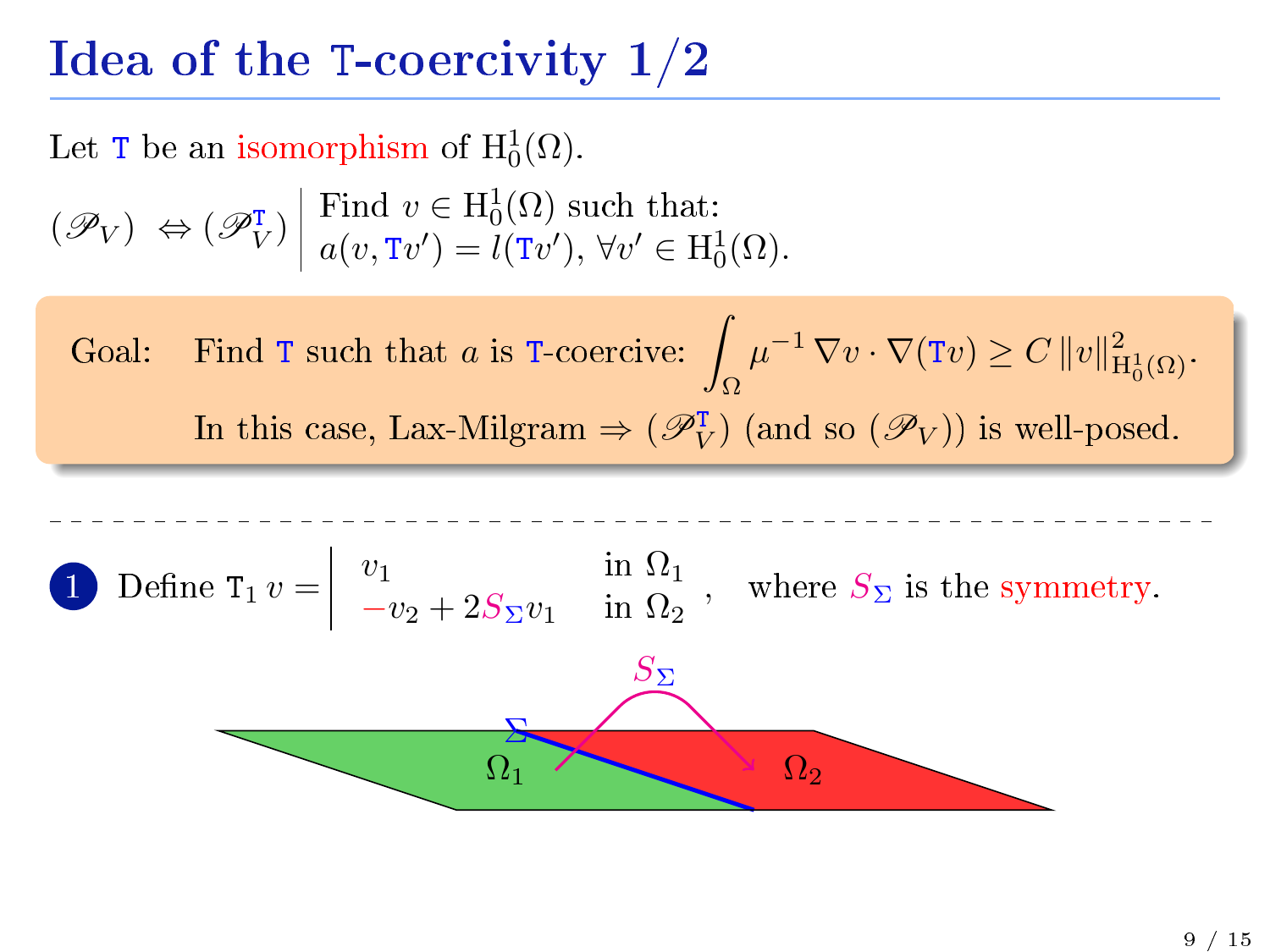Let T be an isomorphism of  $\mathrm{H}_0^1(\Omega)$ .

$$
(\mathcal{P}_V) \Leftrightarrow (\mathcal{P}_V^{\mathsf{T}}) \middle| \text{ Find } v \in H_0^1(\Omega) \text{ such that:}
$$
  
 $a(v, Tv') = l(Tv'), \forall v' \in H_0^1(\Omega).$ 

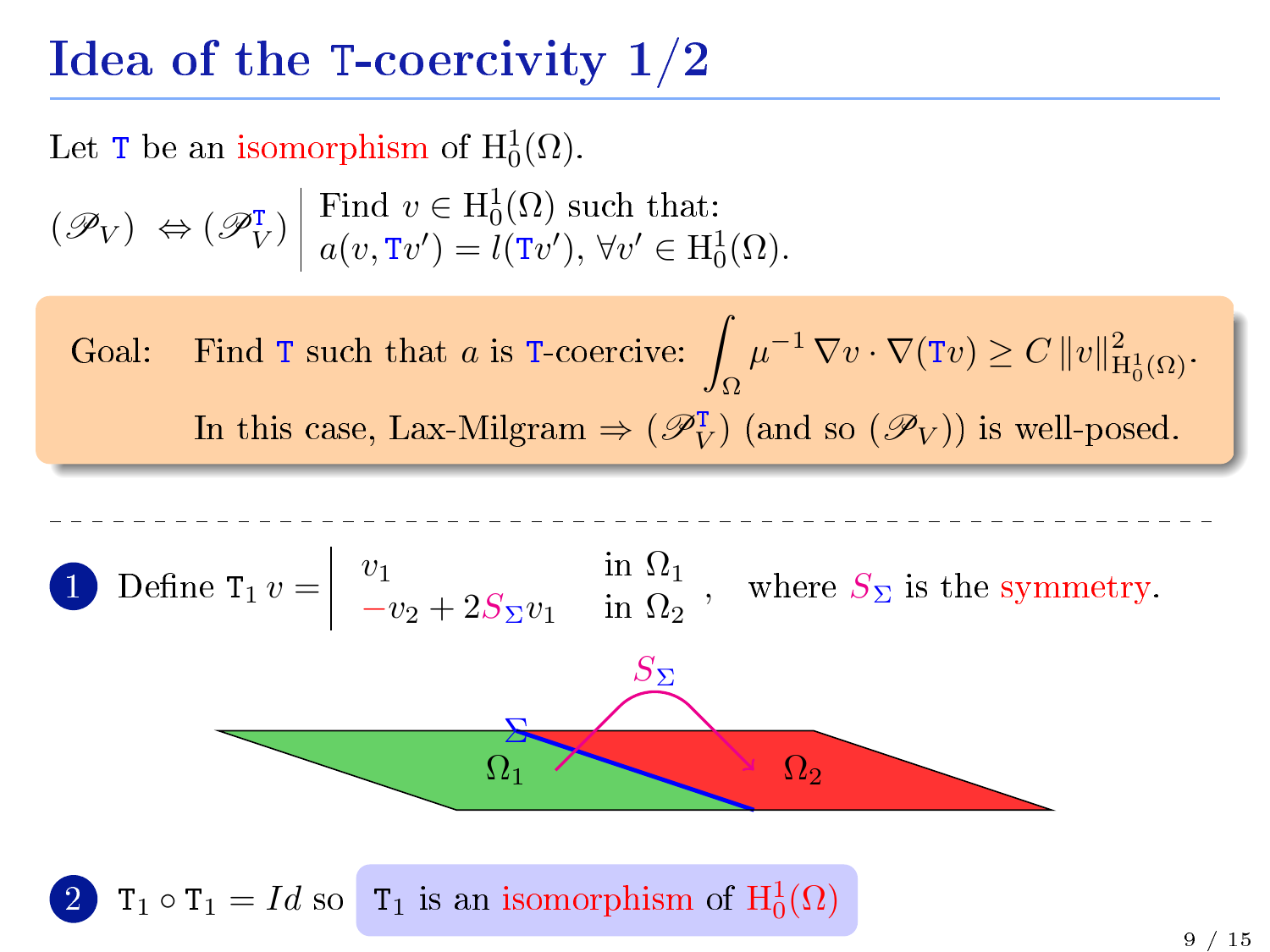**3** One has 
$$
a(v, \texttt{T}_1 v) = \int_{\Omega} |\mu|^{-1} |\nabla v|^2 - 2 \int_{\Omega_2} \mu_2^{-1} \nabla v \cdot \nabla (S_{\Sigma} v_1)
$$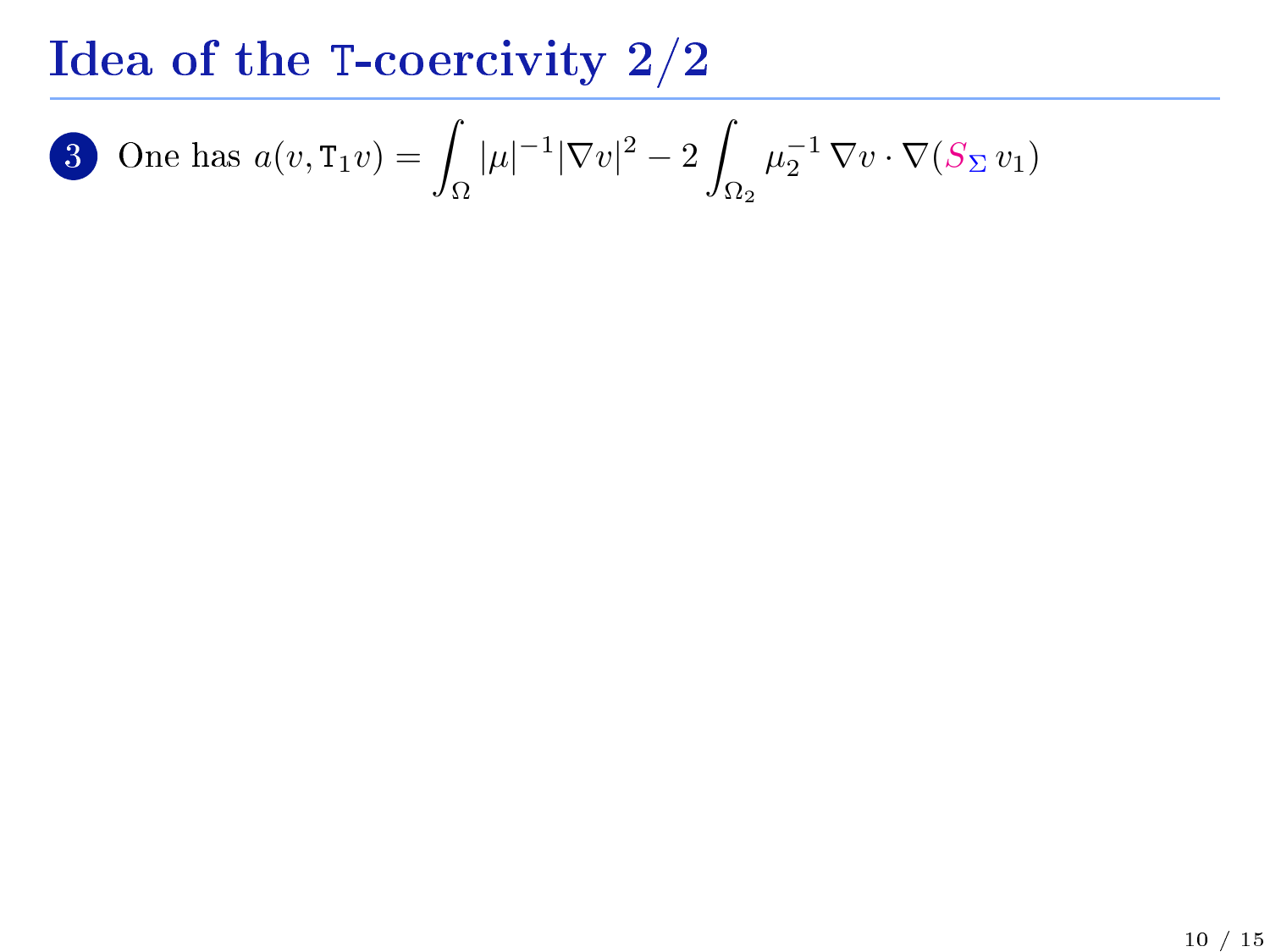3 One has 
$$
a(v, \texttt{T}_1 v) = \int_{\Omega} |\mu|^{-1} |\nabla v|^2 - 2 \int_{\Omega_2} \mu_2^{-1} \nabla v \cdot \nabla (S_{\Sigma} v_1)
$$

Young's inequality +  $||S_{\Sigma}|| = 1 \Rightarrow a$  is T-coercive when  $|\mu_2| > \mu_1$ .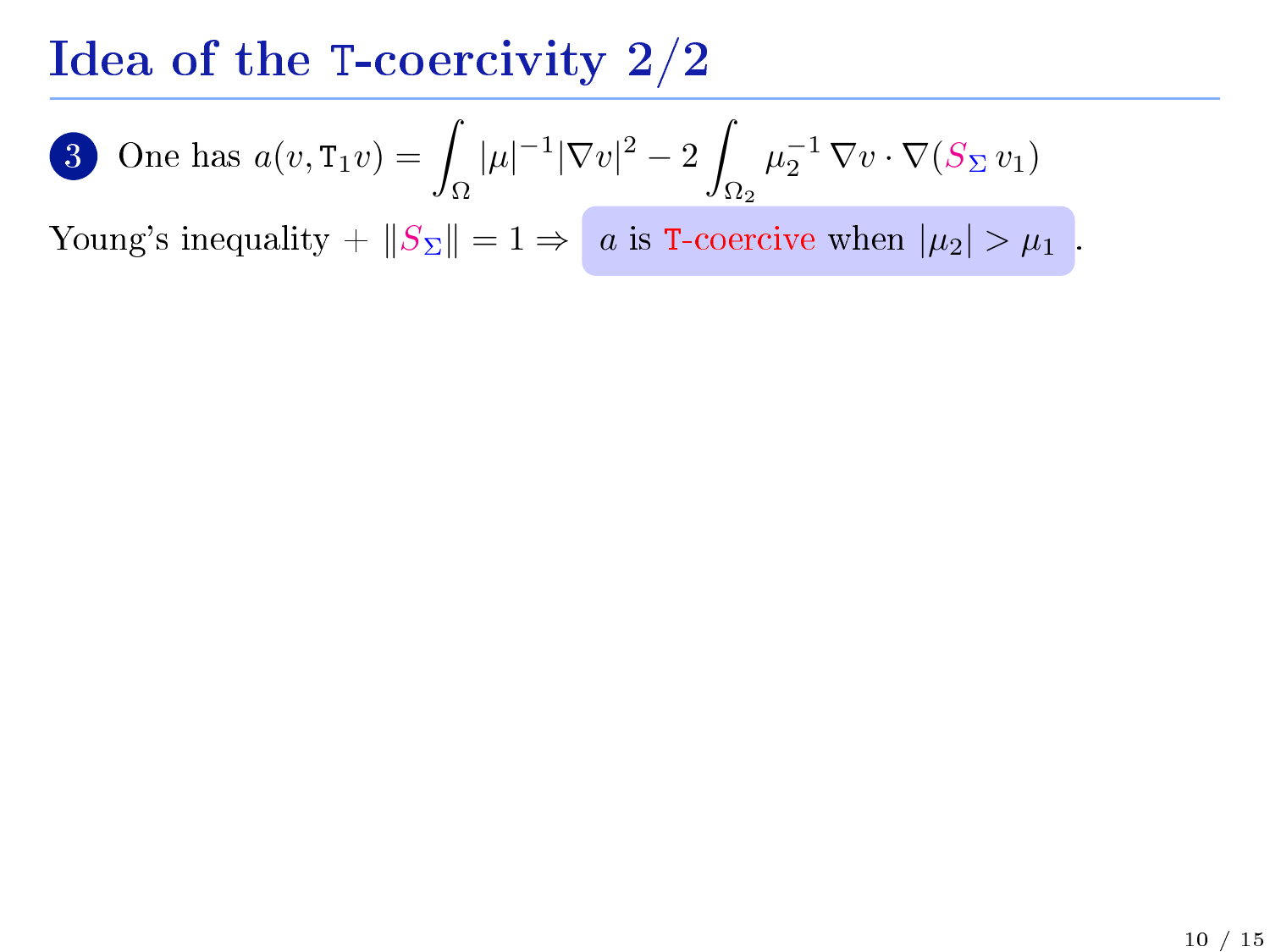**3** One has 
$$
a(v, \texttt{T}_1 v) = \int_{\Omega} |\mu|^{-1} |\nabla v|^2 - 2 \int_{\Omega_2} \mu_2^{-1} \nabla v \cdot \nabla (S_{\Sigma} v_1)
$$

Young's inequality +  $||S_{\Sigma}|| = 1 \Rightarrow a$  is T-coercive when  $|\mu_2| > \mu_1$ .

**4** With 
$$
\mathbf{T}_2 v = \begin{vmatrix} v_1 - 2S_{\Sigma}v_2 & \text{in } \Omega_1 \\ -v_2 & \text{in } \Omega_2 \end{vmatrix}
$$
, \n*a* is **T**-coercive when  $\mu_1 > |\mu_2|$ .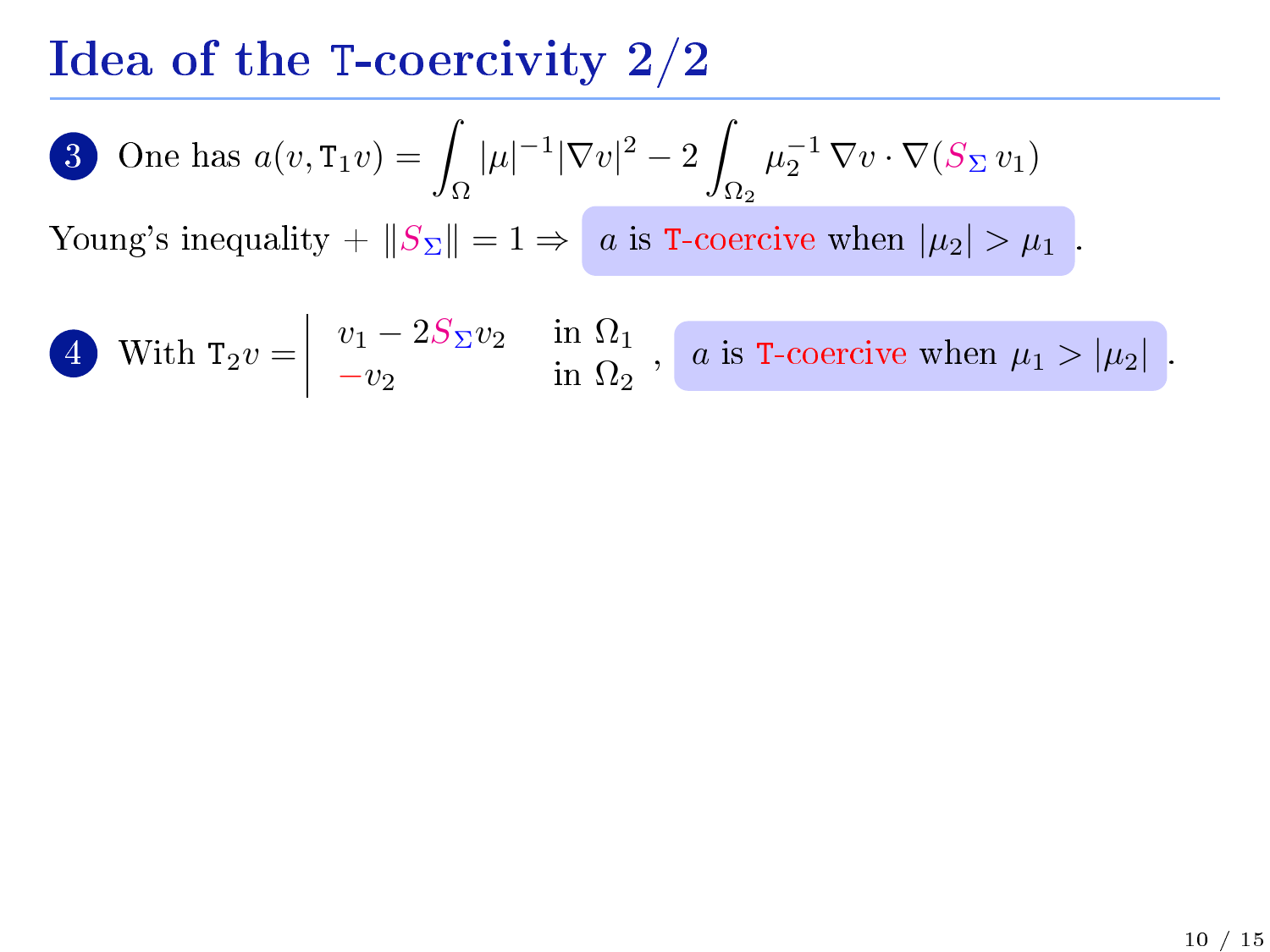**3** One has 
$$
a(v, \text{T}_1 v) = \int_{\Omega} |\mu|^{-1} |\nabla v|^2 - 2 \int_{\Omega_2} \mu_2^{-1} \nabla v \cdot \nabla (S_{\Sigma} v_1)
$$

Young's inequality +  $||S_{\Sigma}|| = 1 \Rightarrow a$  is T-coercive when  $|\mu_2| > \mu_1$ .

**4** With 
$$
T_2v = \begin{vmatrix} v_1 - 2S_{\Sigma}v_2 & \text{in } \Omega_1 \\ -v_2 & \text{in } \Omega_2 \end{vmatrix}
$$
, \n*a* is T-coercive when  $\mu_1 > |\mu_2|$ .

#### 5 Conclusion:

THEOREM. The operator div $(\mu^{-1} \nabla \cdot)$  is an isomorphism from  $H_0^1(\Omega)$  to  $H^{-1}(\Omega)$  if and only if the contrast  $\kappa_{\mu} = \mu_1/\mu_2$  satisfies  $\kappa_{\mu} \neq -1$ .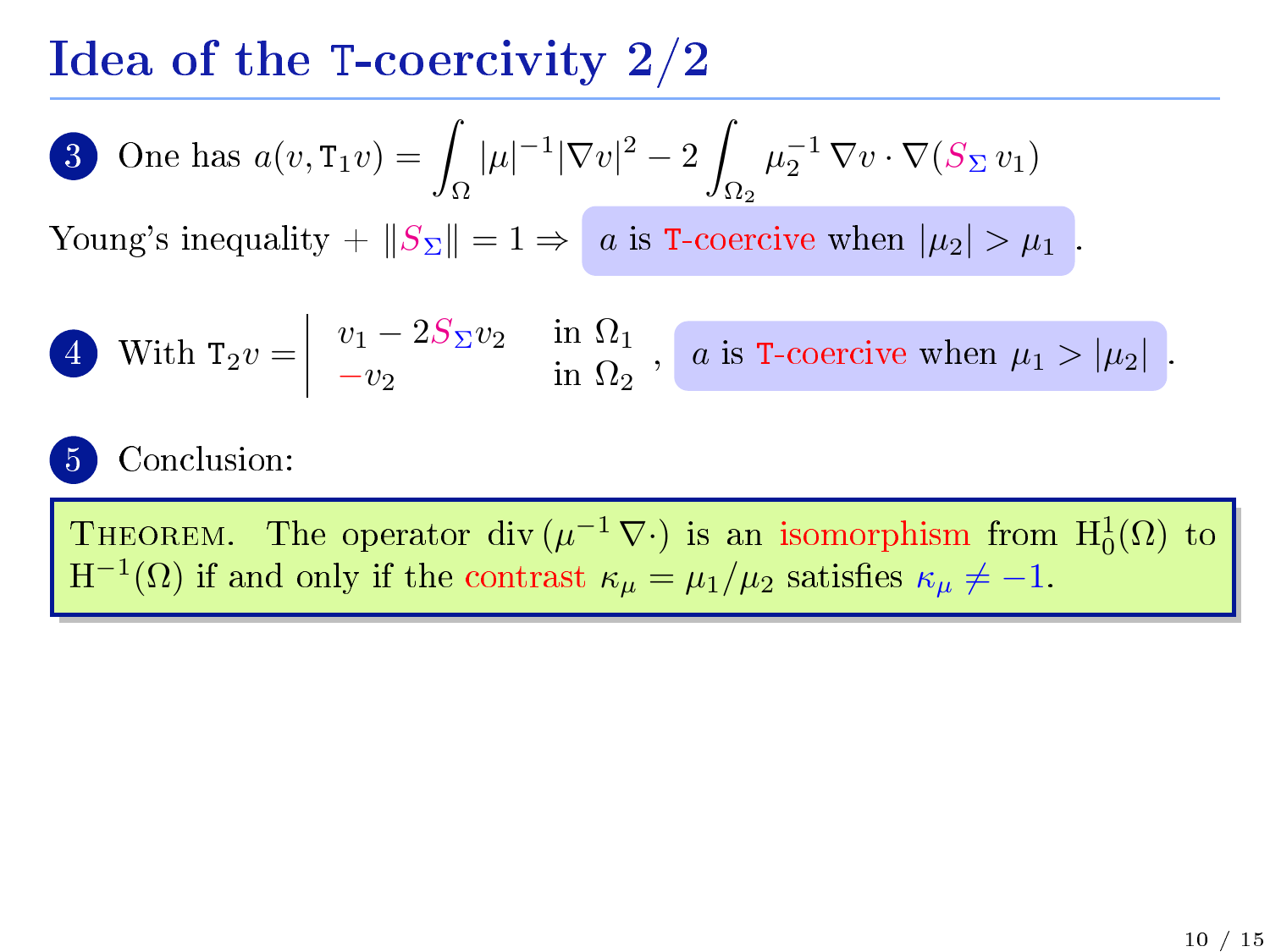3 One has 
$$
a(v, \texttt{T}_1 v) = \int_{\Omega} |\mu|^{-1} |\nabla v|^2 - 2 \int_{\Omega_2} \mu_2^{-1} \nabla v \cdot \nabla (S_{\Sigma} v_1)
$$

Young's inequality +  $||S_{\Sigma}|| = 1 \Rightarrow a$  is T-coercive when  $|\mu_2| > \mu_1$ .

**4** With 
$$
T_2v = \begin{vmatrix} v_1 - 2S_{\Sigma}v_2 & \text{in } \Omega_1 \\ -v_2 & \text{in } \Omega_2 \end{vmatrix}
$$
, \n*a* is T-coercive when  $\mu_1 > |\mu_2|$ .

#### Conclusion:

THEOREM. The operator div $(\mu^{-1} \nabla \cdot)$  is an isomorphism from  $H_0^1(\Omega)$  to  $H^{-1}(\Omega)$  if and only if the contrast  $\kappa_{\mu} = \mu_1/\mu_2$  satisfies  $\kappa_{\mu} \neq -1$ .

By a localization process, when  $\mu_1$  and  $\mu_2$  are not constant, we can prove that div  $(\mu^{-1} \nabla \cdot)$  is of Fredholm type when

 $\inf_{\Omega_1 \cap V} \mu_1 / \inf_{\Omega_2 \cap V} \mu_2 < -1$  or  $\sup_{\Omega_1 \cap V} \mu_1 / \sup_{\Omega_2 \cap V} \mu_2 > -1$ 

where  $V$  is a neighbourhood of  $\Sigma$ .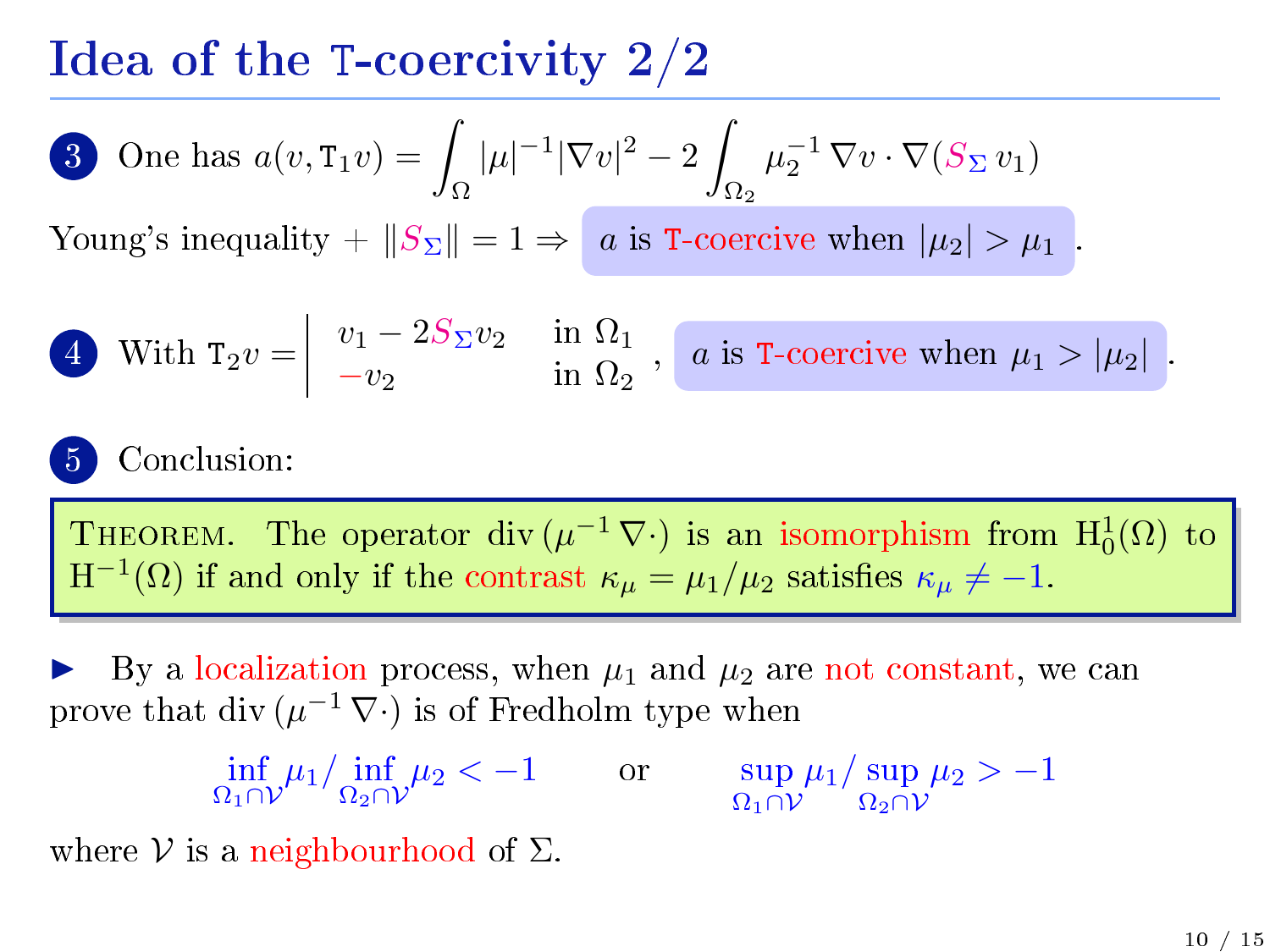3 One has 
$$
a(v, \texttt{T}_1 v) = \int_{\Omega} |\mu|^{-1} |\nabla v|^2 - 2 \int_{\Omega_2} \mu_2^{-1} \nabla v \cdot \nabla (S_{\Sigma} v_1)
$$

Young's inequality  $+||S_{\Sigma}|| = 1 \Rightarrow a$  is T-coercive when  $|\mu_2| > \mu_1$ .

**4** With 
$$
T_2v = \begin{vmatrix} v_1 - 2S_{\Sigma}v_2 & \text{in } \Omega_1 \\ -v_2 & \text{in } \Omega_2 \end{vmatrix}
$$
, \n*a* is T-coercive when  $\mu_1 > |\mu_2|$ .

#### 5 Conclusion:

THEOREM. The operator div $(\mu^{-1} \nabla \cdot)$  is an isomorphism from  $H_0^1(\Omega)$  to  $H^{-1}(\Omega)$  if and only if the contrast  $\kappa_{\mu} = \mu_1/\mu_2$  satisfies  $\kappa_{\mu} \neq -1$ .

By a localization process, when  $\mu_1$  and  $\mu_2$  are not constant, we can prove that div  $(\mu^{-1} \nabla \cdot)$  is of Fredholm type when

 $\inf_{\Omega_1 \cap V} \mu_1 / \inf_{\Omega_2 \cap V} \mu_2 < -1$  or  $\sup_{\Omega_1 \cap V} \mu_1 / \sup_{\Omega_2 \cap V} \mu_2 > -1$ 

where  $\mathcal V$  is a neighbourhood of  $\Sigma$ .

This technique also allows to deal with non symmetric configurations.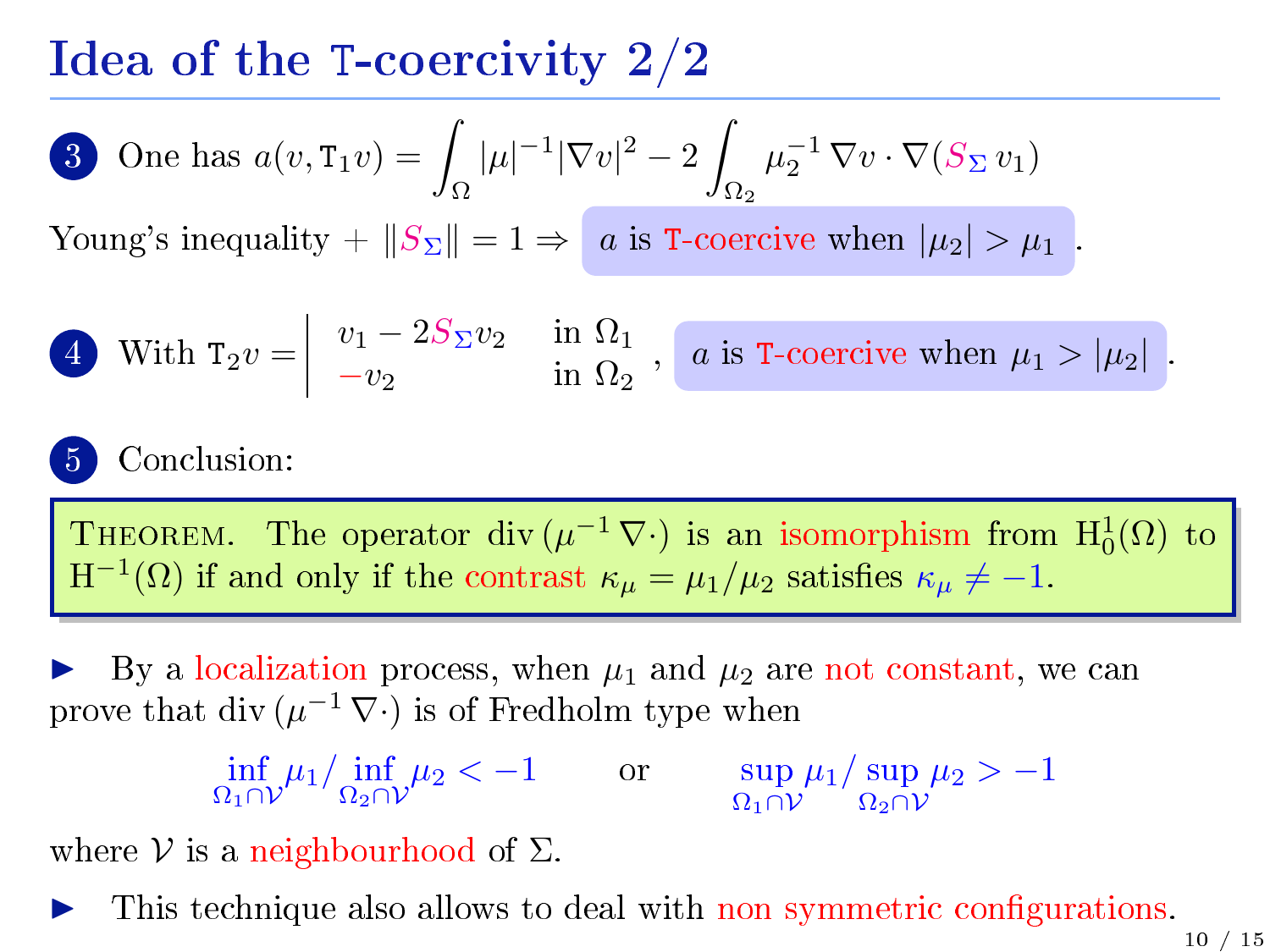#### 1 [An analogy between two transmission problems](#page-1-0)

The [T-coercivity method for the Dielectric/Metamaterial](#page-25-0) [Transmission Problem](#page-25-0)

#### <span id="page-45-0"></span><sup>3</sup> The [T-coercivity method for the Interior Transmission Problem](#page-45-0)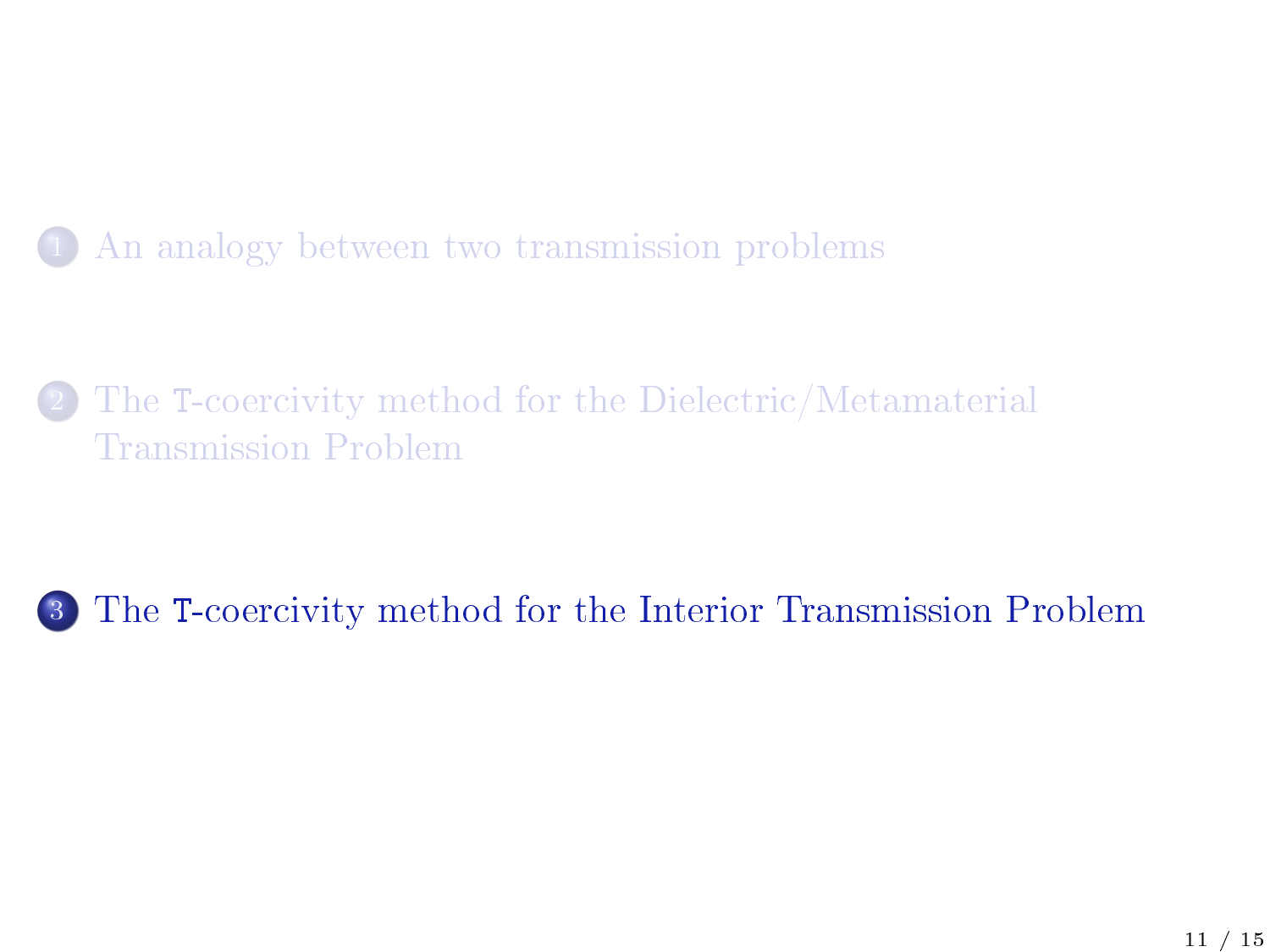$\blacktriangleright$  Define on  $X \times X$  the sesquilinear form

$$
a((u, w), (u', w')) = \int_{\Omega} A \nabla u \cdot \overline{\nabla u'} - \nabla w \cdot \overline{\nabla w'} - k^2 (nu\overline{u'} - w\overline{w'}),
$$

with  $X = \{(u, w) \in H^1(\Omega) \times H^1(\Omega) \mid u - w \in H_0^1(\Omega) \}.$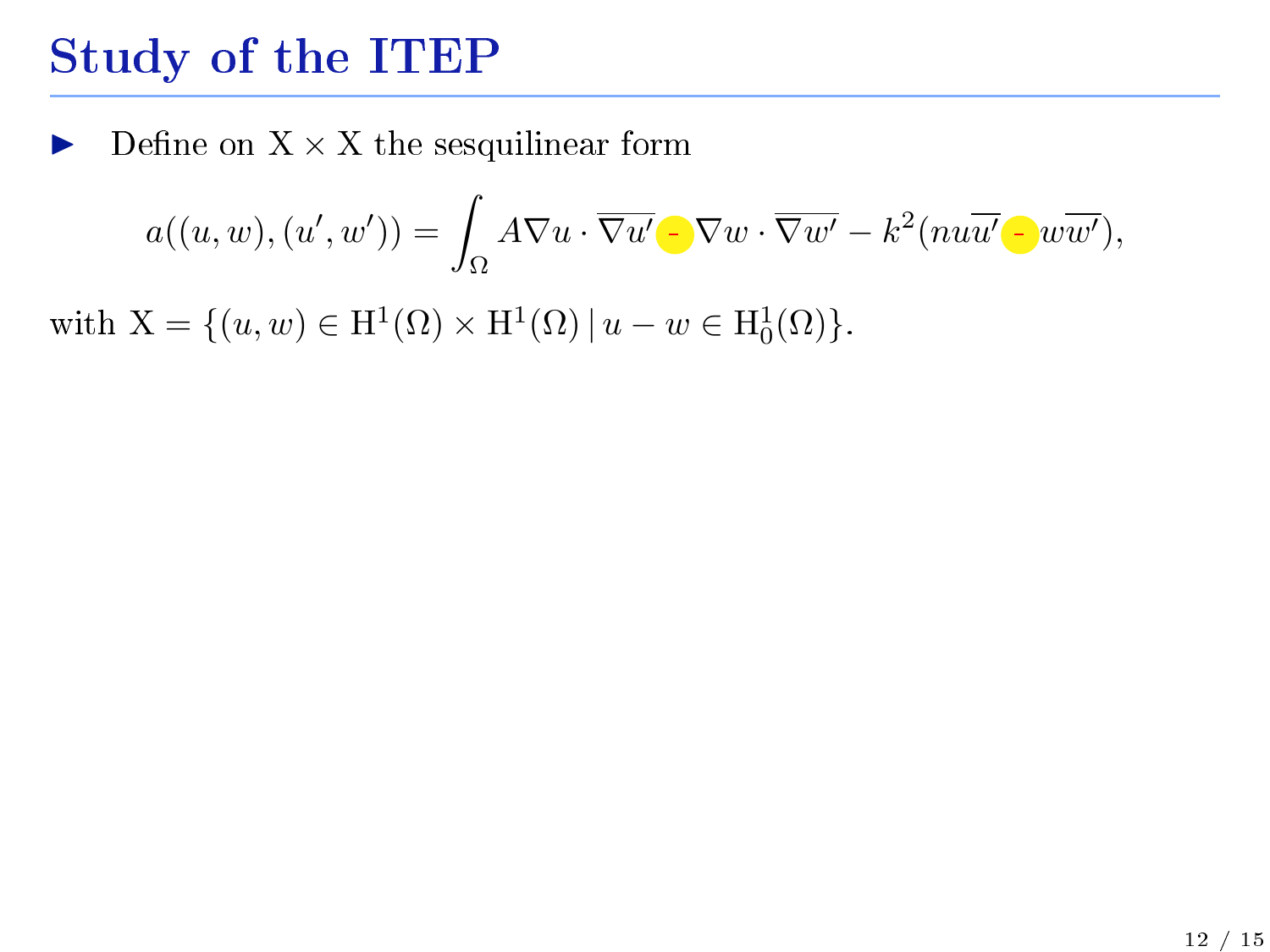Define on  $X \times X$  the sesquilinear form

$$
a((u, w), (u', w')) = \int_{\Omega} A \nabla u \cdot \overline{\nabla u'} - \nabla w \cdot \overline{\nabla w'} - k^2 (nu\overline{u'} - \overline{w'}),
$$

with  $X = \{(u, w) \in H^1(\Omega) \times H^1(\Omega) \mid u - w \in H_0^1(\Omega) \}.$ 

Introduce the isomorphism  $T(u, w) = (u - 2w, w)$ .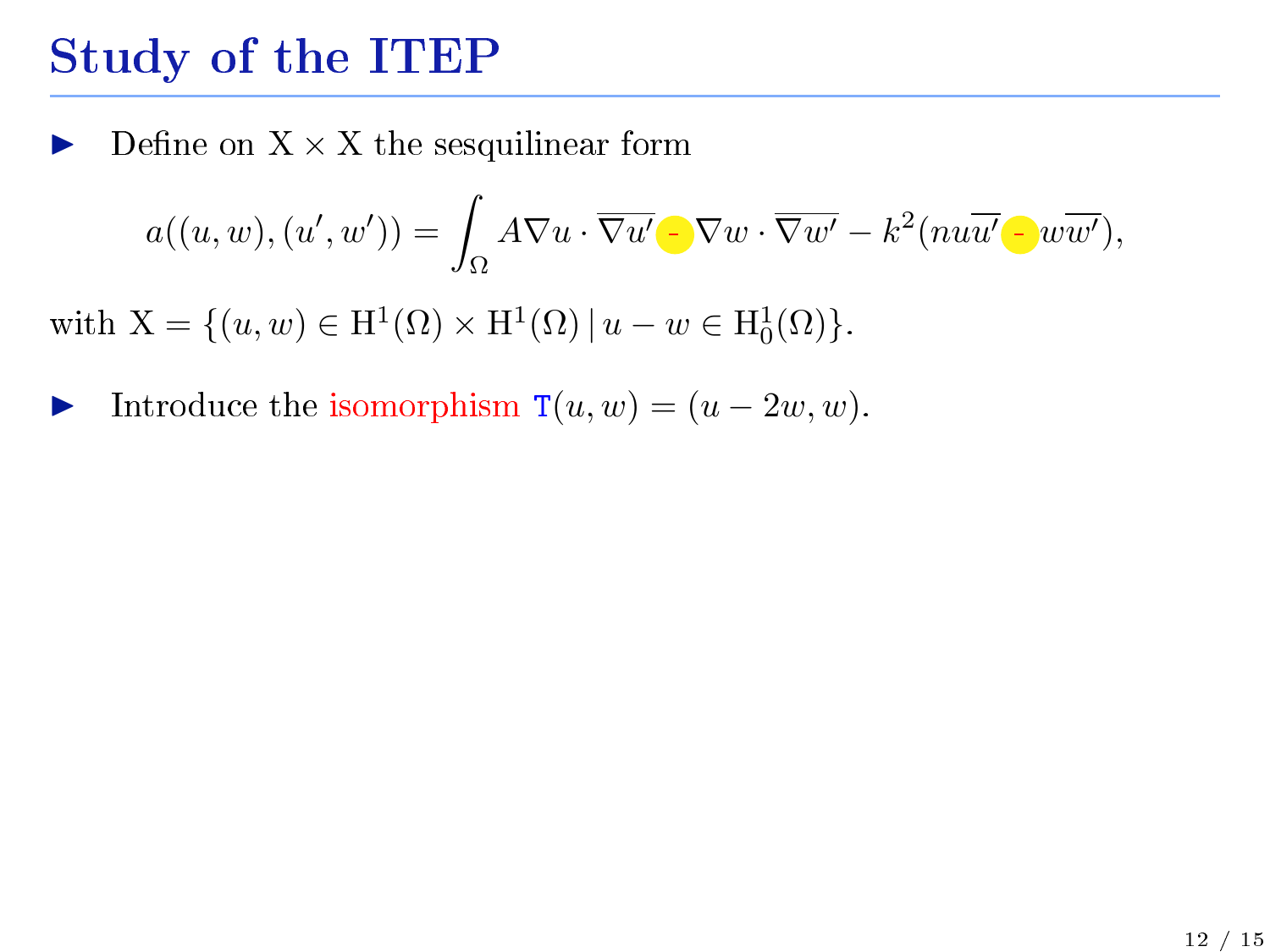Define on  $X \times X$  the sesquilinear form

$$
a((u, w), (u', w')) = \int_{\Omega} A \nabla u \cdot \overline{\nabla u'} - \nabla w \cdot \overline{\nabla w'} - k^2 (nu\overline{u'} - \overline{w'}),
$$

with  $X = \{(u, w) \in H^1(\Omega) \times H^1(\Omega) \mid u - w \in H_0^1(\Omega) \}.$ 

- Introduce the isomorphism  $T(u, w) = (u 2w, w)$ .
- For  $k \in \mathbb{R}$  i $\setminus \{0\}$ ,  $A > Id$  and  $n > 1$ , one finds  $\Re e \, a((u, w), \mathbb{T}(u, w)) \geq C \left( \|u\|_{\mathcal{H}^1(\Omega)}^2 + \|w\|_{\mathcal{H}^1(\Omega)}^2 \right), \quad \forall (u, w) \in \mathcal{X}.$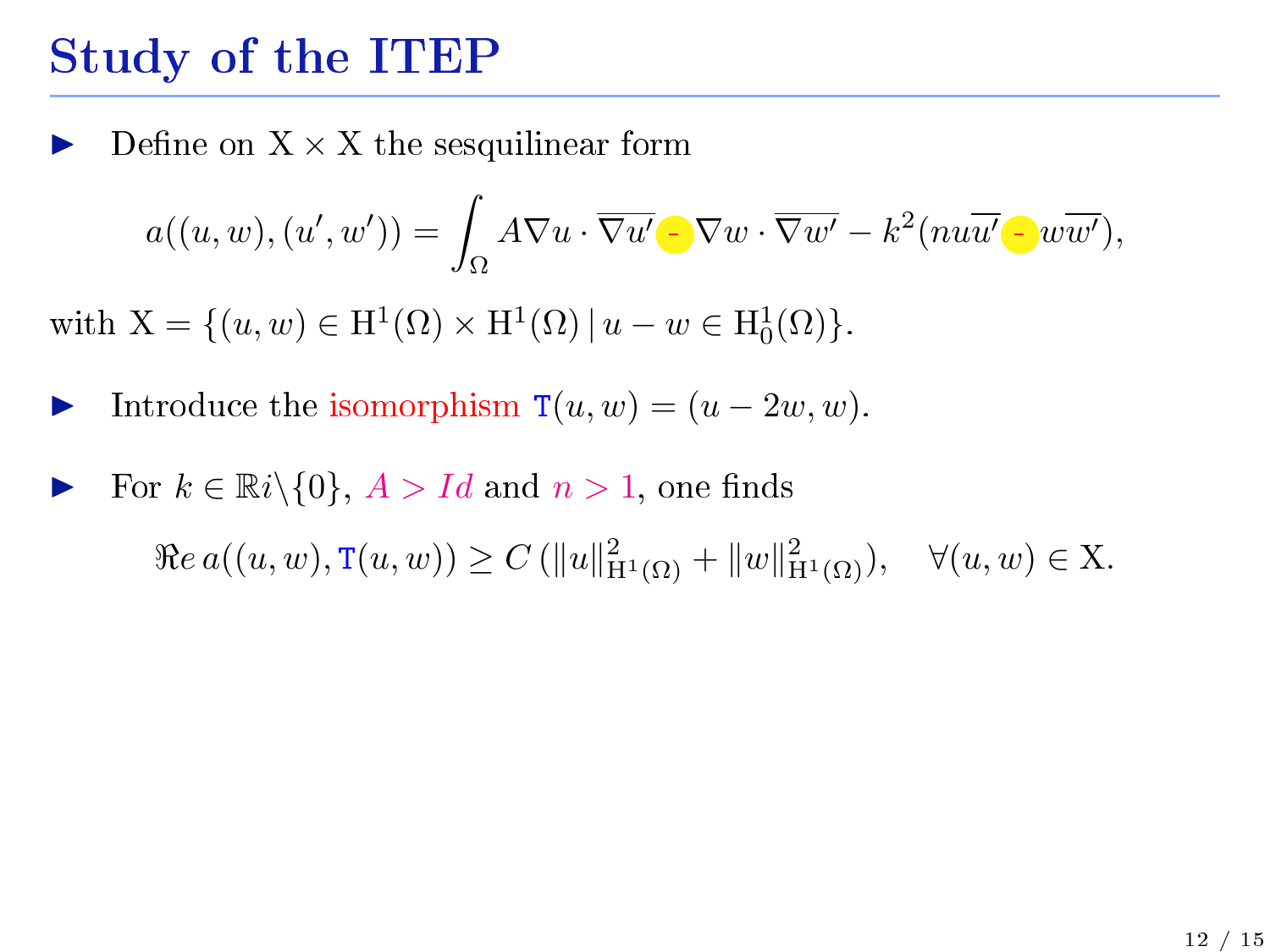Define on  $X \times X$  the sesquilinear form

$$
a((u, w), (u', w')) = \int_{\Omega} A \nabla u \cdot \overline{\nabla u'} - \nabla w \cdot \overline{\nabla w'} - k^2 (nu\overline{u'} - \overline{w'}),
$$

with  $X = \{(u, w) \in H^1(\Omega) \times H^1(\Omega) \mid u - w \in H_0^1(\Omega) \}.$ 

Introduce the isomorphism  $T(u, w) = (u - 2w, w)$ .

For  $k \in \mathbb{R}i \setminus \{0\}$ ,  $A > Id$  and  $n > 1$ , one finds  $\Re e \, a((u, w), \mathbb{T}(u, w)) \geq C \left( \|u\|_{\mathcal{H}^1(\Omega)}^2 + \|w\|_{\mathcal{H}^1(\Omega)}^2 \right), \quad \forall (u, w) \in \mathcal{X}.$ 

Using the analytic Fredholm theorem, one deduces the

PROPOSITION. Suppose that  $A > Id$  and  $n > 1$ . Then the set of transmission eigenvalues is discrete and countable.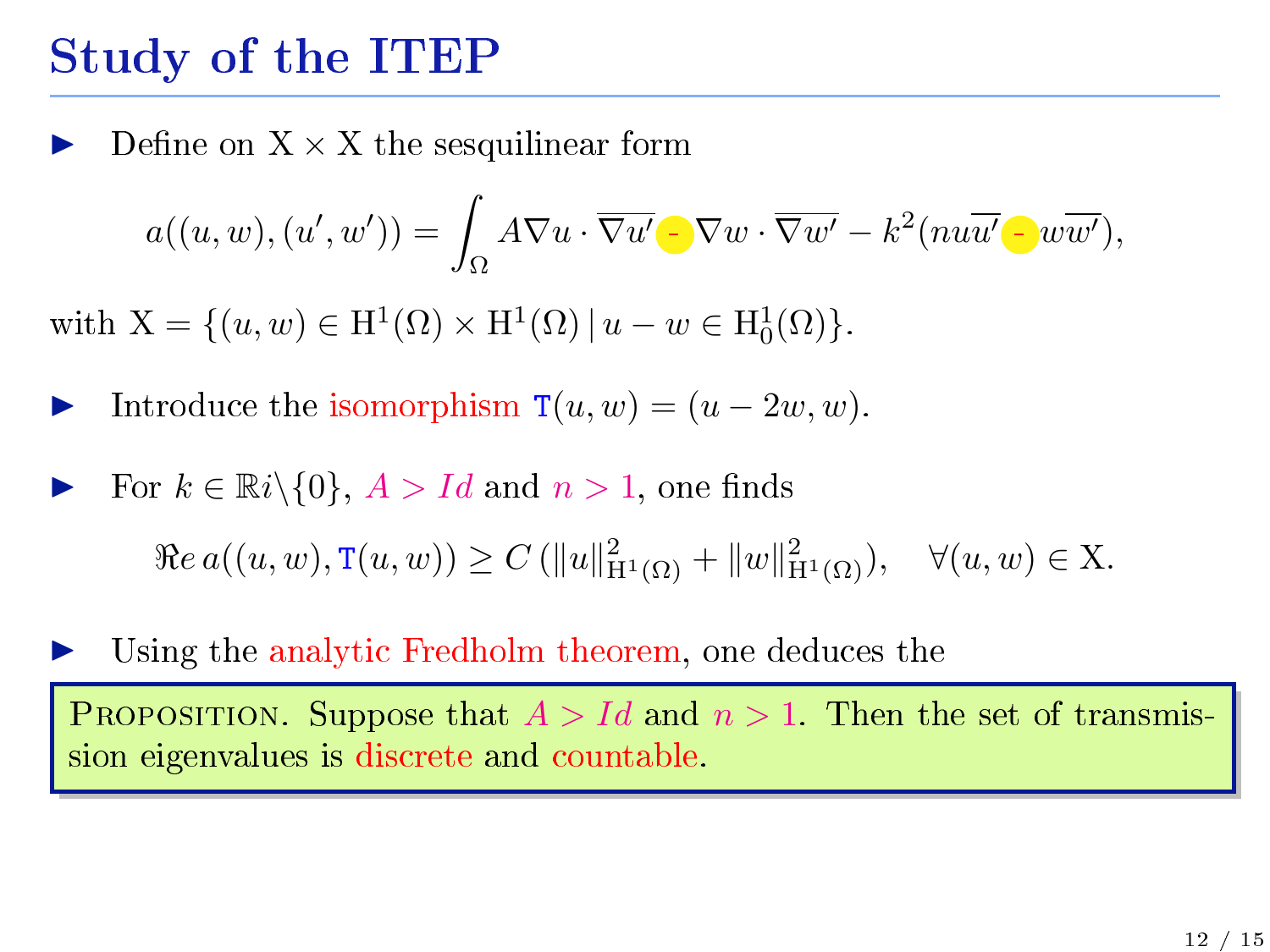Define on  $X \times X$  the sesquilinear form

$$
a((u, w), (u', w')) = \int_{\Omega} A \nabla u \cdot \overline{\nabla u'} \cdot \nabla w \cdot \overline{\nabla w'} - k^2 (nu\overline{u'} \cdot w\overline{w'}),
$$

with  $X = \{(u, w) \in H^1(\Omega) \times H^1(\Omega) \mid u - w \in H_0^1(\Omega) \}.$ 

Introduce the isomorphism  $T(u, w) = (u - 2w, w)$ .

For  $k \in \mathbb{R}i \setminus \{0\}$ ,  $A > Id$  and  $n > 1$ , one finds  $\Re e \, a((u, w), \mathbb{T}(u, w)) \geq C \left( \|u\|_{\mathcal{H}^1(\Omega)}^2 + \|w\|_{\mathcal{H}^1(\Omega)}^2 \right), \quad \forall (u, w) \in \mathcal{X}.$ 

Using the analytic Fredholm theorem, one deduces the

**PROPOSITION.** Suppose that  $A > Id$  and  $n > 1$ . Then the set of transmission eigenvalues is discrete and countable.

This result can be extended to situations where  $A - Id$  and  $n - 1$ change sign in  $\Omega$  working with  $\mathbf{T}(u, w) = (u - 2\chi w, w)$ .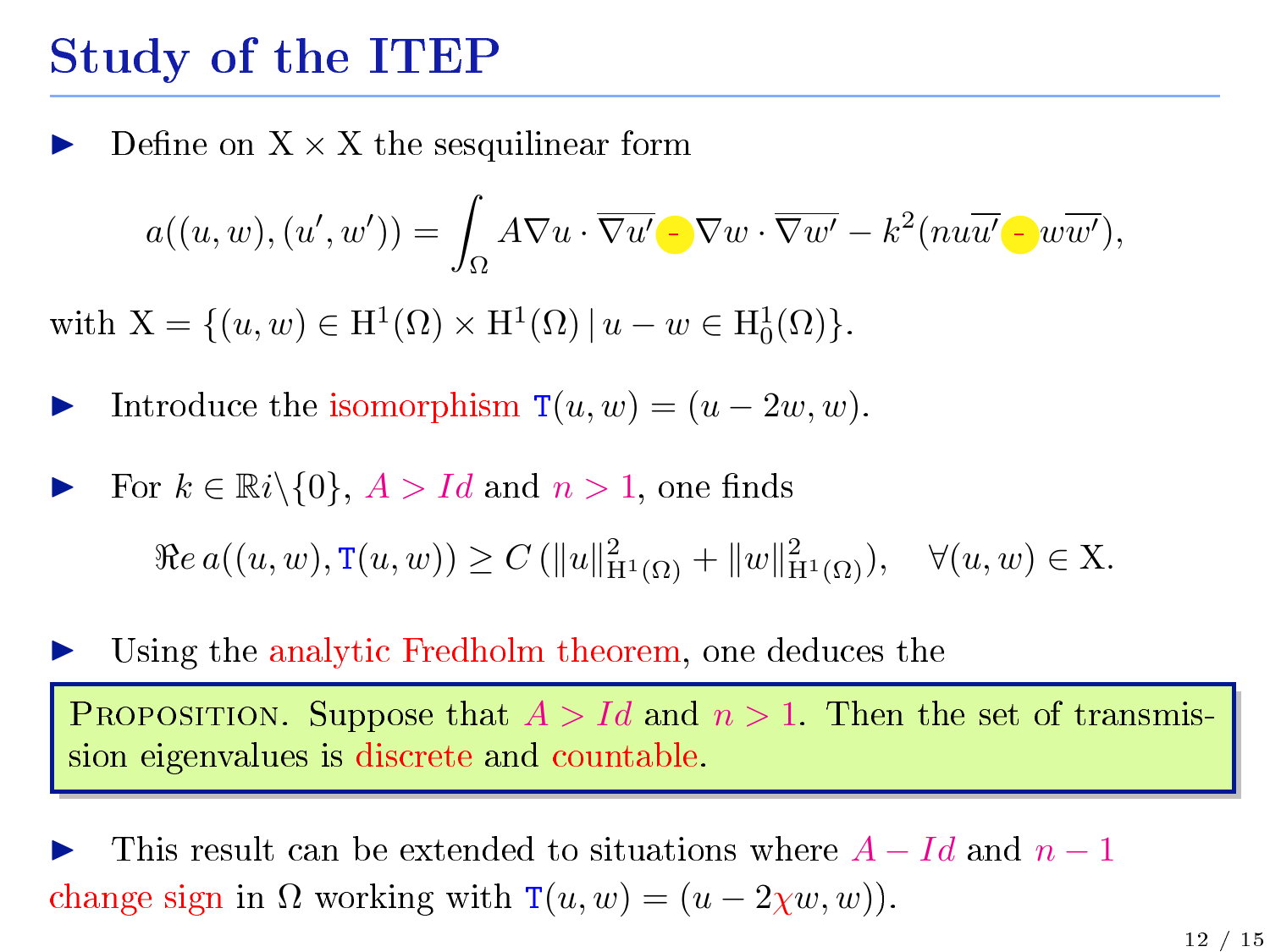$\triangleright$  When  $A = Id$ , the ITP is not of Fredholm type in X likewise the DMTP is not of Fredholm type in  $H_0^1(\Omega)$  when  $\mu_1 = -\mu_2$ .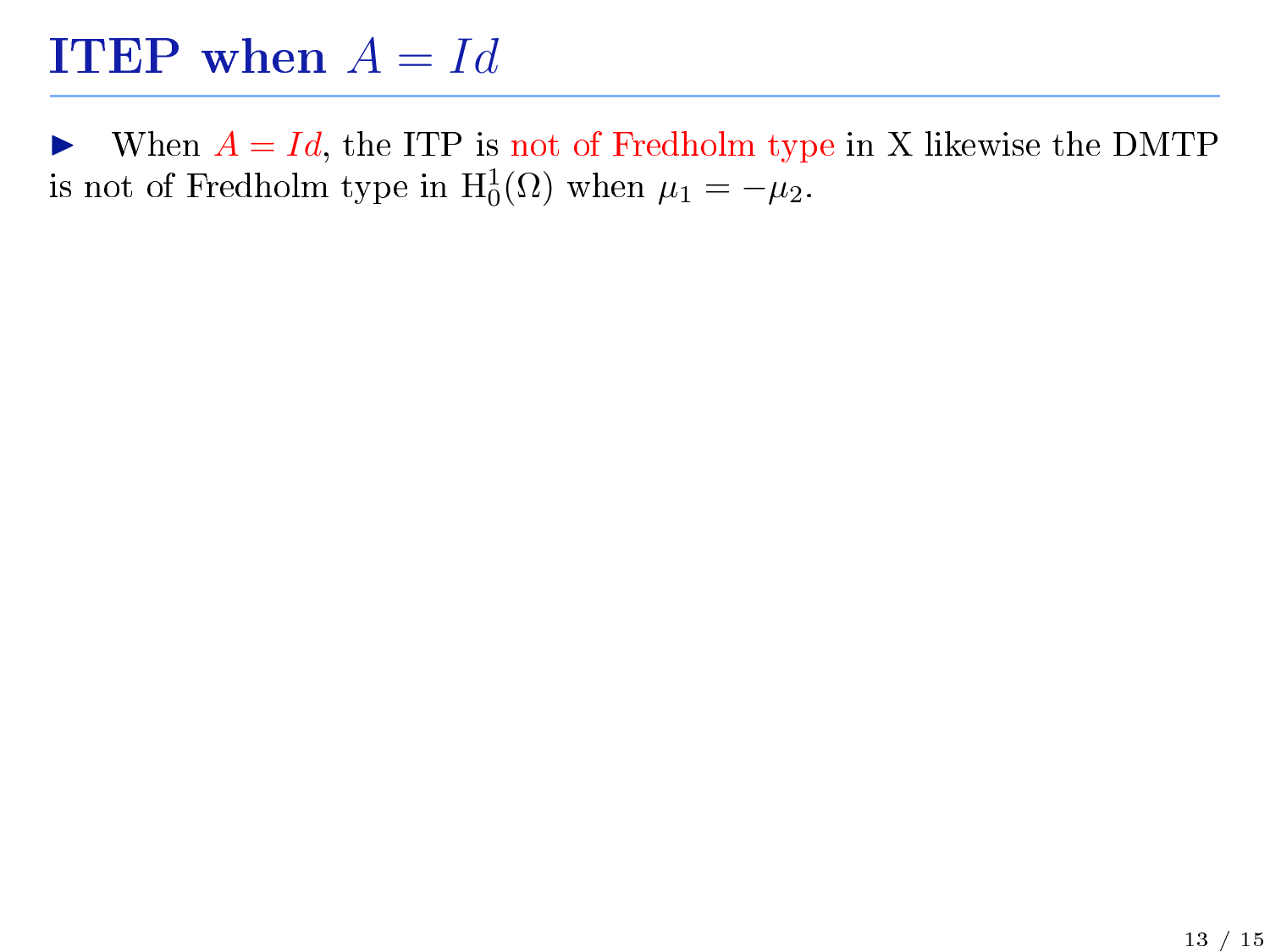We change the functional framework working on the difference  $v := u - w \in \mathrm{H}_0^2(D)$ : k is a transmission eigenvalue if and only if there exists  $v \in \mathrm{H}_0^2(D) \backslash \{0\}$  such that, for all  $v' \in \mathrm{H}_0^2(D)$ ,

$$
\int_{D} \frac{1}{1-n} (\Delta v + k^2 n v)(\Delta v' + k^2 v') = 0.
$$

We focus on the principal part:

$$
\mathscr{F}_V
$$
 
$$
\left| \begin{array}{cc} \text{Find } v \in \mathrm{H}_0^2(D) \text{ such that:} \\ \int_D \frac{1}{1-n} \Delta v \Delta v' = \langle f, v' \rangle_D, & \forall v' \in \mathrm{H}_0^2(D). \end{array} \right|
$$

$$
\underbrace{a(v,v')}_{a(v,v')}
$$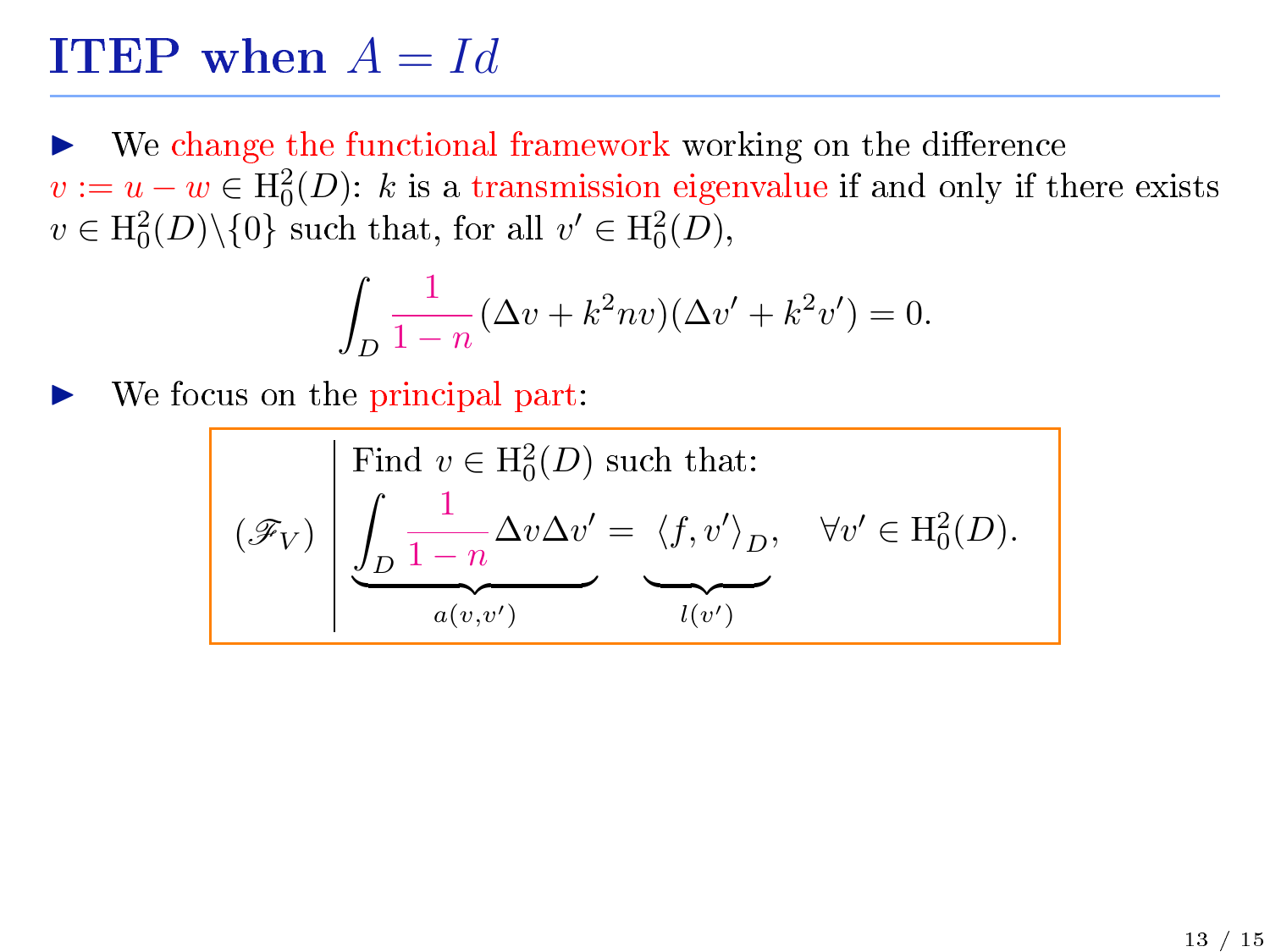We change the functional framework working on the difference  $v := u - w \in \mathrm{H}_0^2(D)$ : k is a transmission eigenvalue if and only if there exists  $v \in \mathrm{H}_0^2(D) \backslash \{0\}$  such that, for all  $v' \in \mathrm{H}_0^2(D)$ ,

$$
\int_{D} \frac{1}{1-n} (\Delta v + k^2 n v)(\Delta v' + k^2 v') = 0.
$$
\nWe focus on the principal part: 
$$
\int_{\text{POSSLELE}} \frac{T_{R4N_{SMHSS}}}{S_{RGM_{SMHSS}}}
$$
\n
$$
\int_{\text{Find}} \text{Find } v \in \text{H}_0^2(D) \text{ such that:}
$$
\n
$$
(\mathcal{F}_V) \left( \underbrace{\int_{D} \frac{1}{1-n} \Delta v \Delta v'}_{a(v,v')} = \underbrace{\langle f, v' \rangle_{D}}_{l(v')} , \quad \forall v' \in \text{H}_0^2(D).
$$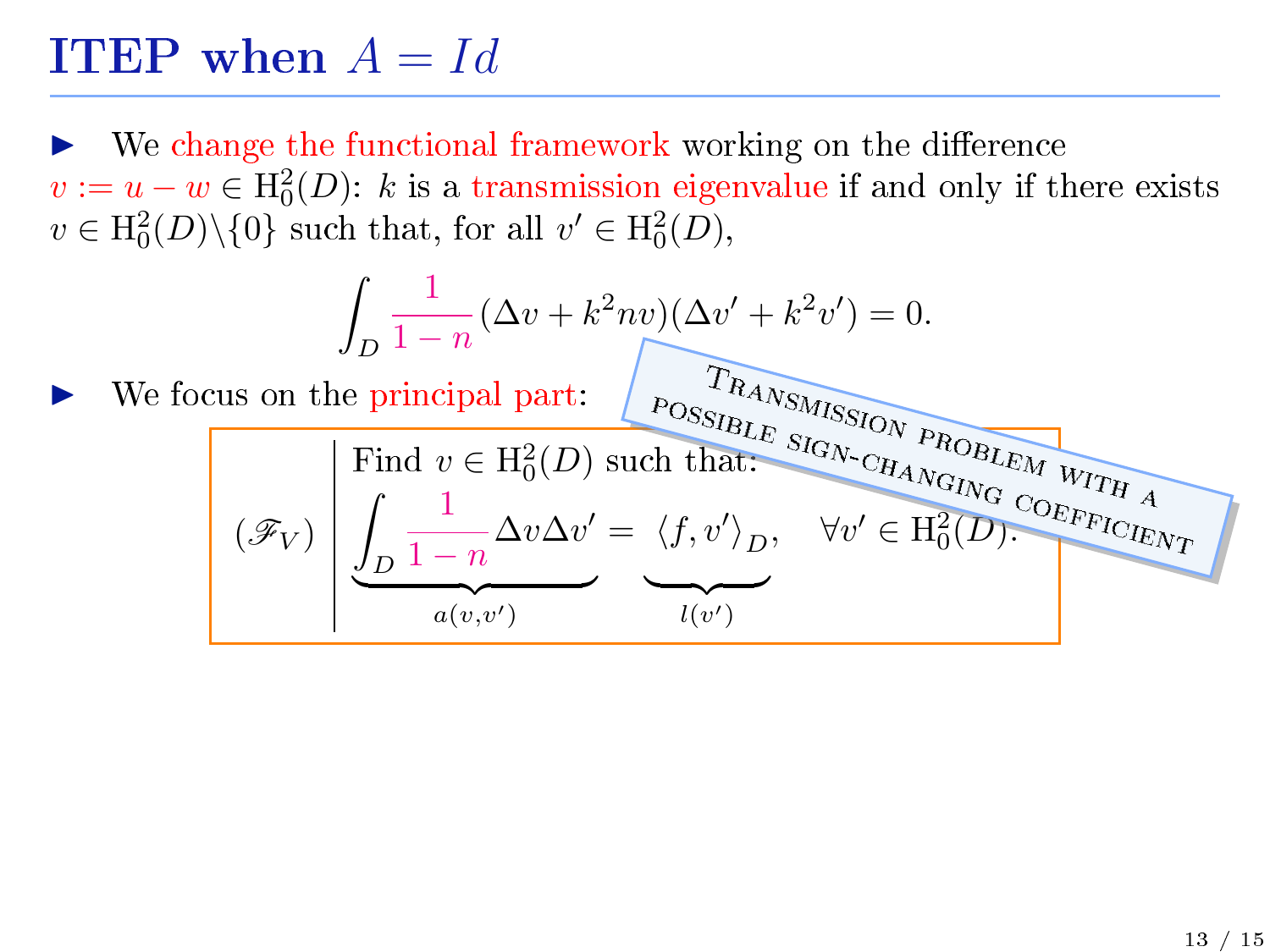We change the functional framework working on the difference  $v := u - w \in \mathrm{H}_0^2(D)$ : k is a transmission eigenvalue if and only if there exists  $v \in \mathrm{H}_0^2(D) \backslash \{0\}$  such that, for all  $v' \in \mathrm{H}_0^2(D)$ ,

$$
\int_{D} \frac{1}{1-n} (\Delta v + k^2 n v)(\Delta v' + k^2 v') = 0.
$$
\nWe focus on the principal part: 
$$
P_{\text{OSSIBLE}} \sum_{K A N S M I S S I O N} \frac{R_{A N S M I S S I O N}}{P_{\text{ROBLEM}} \sqrt{R_{\text{OBLEM}}}}
$$
\n
$$
\boxed{(\mathcal{F}_V) \left[\underbrace{\int_{D} \frac{1}{1-n} \Delta v \Delta v'}_{a(v, v')} = \underbrace{\langle f, v' \rangle_{D}}_{l(v')} , \forall v' \in \text{H}_{0}^{2}(D) .}^{\text{VU}} \right]}
$$

Idea 3: This transmission problem is very different from DMTP.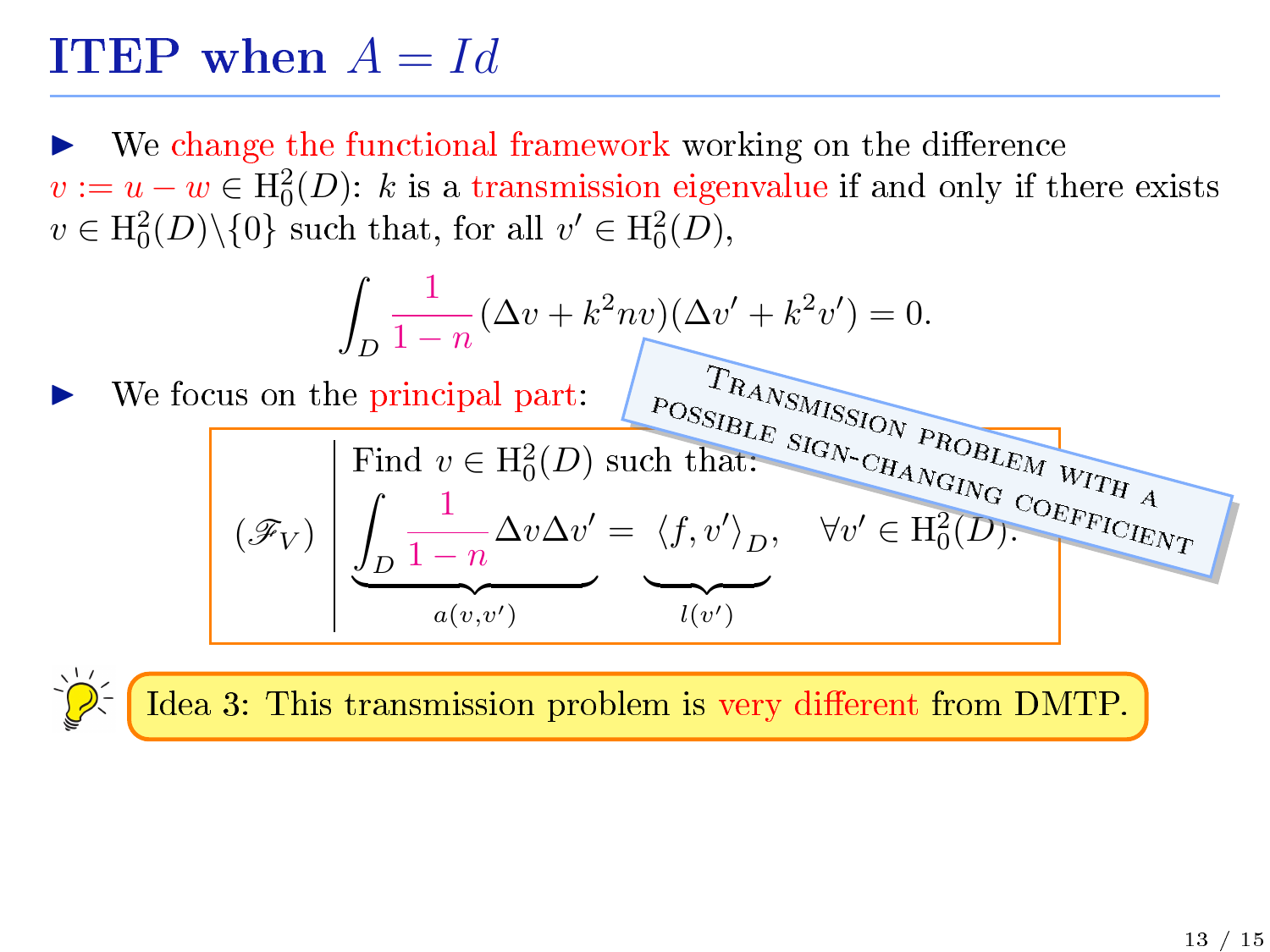We change the functional framework working on the difference  $v := u - w \in \mathrm{H}_0^2(D)$ : k is a transmission eigenvalue if and only if there exists  $v \in \mathrm{H}_0^2(D) \backslash \{0\}$  such that, for all  $v' \in \mathrm{H}_0^2(D)$ ,

$$
\int_{D} \frac{1}{1-n} (\Delta v + k^2 n v)(\Delta v' + k^2 v') = 0.
$$
\nWe focus on the principal part: 
$$
P_{\text{OSSIBLE}} \sum_{K \text{OWSI}} P_{\text{R4NSMISSIO/V}} P_{\text{ROBLEM}} \sum_{W \text{IFL}} P_{\text{R4NGMISSIO/V}} P_{\text{ROBLEM}} \sum_{W \text{IFL}} \left( \mathcal{F}_{V} \right) \left( \underbrace{\int_{D} \frac{1}{1-n} \Delta v \Delta v'}_{a(v,v')} = \underbrace{\langle f, v' \rangle_{D}}_{l(v')} , \forall v' \in \text{H}_{0}^{2}(D). \underbrace{\text{CSEF}_{\text{F1QIE/V}} \sum_{V \text{IFL}} P_{\text{R4NSM}} P_{\text{R4NSM}} P_{\text{R4NSM}} P_{\text{R4NSM}} P_{\text{R4NSM}} P_{\text{R4NSM}} P_{\text{R4NSM}} P_{\text{R4NSM}} P_{\text{R4NSM}} P_{\text{R4NSM}} P_{\text{R4NSM}} P_{\text{R4NSM}} P_{\text{R4NSM}} P_{\text{R4NSM}} P_{\text{R4NSM}} P_{\text{R4NSM}} P_{\text{R4NSM}} P_{\text{R4NSM}} P_{\text{R4NSM}} P_{\text{R4NSM}} P_{\text{R4NSM}} P_{\text{R4NSM}} P_{\text{R4NSM}} P_{\text{R4NSM}} P_{\text{R4NSM}} P_{\text{R4NSM}} P_{\text{R4NSM}} P_{\text{R4NSM}} P_{\text{R4NSM}} P_{\text{R4NSM}} P_{\text{R4NSM}} P_{\text{R4NSM}} P_{\text{R4NSM}} P_{\text{R4NSM}} P_{\text{R4NSM}} P_{\text{R4NSM}} P_{\text{R4NSM}} P_{\text{R4NSM}} P_{\text{R4NSM}} P_{\text{R4NSM}} P_{\text{R4NSM}} P_{\text{R4NSM}} P_{\text{R4NSM}} P_{\text{R4NSM}} P_{\text{R4NSM}} P_{\text{R4NSM}} P_{\text{R4NSM}} P_{\text{R4NSM}} P_{\text{R4NSM}} P_{\text{R4NSM}} P_{\text{R4
$$

Idea 3: This transmission problem is very different from DMTP.

THEOREM. The problem  $(\mathscr{F}_V)$  is well-posed in the Fredholm sense as soon as  $1 - n$  does not change sign in a neighbourhood of  $\partial D$ .

Proof: T-coercivity or see J. Sylvester's work for a more precise study.  $_{13/15}$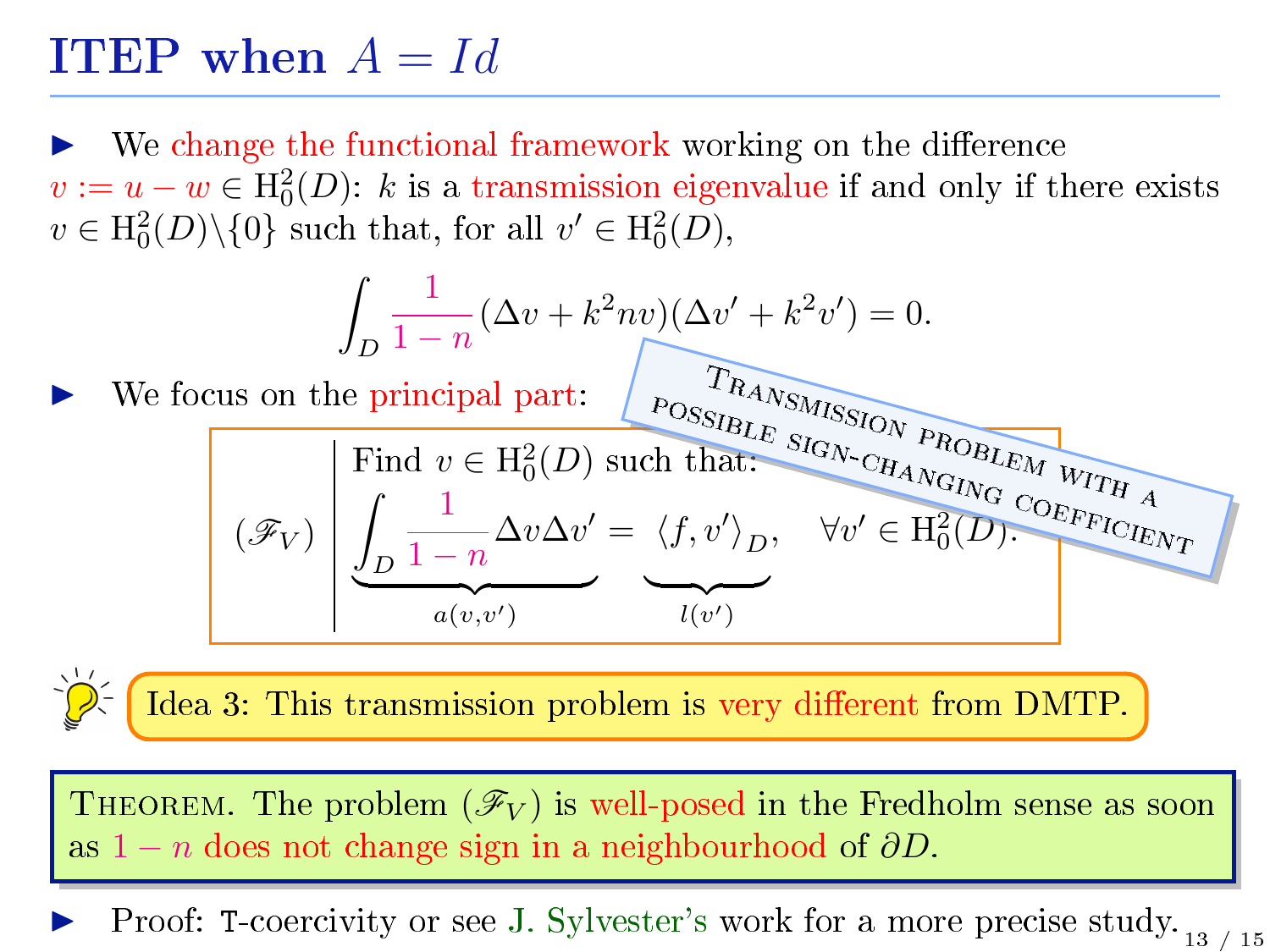#### Generalizations

 $\blacktriangleright$  T-coercivity approach can be used for non-constant coefficients (L∞) and other problems (Maxwell's equations, elasticity, ...).

"It allows to justify the convergence of standard finite element methods.

 $\triangle$  What happens when  $A - Id$  change sign in a neighbourhood of the boundary?

For the equivalent DMTP, strong singularities appear at the interface and  $\mathrm{H}^1$  is no longer the appropriate functional framework. We observe a black hole phenomenon (joint work with X. Claeys).

We are not able to use the T-coercivity technique to prove existence of transmission eigenvalues.

 $\Rightarrow$  T-coercivity gives positivity but operators are no longer symmetric.